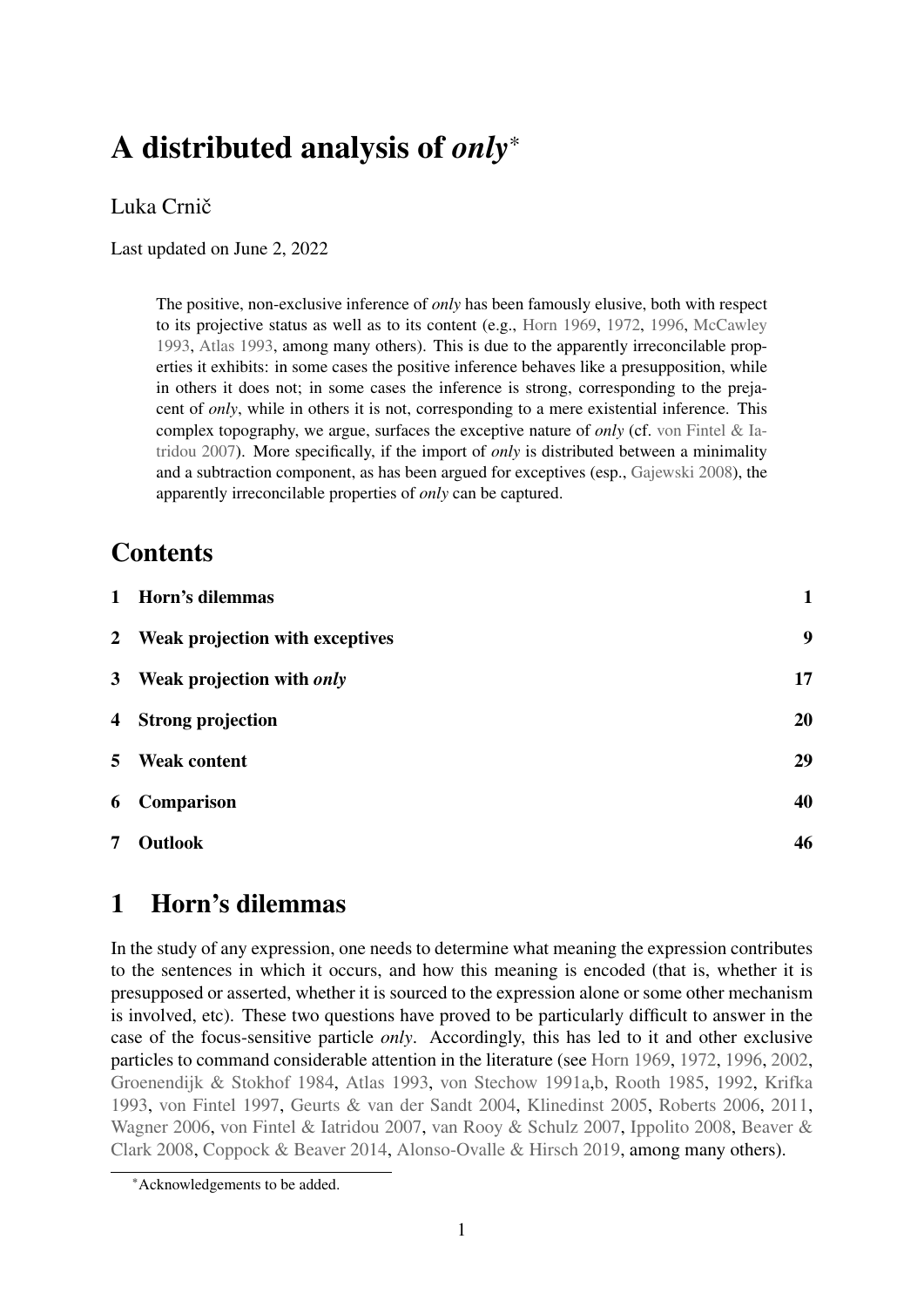This state of affairs may at first sight seem unexpected. A sentence like (1), where *Gali* is focused (as represented with the F diacritic), uncontroversially gives rise to two inferences. The first inference is positive: Gali arrived on time (which has been described as the 'prejacent' of *only*, namely, the meaning of the sentence minus *only*), given in (1a). The second inference is negative (exclusive): no individual distinct from Gali arrived on time, given in (1b).

- <span id="page-1-3"></span>(1) Only Gali*<sup>F</sup>* arrived on time.
	- a. Positive inference: Gali arrived on time
	- b. Negative inference: No one distinct from Gali arrived on time

However, the semantic contribution of *only* – particularly its positive inference – shows puzzling variability once one looks at more complex sentences embedding it, as well as at more complex discourses containing simple sentences like (1). This variability extends along the two initially mentioned dimensions, as discussed by [Horn](#page-50-0) [\(1969,](#page-50-0) [1972,](#page-51-0) [1996,](#page-51-1) [2002\)](#page-51-2) and others:

- the projective status of the positive inference (see Section [1.1\)](#page-1-0), and
- the precise content of the positive inference (see Section [1.2\)](#page-4-0).

# <span id="page-1-0"></span>1.1 Projection dilemma

Setting the stage. We work up to the projective puzzles posed by *only* by reviewing some general properties of asserted, presupposed, and implicated meanings.<sup>[1](#page-1-1)</sup> Consider the sentence in (2), which contains the change of state verb *stop*. The meaning of the sentence is exhausted by two inferences: that Gali used to smoke, (2a), and that she does not smoke anymore, (2b).

- <span id="page-1-2"></span>(2) Gali stopped smoking.
	- a.  $\Rightarrow$  Gali smoked
	- b.  $\Rightarrow$  Gali does not smoke (anymore)

What is the nature of these two inferences? First of all, they share the property that neither of them can be suspended. This is witnessed by the infelicity of both non-modalized and modalized continuations in (3), all of which contradict the inferences described in (2). This kind of non-suspendability is typical of presupposed and asserted meanings, but not of implicatures.

- (3) Gali stopped smoking
	- a. #(In fact,) she never smoked / she might have never smoked.
	- b. #(In fact,) she still smokes / she might still smoke.

The two inferences of *stop* can, however, be differentiated by looking at their behavior in the scope of modal verbs, (4), negation, (5), and questions, [\(6\).](#page-2-0) In all these cases, the inference about Gali smoking (before stopping) is inherited by the matrix sentence – as indicated in the (a)-examples – while the inference about Gali not smoking (after stopping) is not – rather, it

<span id="page-1-1"></span><sup>&</sup>lt;sup>1</sup> Instead of treating the positive inference of *only* as asserted, presupposed, or implicated, one could take it to be an inference of a yet another kind (cf. [Horn](#page-51-2) [2002,](#page-51-2) [Roberts](#page-52-6) [2011\)](#page-52-6). Rather than engaging with these approaches directly, we hope to show that recourse to them is not necessary. However, it should be obvious that calling an inference a 'presupposition', a lexical item a 'presupposition trigger', or showing that they pattern like some other inferences or expressions, as we do in this subsection, has no explanatory value on its own, but at most a descriptive one. See also, e.g., [Tonhauser et al.](#page-53-1) [2013](#page-53-1) on some challenges for providing a uniform description and explanation of the phenomena commonly classed under the heading of 'presupposition'.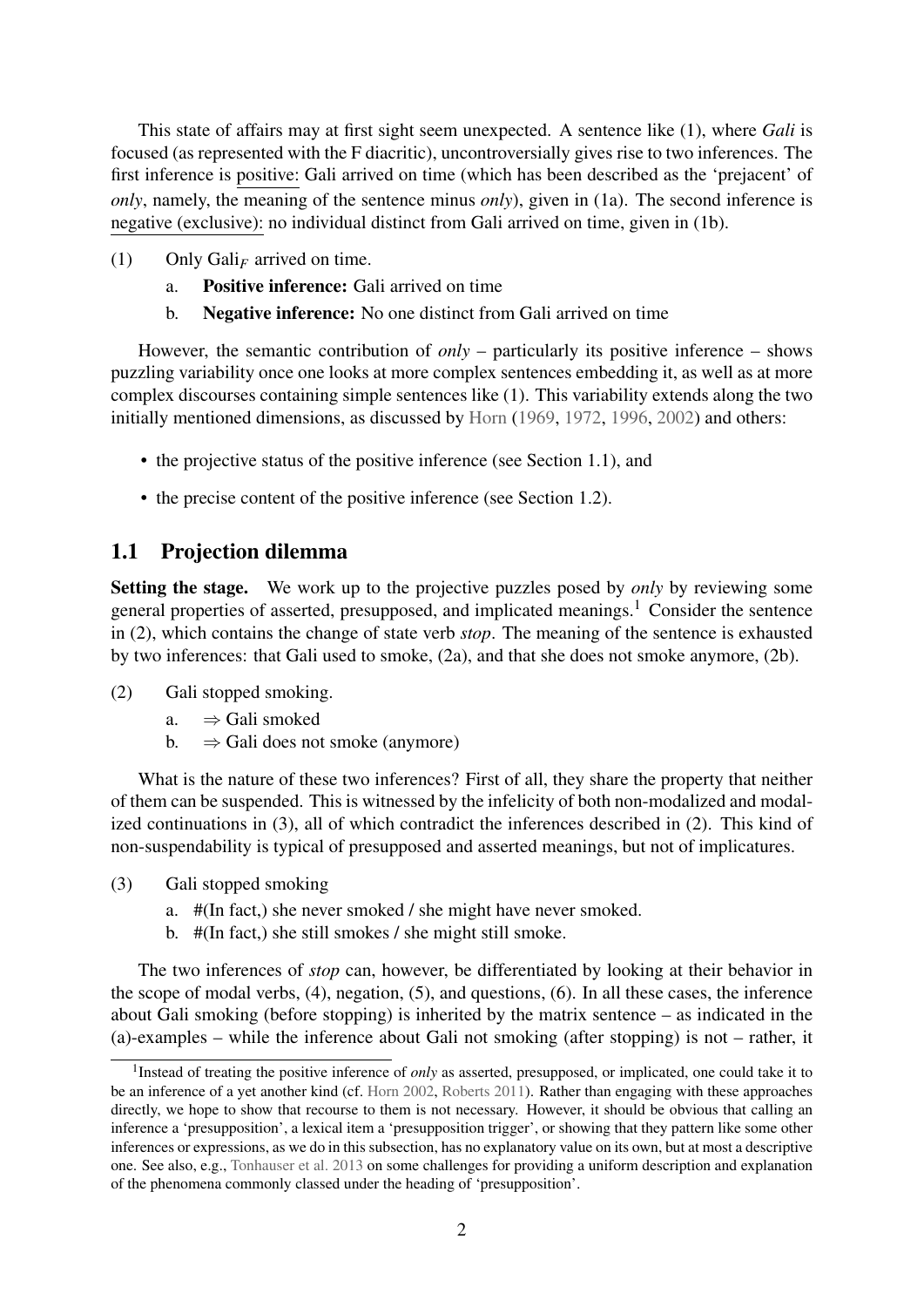becomes either modalized, negated, or questioned, as indicated in the (b)-examples. (Note that due to the future-orientation of the deontically flavored modal verb *have*, the inference about Gali smoking pertains to the present time.)

<span id="page-2-1"></span>

| (4) | Gali has to stop smoking.                                                                |  |
|-----|------------------------------------------------------------------------------------------|--|
|     | $\Rightarrow$ Gali smokes<br>$\Rightarrow$ Gali does not smoke (anymore)<br>a.           |  |
|     | $\Rightarrow$ Gali has to smoke /<br>$\Rightarrow$ Gali has to not smoke (anymore)<br>b. |  |
| (5) | Gali didn't stop smoking.                                                                |  |
|     | $\Rightarrow$ Gali smoked<br>$\Rightarrow$ Gali does not smoke (anymore)<br>a.           |  |
|     | $\Rightarrow$ Gali still smokes<br>$\Rightarrow$ Gali did not smoke /<br>b.              |  |
| (6) | Did Gali stop smoking?                                                                   |  |
|     | $\Rightarrow$ Gali smoked<br>$\Rightarrow$ Gali does not smoke (anymore)<br>a.           |  |
|     | $\rightsquigarrow$ Does Gali not smoke (anymore)?<br>$\rightarrow$ Did Gali smoke?<br>b. |  |

<span id="page-2-0"></span>Again, at least in the absence of a special intonation pattern (cf. [Horn](#page-51-6) [1989\)](#page-51-6), none of the observed inferences in [\(4\)-](#page-2-1)(6) can be suspended. For illustration, (7) demonstrates that both the modalized and non-modalized continuations of the sentences in [\(4\)](#page-2-1) and (5) that contradict their (a)-inferences result in an infelicitous sequence.

- (7) a. #Gali has to stop smoking and (in fact) (perhaps) she never smoked.
	- b. #Gali didn't stop smoking and (in fact) (perhaps) she never smoked.

This projective behavior led to the first inference in [\(2\),](#page-1-2) pertaining to Gali having smoked before, being described as a presupposition, and to the second inference being described as an assertion (see, e.g., [Heim](#page-50-4) [1990,](#page-50-4) [Beaver](#page-48-2) [2001,](#page-48-2) [Kadmon](#page-51-7) [2001](#page-51-7) and references therein for further distinguishing tests, and, e.g., [Tonhauser et al.](#page-53-1) [2013](#page-53-1) for important qualifications):

- (8) *Categorizing the inferences of 'Gali stopped smoking':*
	- a. Presupposition: Gali smoked
	- b. Assertion: Gali does not smoke (anymore)

This categorization has been further buttressed by embedding sentence [\(2\)](#page-1-2) in the scope of an emotive factive predicate. For example, the sentence in (9) conveys Tali's expectations towards Gali not smoking (anymore), (9b), but not to her having smoked before – as expected if Gali having smoked is a presupposition of *Gali stopped smoking* (see, e.g., [Heim](#page-50-5) [1992,](#page-50-5) [von Fintel](#page-49-2) [1999](#page-49-2) for a detailed discussion of presupposition projection under emotive factives).

- (9) Tali is surprised that Gali stopped smoking.
	- a.  $\Rightarrow$  (Tali believes that) Gali smoked.
	- b.  $\Rightarrow$  Tali did not expect that Gali does not smoke (anymore).

With these diagnostics in hand, we now turn to the positive inference of *only*.

*Only.* The positive inference of *only*, exemplified in [\(1\),](#page-1-3) does not exhibit the same uniform behavior when it comes to the descriptive categorization as a presupposition, assertion, or implicature. Let's first consider the suspendability of the positive inference in simple sentences (e.g., [Horn](#page-51-0) [1972,](#page-51-0) [1996,](#page-51-1) [Roberts](#page-52-5) [2006,](#page-52-5) [2011,](#page-52-6) [van Rooy & Schulz](#page-52-7) [2007,](#page-52-7) [Ippolito](#page-51-5) [2008,](#page-51-5) [Beaver](#page-48-0)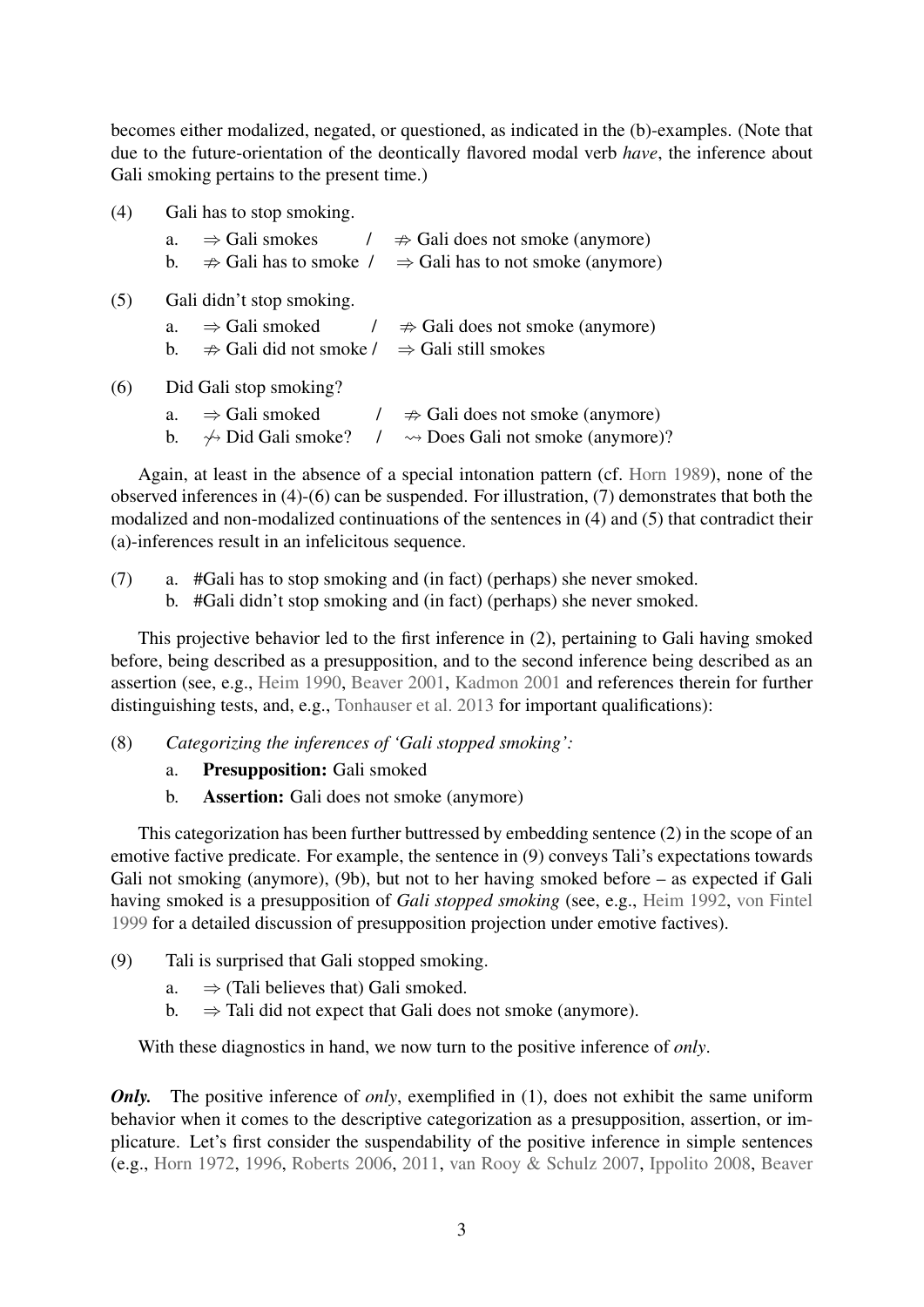[& Clark](#page-48-0) [2008\)](#page-48-0). (10) illustrates that a non-modalized continuation that contradicts the putative positive inference of [\(1\)](#page-1-3) is infelicitous, (10a), while a modalized continuation that contradicts it just as much is felicitous, (10b). The asymmetry in felicity between the continuations indicates that some inference pertaining to Gali arriving on time does survive, namely, one that is contradicted by (10a) but not by (10b) – namely, that Gali may have arrived on time.

<span id="page-3-0"></span>(10) Only Gali<sub>F</sub> arrived on time

a. #... and (in fact) she didn't (either).

b. ... and perhaps she didn't either.

**Obligatory inference:**  $\Diamond$  (Gali arrived on time)

This pattern is unexpected on the assumption that the positive inference is either a presupposition or assertion – these inferences cannot be suspended. It is also unexpected on the assumption that the positive inference is an implicature – an implicature should be cancellable by a non-modalized continuation as well. We are thus at an impasse, at least given our characterization of the positive inference as corresponding to the prejacent.

A similar pattern can be observed when *only* is embedded in the scope of a universal modal, as illustrated by the sequences in (11). The initial sentence in (11) does not convey that Tali will dance with Gali, nor that Tali has to dance with Gali – note that the modalized continuation in (11b) is felicitous. Nonetheless, the sentence does give rise to the weaker inference that Tali is allowed to dance with Gali – which accounts for the non-modalized continuation in (11a) being infelicitous. (The pre-VP *only* is used to trap its scope below the modal, cf. [Taglicht](#page-53-2) [1984.](#page-53-2))

- <span id="page-3-1"></span>(11) Tali has to only dance with Gali*<sup>F</sup>*
	- a. #... and (in fact) she cannot dance with her either.
	- b. ... and she doesn't have to dance with her either.

**Obligatory inference:**  $\Diamond$  (Tali dances with Gali)

We will call the availability of the inference pattern illustrated in (10)-(11) 'weak projection': specifically, weak projection of the positive inference obtains in an unembedded or modal sentence that dominates an occurrence *only* if the sentence inherits as an inference not the prejacent of *only*, or its universally modalized variant, but rather its existentially modalized variant. Accordingly, when a sentence does inherit the prejacent of *only*, or its universally modified variant, we will call the inference pattern 'strong projection'. The latter projection is strongly preferred in the absence of explicit suspension.

(P) Weak and Strong Projection: A sentence that dominates an occurrence of *only* and inherits merely the inference that the prejacent of *only* is possible exhibits 'weak projection' of the positive inference. Otherwise it exhibits 'strong projection'.

In contrast to simple and modalized sentences, the positive inference does behave like a presupposition in the scope of negation, emotive factive predicates, and in questions. For illustration, the sentence in (12) is infelicitous both with modalized and non-modalized continuations that contradict the positive inference that Gali arrived on time [\(Horn](#page-51-0) [1972,](#page-51-0) [Ippolito](#page-51-5) [2008\)](#page-51-5).

- <span id="page-3-2"></span> $(12)$  Not only Gali<sub>F</sub> arrived on time
	- a. #... and (in fact) she didn't (either).
	- b. #... and (in fact) perhaps she didn't (either).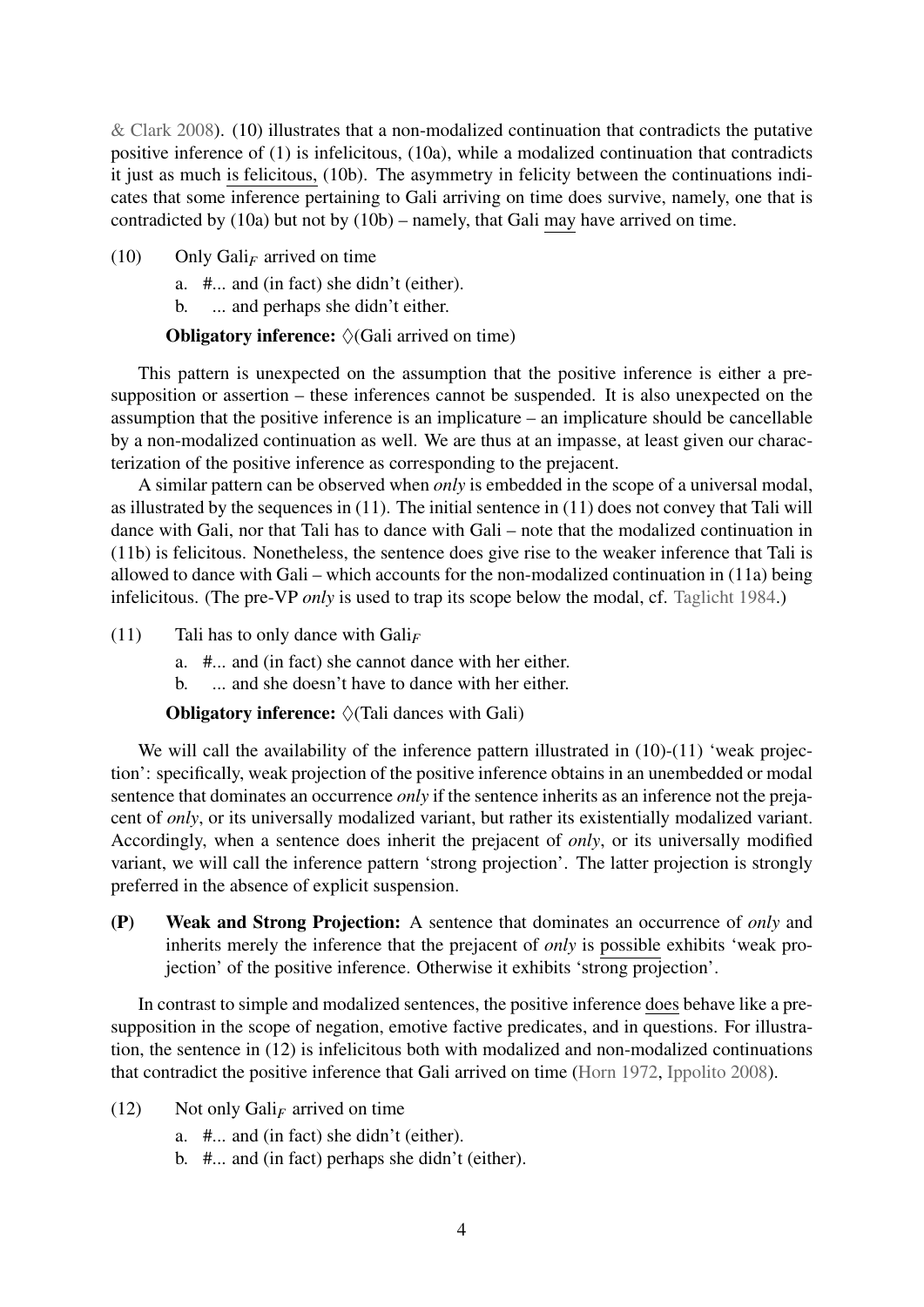#### Obligatory inference: Gali arrived on time

Similarly, the question in (13) intuitively conveys that Gali arrived on time. This inference cannot be suspended by either a non-modalized, (14a), or a modalized continuation, (14b).

- <span id="page-4-2"></span>(13) Did only Gali arrive on time?
	- a. #Yes, and (in fact) she didn't (either).
	- b. #Yes, and (in fact) perhaps she didn't (either).

Obligatory inference: Gali arrived on time

Finally, in the case of embedding under an emotive factive predicate, we obtain the inference that Gali arrived on time, that Tali believes that, and that Tali did not expect that no one else will arrive on time. This is in line with Gali arriving on time being a presupposition of the embedded sentence (see [Beaver & Clark](#page-48-0) [2008,](#page-48-0) Ch. 9, for further support). (We turn to other tests for presuppositions in Sect. [4,](#page-19-0) where *only* sometimes exhibits more complex behavior.)

- <span id="page-4-3"></span>(14) Tali is surprised that only Gali arrived on time.
	- a.  $\Rightarrow$  (Tali believes that) Gali arrived on time.
	- b.  $\Rightarrow$  Tali did not expect that no one distinct from Gali will arrive on time.

Summary. We have ended up with apparently conflicting data involving the nature of the positive inference. In some cases it has the hallmarks of presupposition (under negation, emotive factive predicates, and in questions), while in others it behaves unlike presupposition, assertion, or implicature (in overtly unembedded and modalized sentences). This is summarized in Table [1](#page-4-1) and constitutes the first dilemma addressed in this paper.

|           | Unembedded        | Modals                                                |                   |                   | Negation   Questions   Emotive factives |
|-----------|-------------------|-------------------------------------------------------|-------------------|-------------------|-----------------------------------------|
| Predicted | $p / \bigoplus p$ | $p / \Box p / \Diamond p$                             | $p / \bigoplus p$ | $p / \bigoplus p$ | $p / \bigoplus p$                       |
| Observed  | $p / \Diamond p$  | $ p/\Box p/\Diamond p $ $p/\Diamond p$ $p/\Diamond p$ |                   |                   | $p / \bigoplus p$                       |
|           | see $(10)$        | see $(11)$                                            | see $(12)$        | see $(13)$        | see $(14)$                              |

<span id="page-4-1"></span>Table 1: Predicted and observed inferences of *only* in relation to its prejacent *p*. The predictions are based on the assumption that the inference is a presupposition. Gray boxes indicate behavior incompatible with the prejacent being a presupposition.

# <span id="page-4-0"></span>1.2 Content dilemma

Following the prevailing trend, we took it for granted above that the positive inference introduced by *only* should be characterized with the prejacent of *only*. A weaker assumption would suffice, however, to derive the entailment pattern described in [\(1\):](#page-1-3) if *only* were to induce merely an existential inference – namely, that there is an individual who arrived on time – the sentence would entail the same positive inference (e.g., [Horn](#page-51-1) [1996,](#page-51-1) [Geurts & van der Sandt](#page-50-3) [2004,](#page-50-3) [Klinedinst](#page-51-4) [2005,](#page-51-4) [Wagner](#page-53-0) [2006,](#page-53-0) [von Fintel](#page-49-1) [1997,](#page-49-1) [von Fintel & Iatridou](#page-49-0) [2007,](#page-49-0) [Beaver &](#page-48-0) [Clark](#page-48-0) [2008,](#page-48-0) [Coppock & Beaver](#page-48-1) [2014\)](#page-48-1). This is demonstrated in (15).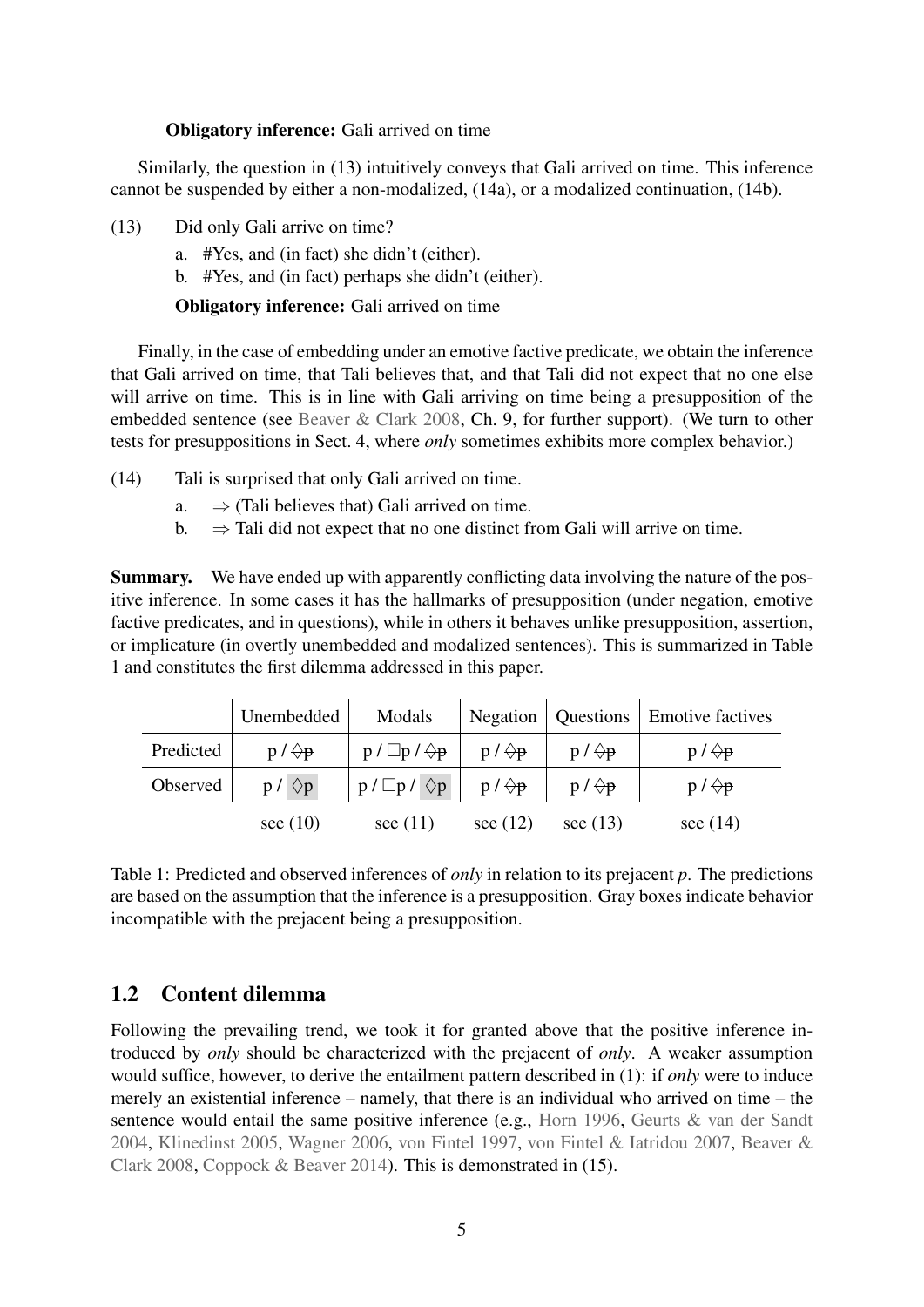[\(1\)](#page-1-3) Only  $Gali<sub>F</sub>$  arrived on time.

| (15) | No one distinct from Gali arrived on time. | ( <i>negative inference</i> )  |
|------|--------------------------------------------|--------------------------------|
|      | Someone arrived on time.                   | <i>(existential inference)</i> |
|      | $\therefore$ Gali arrived on time.         | <i>(positive inference)</i>    |

This assumption, however, would not on its own capture the behavior of the positive inference when *only* occurs under negation and in questions, repeated below. For example, negated sentence [\(12\)](#page-3-2) would merely presuppose a proposition that is entailed by the sentence itself, and would thus not license on its own any inference with respect to Gali, as provided in (16).

[\(12\)](#page-3-2) Not only Gali*<sup>F</sup>* arrived on time. Obligatory inference: Gali arrived on time [\(13\)](#page-4-2) Did only Gali arrive on time? Obligatory inference: Gali arrived on time (16) Someone distinct from Gali arrived on time. (*negated negative inference*) Someone arrived on time. (*existential inference*) ✗ Gali arrived on time. (*positive inference*)

But, in contrast to [\(12\)](#page-3-2) and [\(13\),](#page-4-2) there are some vexing occurrences of *only* that do seem to convey merely a weaker, existential inference (e.g., [Horn](#page-51-1) [1996,](#page-51-1) [Klinedinst](#page-51-4) [2005,](#page-51-4) [Beaver &](#page-48-0) [Clark](#page-48-0) [2008\)](#page-48-0). This is exemplified in (17), where *Cal State* is focused [\(Klinedinst](#page-51-4) [2005\)](#page-51-4). In normal contexts, in which one graduates with a BA from a single institution, the sentence does not convey that Gali got her BA from Cal State, as it should if the prejacent were presupposed. Rather, it conveys merely that Gali got her BA from some other, more prestigious institution. This is in line with *only* triggering a weaker, existential presupposition.<sup>[2](#page-5-0)</sup>

<span id="page-5-2"></span>(17) Gali didn't only get her BA from Cal State*F*.

Observed positive inference: Gali got her BA degree somewhere (not: Gali got her BA from Cal State)

Interrogative counterparts of such sentences lead to the same conclusion, as exemplified in (18): what projects in (18) is merely an existential positive inference, rather than the prejacent.<sup>[3](#page-5-1)</sup>

<span id="page-5-3"></span>(18) Did Gali only get her BA from Cal State*F*?

<span id="page-5-1"></span><sup>3</sup>A conservative explanation of the patterns in [\(17\)-](#page-5-2)[\(18\)](#page-5-3) is conceivable: the strong positive inference is accommodated in the scope of negation (or the trace of the *whether* operator), as provided in (i), and an existence presupposition is independently induced by focus (cf., e.g., [Geurts & van der Sandt](#page-50-3) [2004\)](#page-50-3). The sentence in [\(17\)](#page-5-2) would, accordingly, receive the observed interpretation, as provided in (ii).

- (i) [neg [ACCOM<sup>1</sup> [only<sup>1</sup> [Gali got her BA from Cal State*F*]]]]
- (ii) a.  $\neg(Gali got her BA from CS \wedge Gali did not get her BA from elsewhere)$ *(locally accommodated positive inference)*
	- b. Gali got her BA from somewhere
		- *(existence presupposition due to focus)*
	- c. ∴ Gali got her BA from an institution distinct from CS

<span id="page-5-0"></span><sup>&</sup>lt;sup>2</sup>As suggested with the modifier "more prestigious" in the main text, the sentence in  $(17)$  induces another, so-called mirativity inference that the prejacent is ranked lowest on a scale of relevant alternatives, as detailed by [Jacobs](#page-51-8) [1983,](#page-51-8) [Klinedinst](#page-51-4) [2005,](#page-51-4) [Beaver & Clark](#page-48-0) [2008,](#page-48-0) [Grosz](#page-50-6) [2012,](#page-50-6) [Coppock & Beaver](#page-48-1) [2014,](#page-48-1) and others. See fn. [13](#page-30-0) and Sect. [7](#page-45-0) for further discussion.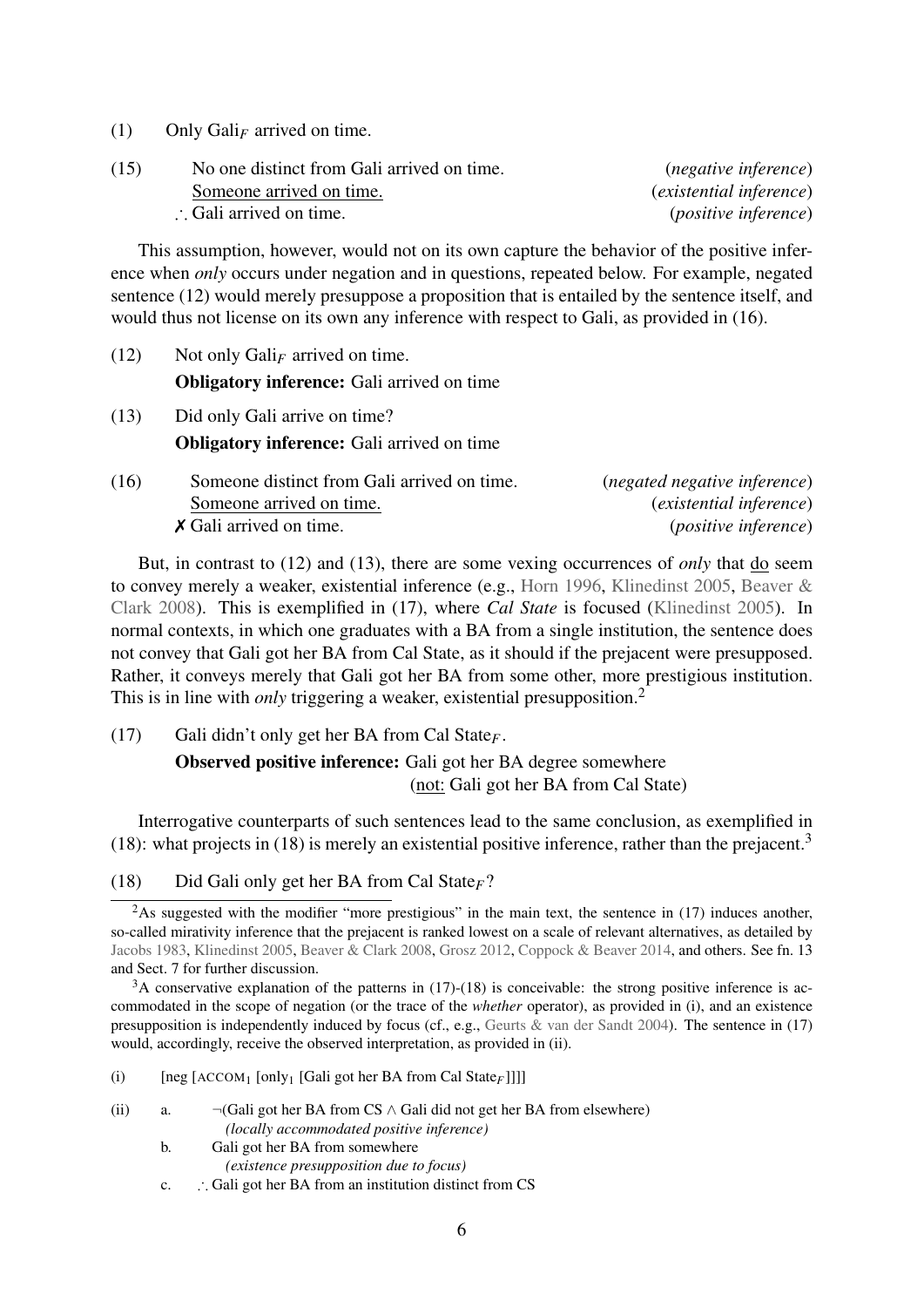# Observed positive inference: Gali got her BA degree somewhere (not: Gali got her BA from Cal State)

A merely existential positive inference is also generated in the notoriously challenging sufficiency modal constructions with *only* (e.g., [von Fintel & Iatridou](#page-49-0) [2007\)](#page-49-0). For illustration, consider sentence (19). The prejacent of *only* in (19) is that you have to go to the North End to get good cheese – but this is clearly not entailed by the sentence. Rather, the sentence is not only compatible with but even invites the negation of the prejacent. Instead, the inference that (19) does entail can be captured with a paraphrase involving existential quantification: you have to go somewhere to get good cheese.

<span id="page-6-1"></span>(19) To get good cheese, you only have to go to the North End*F*. **Observed positive inference:** You have to go somewhere (not: You have to go to the North End)

[Klinedinst](#page-51-4)  $(2005)$  observes in relation to examples like  $(17)-(18)$  $(17)-(18)$  that existential positive inferences obtain only if the prejacent of *only* and the relevant focus alternatives are mutually incompatible in the context (for example, you getting your BA from some college is contextually incompatible with you getting your BA from a different college), as described in (20) (see fns. [2](#page-5-0) and [13](#page-30-0) for additional qualifications). The same observation extends to the sufficiency modal construction examples like (19) since having to go to one location to get good cheese normally means not having to go to a different location. In the examples in which there is no such incompatibility, exemplified in [\(12\)](#page-3-2) and [\(13\),](#page-4-2) only the stronger positive inference corresponding to the prejacent surfaces, as stated in (K).

(K) Weak and Strong Content: A sentence that dominates an occurrence of *only* induces an existential positive inference in a context *c* if the sentence minus *only* and its focus alternatives are mutually incompatible in *c*. Otherwise the sentence induces a strong positive inference (which corresponds to the prejacent of *only*).

The nature of the positive inference constitutes the second dilemma addressed in this paper.

# 1.3 Synopsis

The narrative. Our starting point will be the observation that negative quantifiers with exceptives provide not only a good paraphrase of the semantic contribution of *only*, as illustrated in (20), but also exhibit behavior that is strikingly similar to that of *only* when it comes to the puzzling projection (P) and content (K) patterns described above.

<span id="page-6-0"></span>(20) No one but Gali arrived on time.

⇔ Only Gali*<sup>F</sup>* arrived on time.

We show that the behavior of exceptives is accounted for on their distributed analysis, on which their import is split between a minimality component (which contributes the positive inference) and a subtraction component (which contributes to the negative inference) [\(Gajewski](#page-50-1)

This analysis, however, neither provides any traction in deriving the apparently existential positive inference in sufficiency modal constructions discussed next in the main text, nor accounts for the felicity of the non-negated variants of [\(17\)](#page-5-2) discussed in Sect. [5.](#page-28-0) Accordingly, it will not be pursued further here.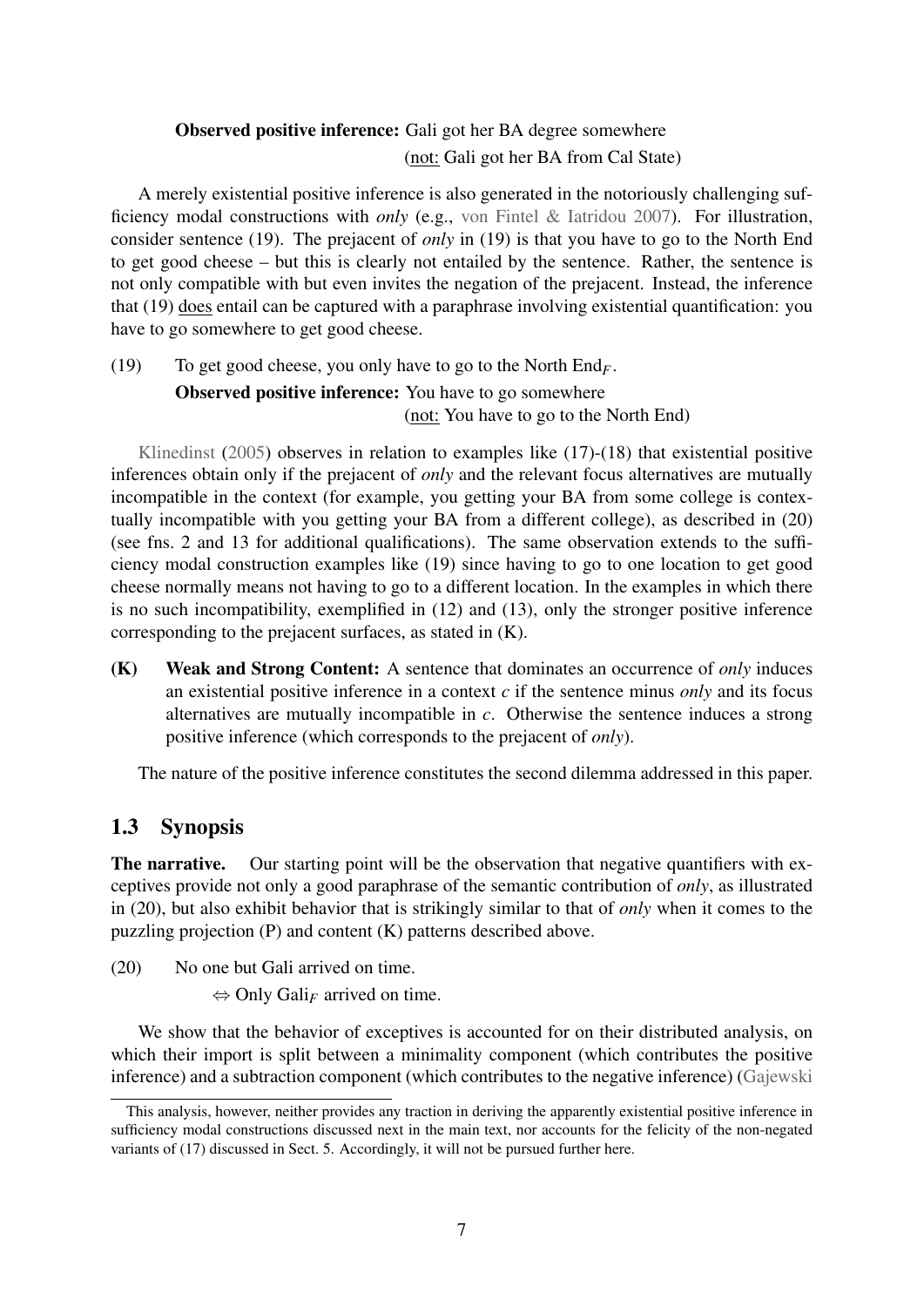[2008,](#page-50-1) building on [von Fintel](#page-49-3) [1993\)](#page-49-3), as presented in (21). The separation of these components, their properties, and their interactions form the lynchpin of our analysis in this paper.

(21) 
$$
[\boxed{\text{MIN}} \boxed{\boxed{\text{no one but Gali} \text{ arrived on time } ]}
$$
\n**negative inference:** No one *distinct from Gali* arrived on time positive **inference:** Gali arrived on time

Turning back to *only*, we argue that its projection and content puzzles expose the exceptive nature of *only*, where we build on the proposal of [von Fintel & Iatridou](#page-49-0) [\(2007\)](#page-49-0).<sup>[4](#page-7-0)</sup> Specifically, we show that if the contribution of *only* is split between a minimality and a subtraction component, as sketched in (22), a new path between the horns of Horn's dilemmas opens up.

(22) 
$$
\begin{array}{|c|c|}\n\hline\n\text{MIN} & \boxed{\text{only } \text{Gal}_F} \text{ arrived on time } ] \\
\hline\n\text{negative inference: No one distinct from } \text{Gal}i \text{ arrived on time} \\
\text{positive inference: } \text{Gal}i \text{ arrived on time}\n\end{array}
$$

More concretely, the path between the horns of the two dilemmas emerges due to the properties of the minimality operator MIN. On the one hand, MIN can be separated from the subtraction component by modal and other operators – this may result in weak projection. On the other hand, its interpretation is context-dependent, which means that its import may vary across contexts and sentences – this may result in it having merely existential import.

Plan. In Sects. [2](#page-8-0) and [3,](#page-16-0) we study weak projection, exemplified in [\(10\)-](#page-3-0)[\(11\)](#page-3-1) . After showing that exceptives exhibit parallel behavior, we account for it by relying on their distributed analysis. This analysis allows the minimality inferences accompanying exceptives and *only* not to be generated in the minimal clause containing subtraction, as schematized in (23). If this is the case, the positive inference may be weaker, a modalized variant of the prejacent.

# (23) Weak projection:  $[\overline{\text{MIN}}] [\overline{\text{ MODAL/ASSERT}}] [\dots [\overline{\text{but/only}}] \dots ] ]$

In Sect. [4,](#page-19-0) strong projection, exemplified in  $(12)-(13)$  $(12)-(13)$ , is addressed. Strong projection follows if the minimality inference is generated in the same minimal clause as subtraction, as schematized in (24). In some sentences, say, in negated sentences and questions, only this structural configuration yields a consistent interpretation, hence forcing strong projection.

# (24) Strong projection:  $[ ... [ \overline{\text{MIN}}] ... [ \overline{\text{but}/\text{only}}] ... ] ]$

In Sect. [5,](#page-28-0) the data involving weak content – that is, the cases where the positive inference is merely existential – are shown to be derivable on the distributed approach. Specifically, this is attributed to the minimality operator quantifying over a domain whose resolution may be influenced by contextual pressures and relevance considerations, as in other instances of quantification (cf., e.g., [Westerståhl](#page-53-3) [1984,](#page-53-3) [von Fintel](#page-49-4) [1994\)](#page-49-4). We suggest that the domain of MIN can be pruned, and thus yield a weaker positive inference insofar this is admitted by general constraints on relevance. This allows us to derive Klinedinst's generalization in (K).

<span id="page-7-0"></span> $4\text{A}$ n earlier expression of this idea can be found already in [von Fintel](#page-49-3) [\(1993\)](#page-49-3): "exceptives seem to be related to the exclusive particle *only* in a sense that needs to be clarified" (p. 141).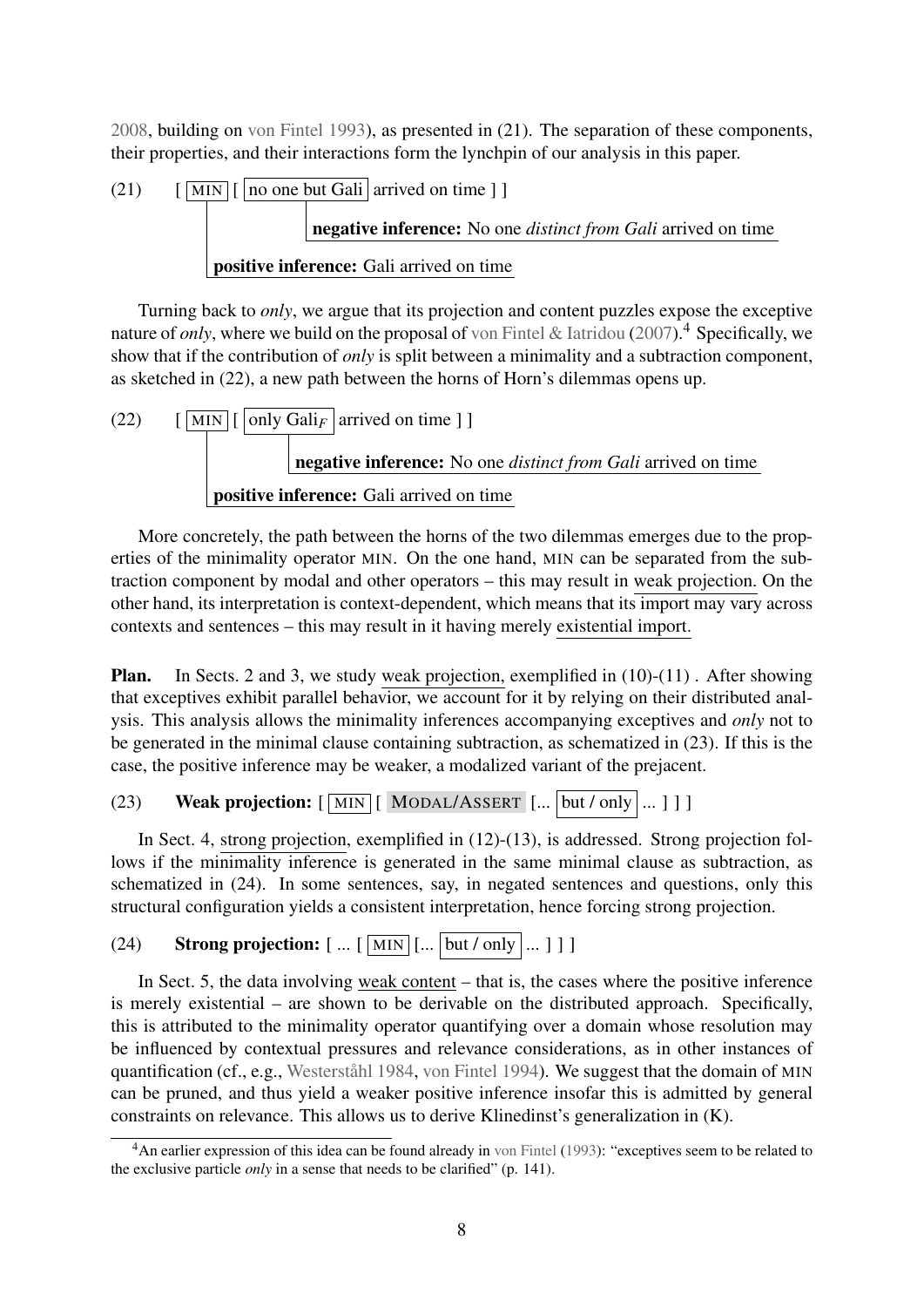- (25) a. Pruning of the domain of MIN for assertability  $\rightarrow \mathbf{Weak}$  positive inference
	- b. No pruning of the domain of MIN  $\rightsquigarrow$  Strong positive inference

In Sect. [6,](#page-39-0) the distributed analysis is compared with some preceding accounts by focusing on how some issues for those theories are overcome on the proposal here (esp., [Horn](#page-51-1) [1996,](#page-51-1) [van](#page-52-7) [Rooy & Schulz](#page-52-7) [2007,](#page-52-7) [Ippolito](#page-51-5) [2008,](#page-51-5) [Beaver & Clark](#page-48-0) [2008\)](#page-48-0). Furthermore, an implementation of the distributed analysis of *only* in an exhaustification framework is outlined (cf. [Gajewski](#page-50-7) [2013,](#page-50-7) [Hirsch](#page-50-8) [2016,](#page-50-8) Crnic̆ [2018](#page-49-5) for such an analysis of exceptives). We round out the paper in Sect. [7](#page-45-0) by pointing to some asymmetries between *only* and exceptives, to their potential explanation, as well as to some questions that cut across the issues attended to in this paper.

# <span id="page-8-0"></span>2 Weak projection with exceptives

Although the positive inference of *only* in overtly unembedded and modalized sentences usually corresponds to the prejacent, we noted that a weaker inference corresponding to the modalized prejacent may sometimes obtain. We dubbed this phenomenon weak projection of the positive inference, (P), and it constitutes the first part of the projection dilemma. Our account of it requires a detour through exceptives. These exhibit inferential patterns that parallel those of *only* in overtly unembedded and modal sentences, as well as elsewhere. We show that these patterns naturally follow from the distributed analysis of exceptives.

# <span id="page-8-1"></span>2.1 Weak projection data with exceptives

Consider the sentence in (26), which contains a negative quantifier phrase with an exceptive phrase *but Gali*. Similarly to the sentences with *only*, the sentence gives rise to two inferences in normal contexts, which we again call the positive and the negative inference:

- (26) No one but Gali arrived on time.
	- a. Positive inference: Gali arrived on time.
	- b. Negative inference: No one distinct from Gali arrived on time.

As in the case of *only*, the positive inference can be suspended. The suspension can be brought about by an appropriate continuation. For illustration, the sentence in (27) can be followed by the modal sentence in (27b), but not by the non-modal sentence in (27a) (cf. [Horn](#page-51-0) [1972,](#page-51-0) [van Rooy & Schulz](#page-52-7) [2007,](#page-52-7) [Ippolito](#page-51-5) [2008\)](#page-51-5). The asymmetry in the felicity of the two continuations suggests that while the positive inference that Gali arrived on time may fail to obtain, the weaker inference that Gali may have arrived on time is obligatory.

- <span id="page-8-2"></span>(27) No one but Gali arrived on time
	- a. #... and (in fact) she didn't either.
	- b. ... and perhaps she didn't either.

#### **Obligatory inference:**  $\Diamond$  (Gali arrived on time)

A similar state of affairs can be observed in modal sentences. The sentence in (28) can convey that the requirement is that Tali dances with no one distinct from Gali, while still admitting that Tali is allowed not to dance with Gali, as confirmed by the felicitous continuation in (28b). As in the sentences with *only*, (28) does not allow for Tali being prohibited to dance with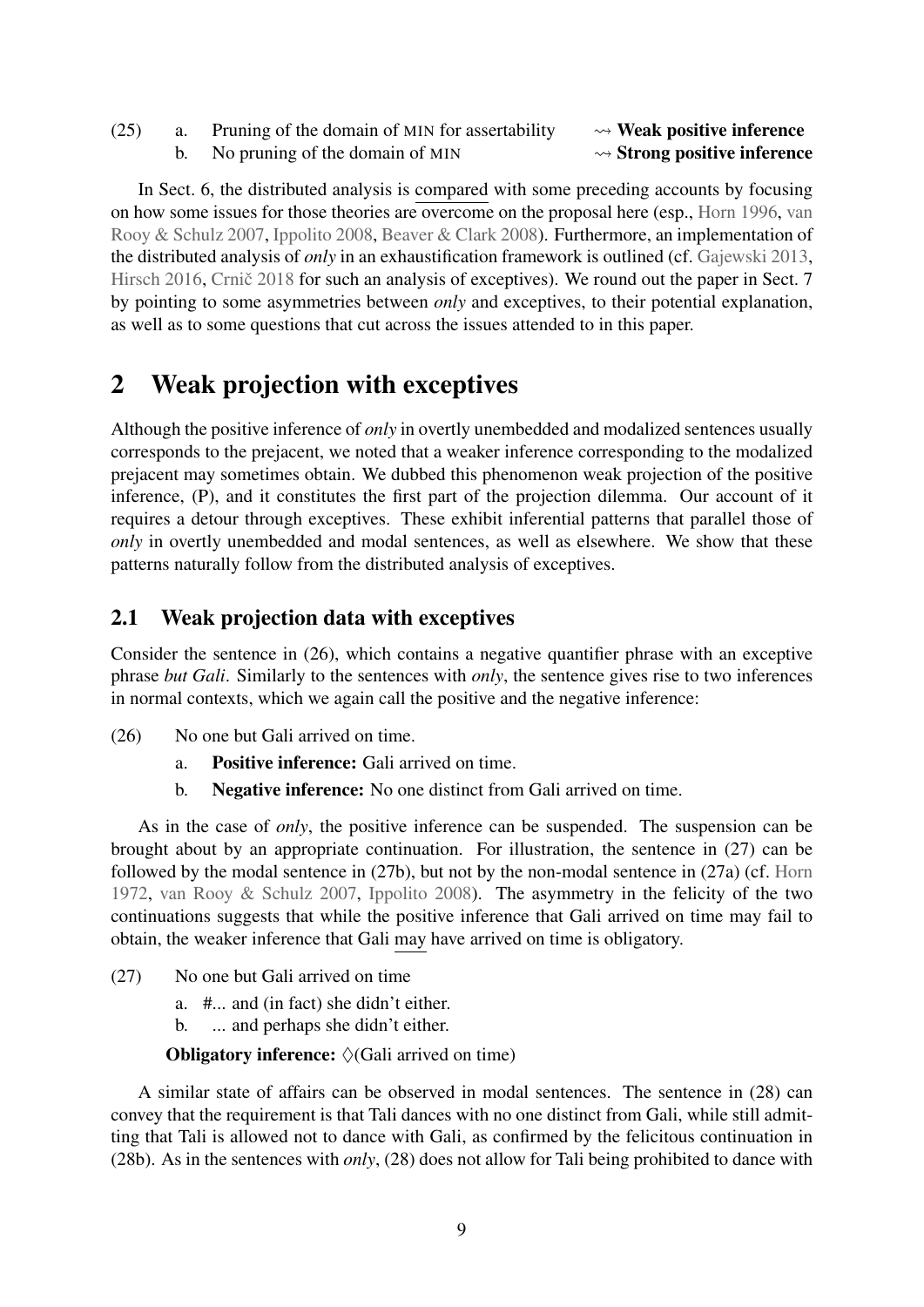Gali, (28a). This suggests that the weaker inference that Tali may dance with Gali is obligatory. Absent modalized continuations, (28) conveys that Tali will or has to dance with Gali.

- <span id="page-9-3"></span><span id="page-9-2"></span><span id="page-9-1"></span>(28) Tali has to dance with no one but Gali
	- a. #... and (in fact) she cannot dance with her either.
	- b. ... and she doesn't have to dance with her either.

**Obligatory inference:**  $\Diamond$  (Tali dances with Gali)

This pattern of weak projection, summarized in Table [2,](#page-9-0) is identical to that observed for *only*. But, unlike in the case of *only*, we have a handle on the apparently puzzling behavior of exceptives: it can be explained on their distributed analysis (cf. Crnič [2021\)](#page-49-6).

| Unembedded | Modals           |                           |
|------------|------------------|---------------------------|
| Observed   | $p / \Diamond p$ | $p / \Box p / \Diamond p$ |

<span id="page-9-0"></span>Table 2: Observed positive inference of negative quantifiers with exceptives, where *p* corresponds to the main predicate holding of the excepted element.

#### <span id="page-9-4"></span>2.2 A distributed analysis of exceptives

An analysis of exceptives must, on the one hand, account for their semantic contribution to the sentences in which they occur and, on the other hand, for their restricted distribution – they are acceptable with (negative) universal quantifiers, but usually not with existential quantifiers. One influential analysis that delivers these desiderata was provided by [von Fintel](#page-49-3) [\(1993\)](#page-49-3). He factored the meaning of exceptives into the minimality and subtraction components, both encoded in the meaning of exceptives themselves. These two components conspire to derive the observed meanings of exceptives; and their restricted distribution comes out as a side benefit of the derivation of their meanings. Subsequently, von Fintel's proposal was amended by detaching the minimality component from the subtraction component (see [Gajewski](#page-50-1) [2008,](#page-50-1) [2013,](#page-50-7) [Hirsch](#page-50-8) [2016,](#page-50-8) Crnic̆ [2018](#page-49-5) for arguments and different implementations). The facts in Sect. [2.1](#page-8-1) follow from this amended analysis, and thus provide further support for it.

Subtraction. Following [Gajewski](#page-50-1) [\(2008\)](#page-50-1), we treat exceptives as simple subtraction operators, as defined in (29): *but* takes two predicates as its arguments (where the first predicate has to be contained in the second) and subtracts the first from the second. Accordingly, *but Gali* subtracts Gali from its predicate argument, (30) (but see [Vostrikova](#page-53-4) [2021](#page-53-4) for a clausal analysis of certain exceptives). (Throughout this paper, we take referential DPs to pick out sets in the obvious way and to combine with predicates with the mediation of type-shifting. Moreover, we tend not to represent the containment presupposition for brevity.)

(29)  $\text{[but]} = \lambda \text{P. } \lambda \text{O: } \text{P} \subseteq \text{O. } \text{O} \setminus \text{P}$ 

(30)  $\left[\left[\text{but Gali}\right] = \lambda Q: \{\text{Gali}\}\right] \subset Q$ .  $Q\setminus \{\text{Gali}\}\right] = \lambda Q: Q(\text{Gali})$ .  $\lambda x. Q(x) \wedge x \notin \{\text{Gali}\}\$ 

All else equal, the meaning of the sentence containing the negative quantifier with the exceptive, say, *No one but Gali arrived on time* is, accordingly, predicted to be the one in (31): no one distinct from Gali arrived on time (we also obtain that Gali must be a person, due to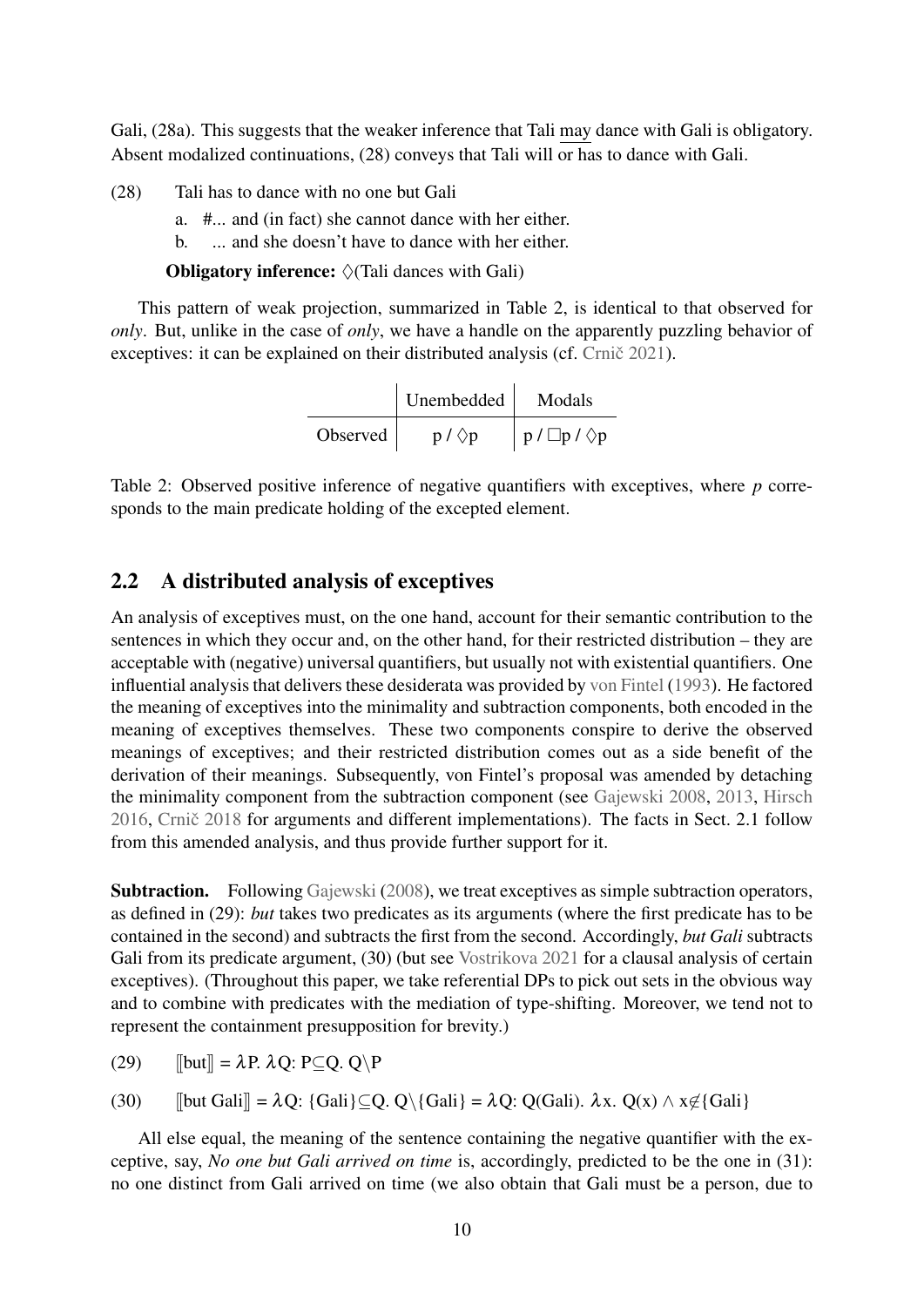the containment presupposition of *but*). This meaning, however, does not entail the observed positive inference of the sentence – that Gali arrived on time – which is derived by other means.

(31)  $\|$ [[[no one but Gali] arrived on time]] = (partial LF)  $[\![no]\!]$ ( $[\![per]$  $[-\{Gal\}]$ )( $[\![arrived\]$ on time $]\!]$ ) =  $\neg \exists x: \text{person } x \land x \notin \{Gali\} \land x \text{ arrived on time}$ 

Minimality and its domain. The simplicity of the meaning of exceptives is compensated by the minimality operator MIN (LEASTNESS in [Gajewski](#page-50-1) [2008;](#page-50-1) cf. UNIQUENESS in [von Fintel](#page-49-3) [1993\)](#page-49-3). The characterization of MIN is underpinned by the assumption that exceptive sentences obligatorily induce alternatives – specifically, that the exceptive phrase induces alternatives. [Gajewski](#page-50-1) [\(2008\)](#page-50-1) represents these with structured meanings. For instance, sentence *No one but Gali arrived on time* minus the minimality operator is assigned the structured meaning in (32), where the first element ("the background") is a predicate of sets of individuals, and the second element ("the focus") is a set containing the subtracted individual (see [von Stechow](#page-52-1) [1991a,](#page-52-1)[b,](#page-52-2) [Krifka](#page-51-3) [1993,](#page-51-3) [Gajewski](#page-50-1) [2008](#page-50-1) for discussion of structured meanings).

(32)  $\langle [\lambda X. \text{Ino}]([\text{person}]\setminus X)([\text{arrived on time}])], \{\text{Gali}\}\rangle$ 

The minimality operator performs two functions. The first one is that it lets through the inference that the background holds of the focus, as stated in the second row of (M) below. The more substantial one gives it its name: the operator induces a minimality presupposition, which we treat as a presupposition (in contrast to [Gajewski](#page-50-1) [2008;](#page-50-1) we treat it as a presupposition due to its projective behavior, discussed in greater detail in Sect. [4\)](#page-19-0). The minimality presupposition corresponds to the focus being the minimal set of which the background holds, where minimality is determined relative to a specified domain of sets. While the precise inference may vary with the specification of this domain, making its resolution at least potentially an empirical matter, we take it to be unrestricted for now (following [von Fintel](#page-49-3) [1993,](#page-49-3) [Gajewski](#page-50-1) [2008\)](#page-50-1): every set of which the background holds contains the focus or, equivalently, if the focus is not contained in a set, the background does not hold of that set, as stated in the first row of (M).

(M)  $\text{[MIN]}(< B, F$ ) is defined only if  $\forall X: F \not\subset X \rightarrow \neg B(X)$ . If defined,  $\text{MIN} \parallel \text{(<} B, F \text{)>} = B(F)$ .

A full structure of sentence *No one but Gali arrived on time* is provided in (33), where the minimality operator MIN c-commands the quantifier hosting the subtraction operator *but*. The meaning of (33) is provided in (34): the presupposition induced by MIN is that no subtraction that does not contain Gali yields a true meaning, that is, every set that does not contain Gali is such that someone not in that set arrived on time, (34pr); the asserted meaning corresponds to the meaning of the sister of MIN, that no one distinct from Gali arrived on time, (34as).

<span id="page-10-0"></span>(33) a. No one but Gali arrived on time. b.  $\lceil \sqrt{\text{MIN}} \rceil$  [ no one but Gali arrived on time]]

#### (34) Meaning of (33b):

- (pr)  $\forall X: \{Gali\} \not\subseteq X \rightarrow \exists x: \text{person } x \wedge x \not\in X \wedge x \text{ arrived on time}$
- (as)  $\neg \exists x: \text{person } x \land x \notin \{ \text{Gali} \} \land x \text{ arrived on time}$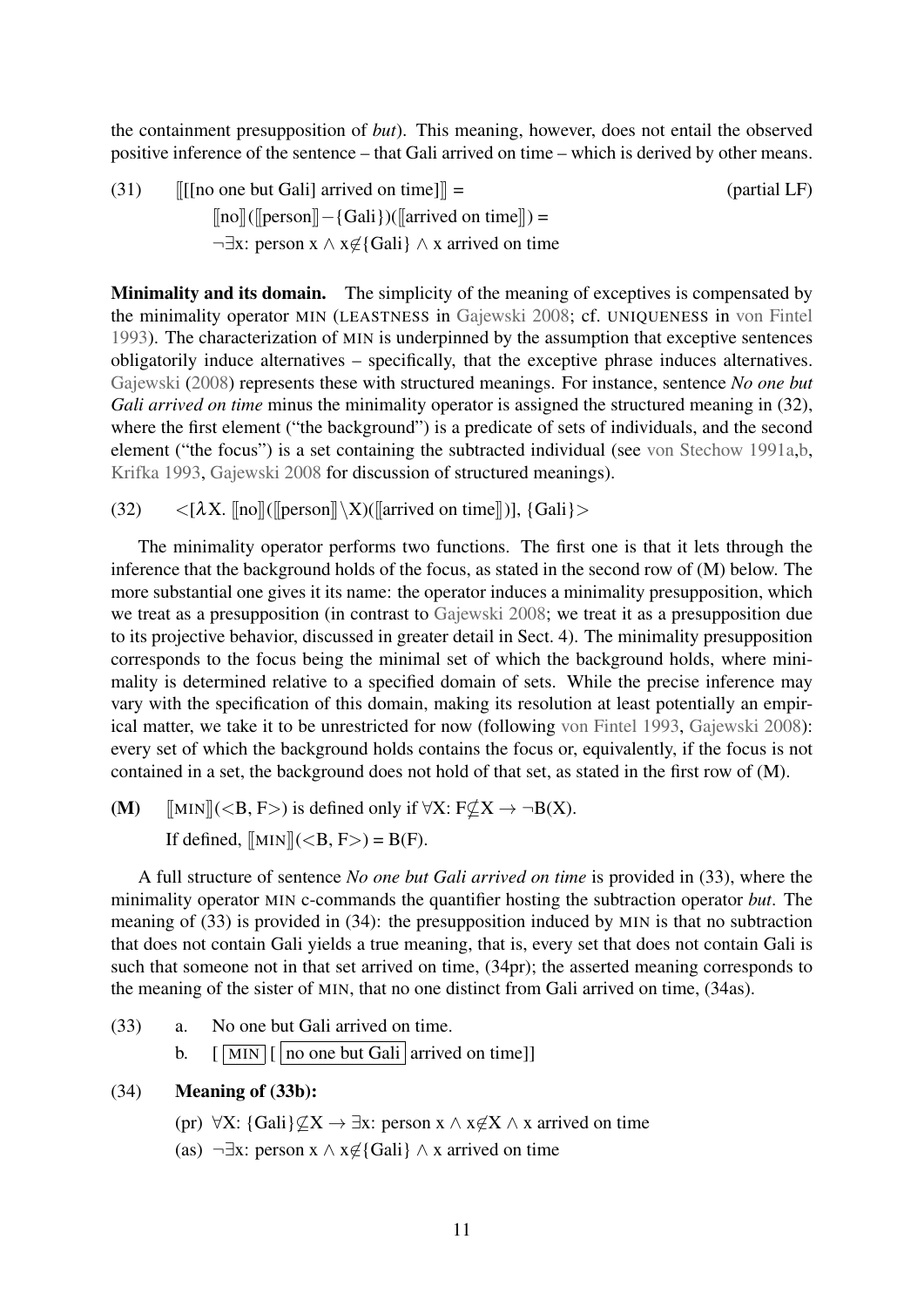The presupposition in (34pr) is equivalent to Gali arriving on time, as stated in (35): namely, the presupposition is equivalent to every set containing Gali being such that someone from that set arrived on time (note also that all Xs in (34pr) contain just people, due to containment); one of these domains contains just Gali; and that someone from that singleton set arrived on time (that is, that Gali arrived on time) entails all other propositions entailed by the presupposition.

# (35) **Observation:** (34pr)  $\Leftrightarrow$  Gali arrived on time

We thus derived the positive inference of exceptives as a presupposition triggered by MIN, while the negative inference follows from the negative quantifier with the exceptive:

(36) 
$$
\begin{array}{|l|l|}\n\hline\n\end{array}\n\begin{array}{|l|l|}\n\hline\n\end{array}\n\qquad \qquad \text{[ $ \underline{\hbox{mon} \overline{\hbox{b} \overline{\hbox{0}}} \text{ one but } \underline{\hbox{Gal}i} $ } \text{arrived on time}]\n\qquad\n\begin{array}{|l|l|}\n\hline\n\end{array}\n\hline\n\end{array}\n\text{negative inference: } \neg \exists x: \text{ person } x \land x \notin \{\underline{\hbox{Gal}i} \} \land x \text{ arrived on time} \Leftrightarrow \text{assertion: No one distinct from } \underline{\hbox{Gal}i} \text{ arrived on time} \Leftrightarrow \text{presupposition: } \underline{\hbox{Gal}i} \not\subseteq X \rightarrow \exists x: \text{person } x \land x \not\subseteq X \land x \text{ arrived on time} \Leftrightarrow \text{presupposition: } \underline{\hbox{Gal}i} \text{ arrived on time}\n\end{array}
$$

Restricted distribution. The distribution of exceptives is famously restricted. In particular, exceptives are unacceptable in existential quantifier DPs like the one in (37). This follows from the fact that the presupposition and assertion of (37), provided in (38), are mutually incompatible: the presupposition is equivalent to no one arriving on time (that is, it is false that someone who is not in the empty set arrived on time), which contradicts the assertion that someone distinct from Gali arrived on time. Sentences that generate systematic contradictions of this sort are ungrammatical (see [von Fintel](#page-49-3) [1993,](#page-49-3) [Gajewski](#page-50-9) [2009,](#page-50-9) [Chierchia](#page-48-3) [2013](#page-48-3) for details).

<span id="page-11-0"></span>(37) a. #Someone but Gali arrived on time. b.  $\lceil \sqrt{\text{MIN}} \rceil$  someone but Gali arrived on timell

# (38) Meaning of (37b):

- (pr)  $\forall X: \{Gali\} \not\subset X \rightarrow \neg \exists x: \text{person } x \land x \not\subset X \land x \text{ arrived on time}$
- (as)  $\exists x: \text{person } x \land x \notin \{Gali\} \land x \text{ arrived on time}$

Existential quantifiers and split scope. One important consequence of the distributed approach is that it allows for the acceptability of some occurrences of exceptives that are unexpected on the integrated approach of [von Fintel](#page-49-3) [\(1993\)](#page-49-3). In particular, it allows for exceptives to be acceptable in certain existential quanitifier NPIs, which [Gajewski](#page-50-1) [\(2008\)](#page-50-1) shows is desirable prediction. One acceptable example of an NPI with an exceptives is provided in (39).

(39) Tali didn't dance with anyone but Gali.

The distributed analysis predicts (39) to be acceptable primarily because it allows the two components of exceptives – the minimality operator and the subtraction component *but* – to be separated at LF by an operator like negation, as stated in (S) below.

(S) Split Scope: The minimality presupposition may in principle be computed at a scope site distinct from that of the minimal clause in which subtraction applies.

More specifically, while the parse of (39) on which MIN attaches to the minimal clause contain-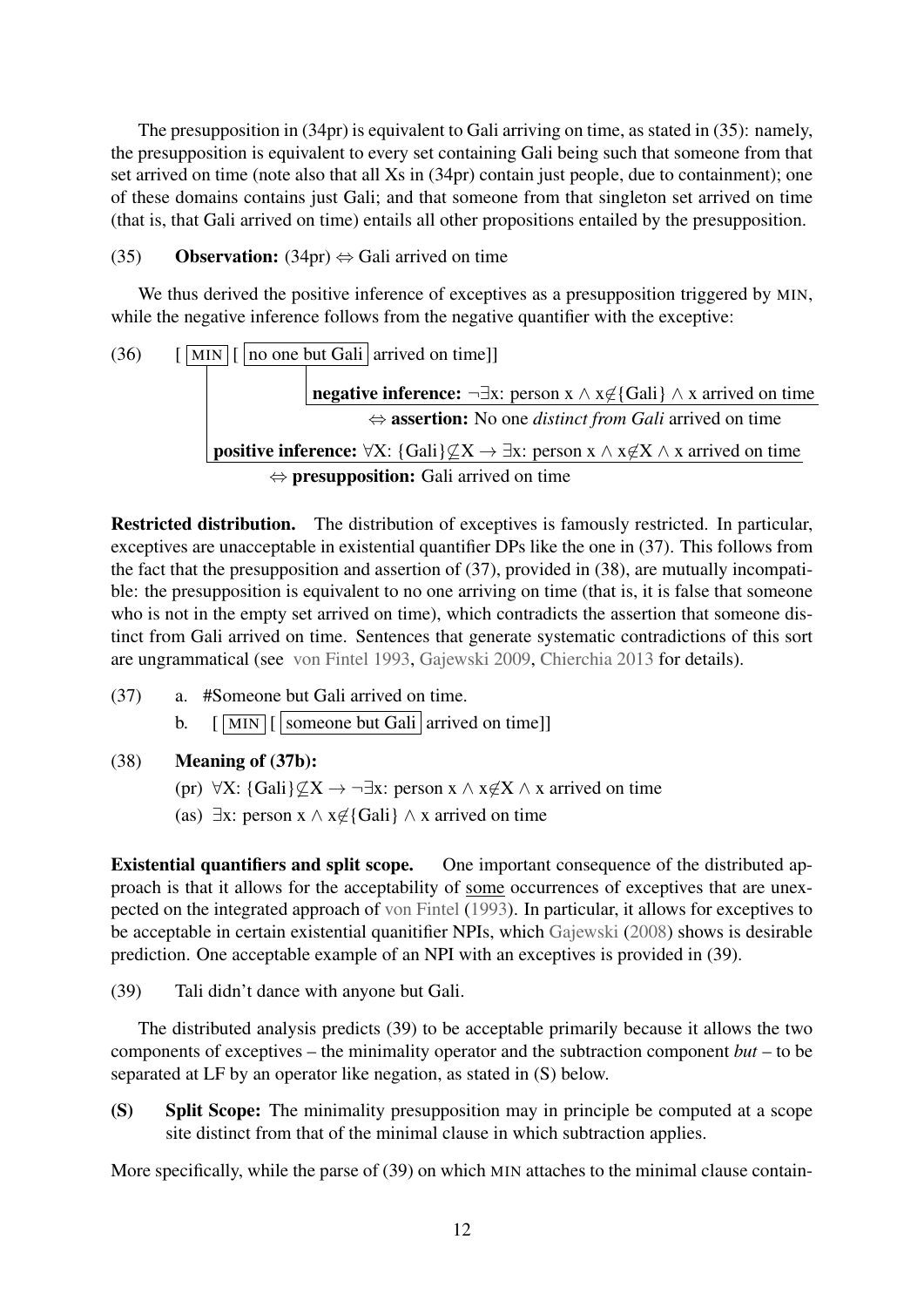ing *but* leads to a defective meaning along the lines of [\(37\),](#page-11-0) a parse on which MIN scopes above negation, and *anyone but Gali* scopes below it, as given in (40), yields a consistent meaning.

(40)  $\left[\begin{array}{c|c}\boxed{\text{MIN}}\end{array}\right]$  neg  $\left[\begin{array}{c|c}\end{array}\right]$  anyone but Gali<sub>t</sub>  $\left[\begin{array}{c|c}\boxed{\text{Tail}}\end{array}\right]$  danced with t  $\left[\begin{array}{c|c}\end{array}\right]$   $\left[\begin{array}{c|c}\end{array}\right]$ 

The meaning of the structure in (40) is provided in (41). It corresponds to the meaning of sentence *Tali danced with no one but Gali*: the sentence presupposes that Tali danced with Gali, for the same reasons as discussed around [\(33\),](#page-10-0) and it asserts that she danced with no one else. This is the observed meaning of the sentence.

#### (41) Meaning of (40):

- (pr) Tali danced with Gali
- (as)  $\neg \exists x: \text{person } x \land x \notin \{Gali\} \land \text{Tail} \text{ danced with } x$

The availability of the split scope of minimality and subtraction, (S), will play a pivotal role in our explanation of the weak projection facts introduced in the preceding subsection.

# 2.3 Modal sentences

We begin with the analysis of modal sentence [\(28\)](#page-9-1) on a construal on which the negative quantifier is interpreted in the scope of the modal (that is, the sentence describes the requirement that Tali dances with no one distinct from Gali).<sup>[5](#page-12-0)</sup>

[\(28\)](#page-9-1) Tali has to dance with no one but Gali

a. #... and (in fact) she cannot dance with her either.

b. ... and she doesn't have to dance with her either.

**Obligatory inference:**  $\Diamond$  (Tali dances with Gali)

If we keep the negative quantifier fixed in the embedded clause, the distributed analysis allows for two parses of the sentence, which differ in relation to the scope of MIN.

Parse without split scope. On the first parse of sentence [\(28\),](#page-9-1) MIN occurs in the scope of the modal, that is, its scope is the minimal clause in which subtraction applies.

<span id="page-12-1"></span>(42)  $\left[\begin{array}{cc} \Box & \Box \end{array}\right]$   $\left[\begin{array}{cc} \Box & \Box \end{array}\right]$   $\left[\begin{array}{cc} \Box & \Box \end{array}\right]$   $\left[\begin{array}{cc} \Box & \Box \end{array}\right]$   $\left[\begin{array}{cc} \Box & \Box \end{array}\right]$   $\left[\begin{array}{cc} \Box & \Box \end{array}\right]$   $\left[\begin{array}{cc} \Box & \Box \end{array}\right]$   $\left[\begin{array}{cc} \Box & \Box \end{array}\right]$   $\left[\begin{array}{cc} \Box & \Box \end{array}\right]$ 

The meaning of constituent XP in (42) parallels the one computed in the preceding section. It consists of the inferences that Tali dances with Gali (presupposition) and that Tali dances with no one distinct from Gali (assertion):

<span id="page-12-0"></span><sup>&</sup>lt;sup>5</sup>Negative indefinites allow for split scope readings across modals (e.g., [Penka](#page-52-8) [2011\)](#page-52-8). The targeted reading here is a non-split one, as indicated with the paraphrase in the main text, in order to distinguish the phenomenon here from the phenomenon of sufficiency modal readings discussed in Sect. [5.2.](#page-36-0) To ensure that such a reading is indeed obtained one can use a contrastive sequence like (i), in which the negative indefinite in the second sentence must be interpreted below the modal for the discourse to be coherent. As in the main text, a continuation that indicates that dancing with Gali is not necessary is acceptable.

<sup>(</sup>i) Yesterday, Tali didn't have to dance with anyone but Gali. Today, even more absurdly, she had to dance with no one but Gali. But, fortunately, she could skip dancing with Gali as well, whom she despises.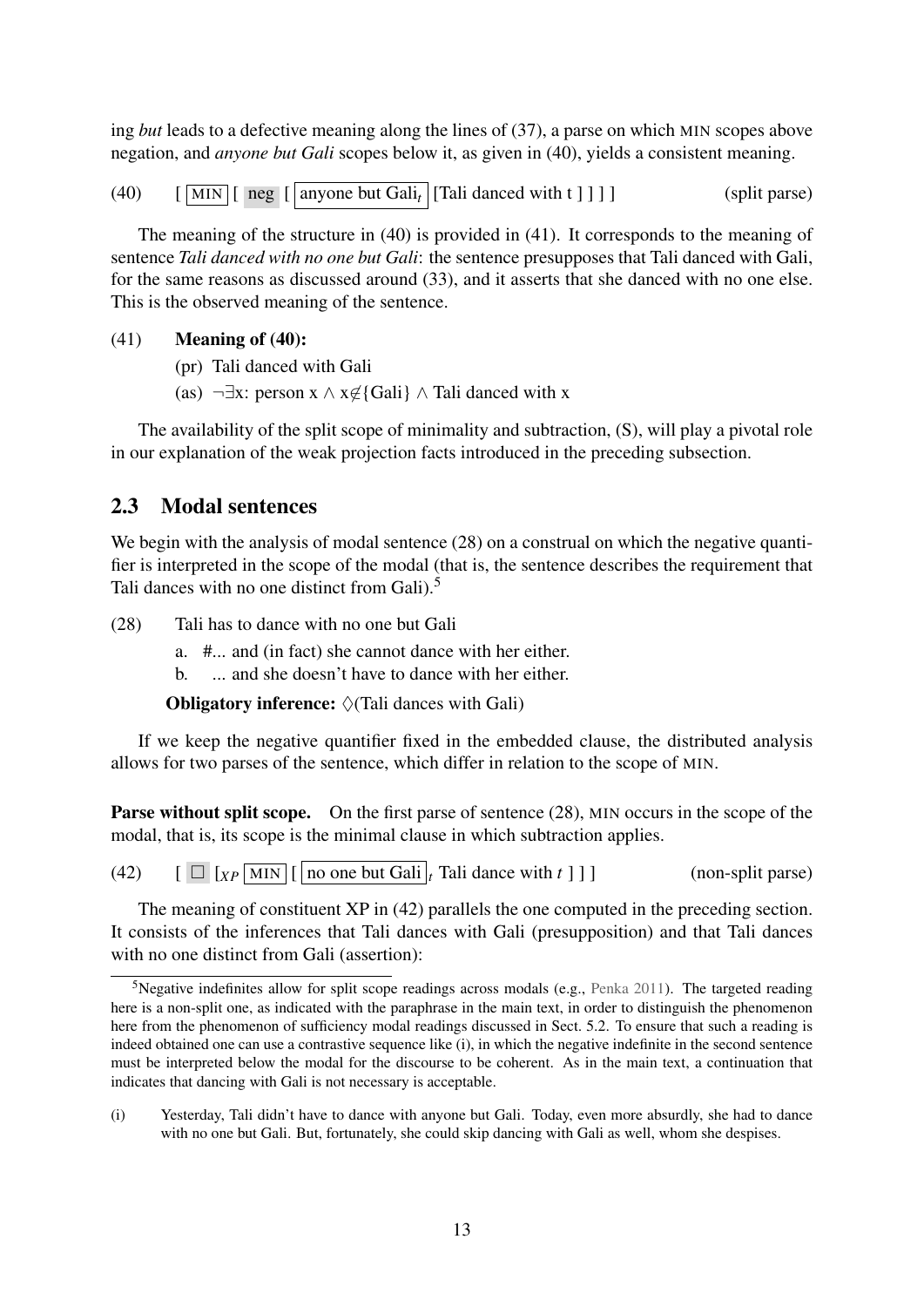#### $(43)$  Meaning of XP in  $(42)$ :

- (pr) Tali danced with Gali
- (as)  $\neg \exists x: \text{person } x \land x \notin \{Gali\} \land \text{Tail} \text{ danced with } x$

Now, what the interpretation of the full modal sentence is depends on how the minimality presupposition in (43a) projects. More specifically, if it is accommodated in the scope of the modal, we obtain the inference in (44a): the requirement is that Tali dances with no one distinct from Gali and that she dances with Gali. If the presupposition projects, we obtain the meaning in (44b): Tali will dance with Gali, and she has to dance with no one else.<sup>[6](#page-13-0)</sup>

#### (44) a. Meaning of [\(42\)](#page-12-1) (accommodation):

 $\Box$ (Tali dances with Gali ∧ (¬∃x: person x ∧ x∉{Gali} ∧ Tali dances with x))

#### b. Meaning of [\(42\)](#page-12-1) (projection):

 $\partial$ (Tali dances with Gali) ∧  $\square$  (¬ $\exists$ x: person x ∧ x∉{Gali} ∧ Tali dances with x)

Both of the inferences in (43) and (44) seem to be possible. Importantly for our purposes, both inferences are incompatible with the continuations in [\(28\).](#page-9-1) First: Tali having to dance with Gali, (44a), is incompatible both with her being prohibited to, [\(28a\),](#page-9-2) as well as with her being allowed not to, [\(28b\).](#page-9-3) Second: if the the circumstances are such that Tali will dance with Gali, (44b), every deontically accessible world will be such that Tali does dance with Gali, and thus it cannot be that she is allowed/has to not dance with Gali.

Parse with split scope. Another parse of sentence [\(28\)](#page-9-1) is available, one on which the minimality and the subtraction components of the exceptive are separated by the modal, as in (45).

<span id="page-13-1"></span>(45)  $\left[\begin{array}{c|c} x_P \overline{\text{MIN}} \end{array}\right] \left[\begin{array}{c|c} \overline{\text{}} \end{array}\right]$  [  $\left[\begin{array}{c|c} \text{no one but Gali} \end{array}\right]$   $t$  Tali dance with  $t$ ]]] (split parse)

The meaning of the structure in (45) is provided in (46). Similarly to the parse with low scoping MIN, (45) conveys the requirement that Tali dances with no one distinct from Gali, as provided in (46as). This is the exceptive's negative inference. The structure also presupposes that Gali's is the minimal subtraction that makes the sentence true, as provided in (46pr). This is equivalent to every set that contains Gali being such that Tali is allowed to dance with someone from that set (this includes the singleton set containing Gali), that is, it is equivalent to Tali being allowed to dance with Gali, as stated in (47). This is the exceptive's positive inference.

## (46) Meaning of (45):

- (pr)  $\forall X: \{Gali\} \nsubseteq X \rightarrow \neg \Box (\neg \exists x: \text{person } x \land x \notin X \land \text{Tail } \text{danced with } x)$
- (as)  $\square$ (¬∃x: person x  $\wedge$  x∉{Gali}  $\wedge$  Tali danced with x)

(47) Observation: (46pr)  $\Leftrightarrow \Diamond$  (Tali danced with Gali)

This interpretation is incompatible with the continuation in [\(28a\),](#page-9-2) that is, if Tali is allowed to dance with Gali she cannot be prohibited to do so. In contrast, it is compatible with the

<span id="page-13-0"></span><sup>&</sup>lt;sup>6</sup>The presupposition projection under modals remains ill-understood. But it seems to hold that they behave like holes for presupposition projection, as indicated in (i). See [Heim](#page-50-5) [1992](#page-50-5) for a closely related discussion of presupposition projection under attitude predicates.

<sup>(</sup>i) Tali has to stop smoking.  $\Rightarrow$  Gali smokes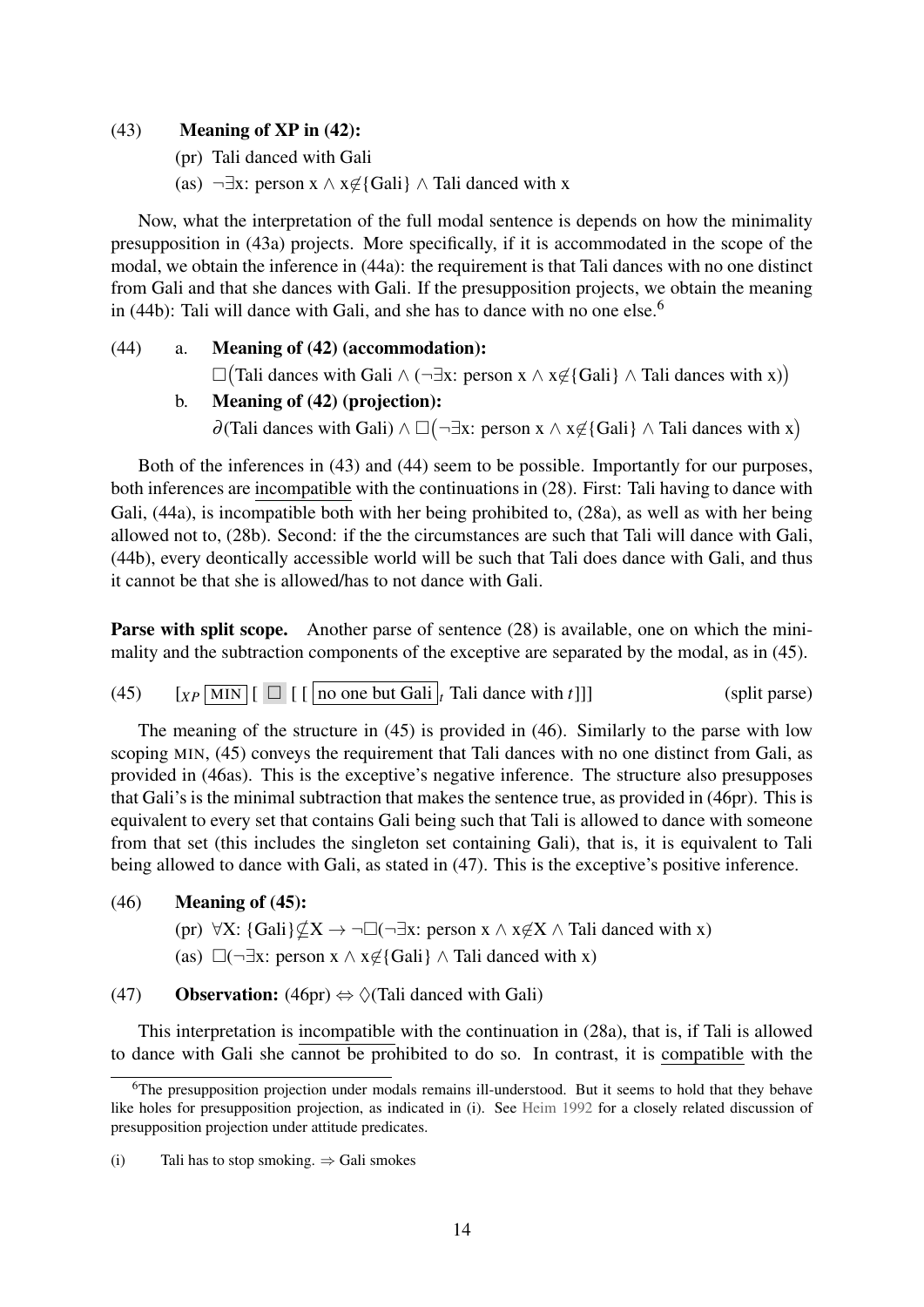continuation in [\(28b\):](#page-9-3) namely, Tali being allowed to dance with Gali, (47), may hold even if she is allowed not to dance with Gali. We thus correctly capture the weak projection of the positive inference.[7](#page-14-0)

| (28) | Tali has to dance with no one but Gali                          |                               |
|------|-----------------------------------------------------------------|-------------------------------|
|      | a. # and (in fact) she cannot dance with her either.            | $(\text{derived }\checkmark)$ |
|      | b.  and she doesn't have to dance with her either.              | $(\text{derived }\checkmark)$ |
|      | <b>Obligatory inference:</b> $\Diamond$ (Tali dances with Gali) | $(\text{derived }\checkmark)$ |

# 2.4 Overtly unembedded sentences

In the absence of a specific continuation, the sentence in [\(27\)](#page-8-2) tends to convey that Gali arrived on time. In the presence of an appropriate modalized continuation, however, it may convey the weaker meaning that it is possible that Gali arrived on time.

- [\(27\)](#page-8-2) No one but Gali arrived on time
	- a. #... and (in fact) she didn't either.
	- b. ... and perhaps she didn't either.

**Obligatory inference:**  $\Diamond$  (Gali arrived on time)

The two readings can be derived in parallel to the two readings of overtly modal sentences. The derivation is based on the assumption that all sentences are implicitly modal: specifically, declarative sentences are prefixed with the speech act operator ASSERT in grammar, (A), which contributes the information that the speaker believes the asserted sentence, (48) (e.g., [Mittwoch](#page-52-9) [1977,](#page-52-9) [Faller](#page-49-7) [2002,](#page-49-7) [Alonso-Ovalle & Menéndez-Benito](#page-47-2) [2010,](#page-47-2) [Chierchia](#page-48-3) [2013,](#page-48-3) [Meyer](#page-52-10) [2013,](#page-52-10) [Cohen & Krifka](#page-48-4) [2014,](#page-48-4) [Krifka](#page-51-9) [2014,](#page-51-9) [Beck](#page-48-5) [2016,](#page-48-5) among others). Moreover, there are operators that can take scope above ASSERT, and MIN falls into this class (see, e.g., [Repp](#page-52-11) [2009,](#page-52-11) [Meyer](#page-52-10) [2013,](#page-52-10) [Fox](#page-49-8) [2016,](#page-49-8) [Beck](#page-48-5) [2016,](#page-48-5) [Greenberg](#page-50-10) [2018,](#page-50-10) [Buccola & Haida](#page-48-6) [2019](#page-48-6) for recent discussions, as well as Sect. [6.2\)](#page-42-0). (Although every sentence has a prefixed ASSERT, we will avoid representing this in most of our structures unless the operator scopally interacts with MIN.)

(A) Speech Act Assumption: Every matrix declarative sentence is prefixed by the illocutionary operator ASSERT that encodes that the sentence expresses the speaker's beliefs. Some operators, including MIN, may take scope above it.

(48)  $[\text{ASSERT}] = \Box_{sp} = \lambda p. \forall w(\text{Acc(sp, @})(w) = 1 \rightarrow p(w) = 1)$ 

Given this assumption, the two possible parses of the sentence in [\(27\)](#page-8-2) are those provided in (49)-(50). They differ only in the scope of MIN relative to ASSERT.

- (i) a. #Tali has to danced with someone but Gali.
	- b. [MIN  $\Box$  [someone but Gali<sub>t</sub> [Tali dances with t]]]]
- (ii) Meaning of (ib):
	- (pr)  $\Diamond$ (¬∃x: person x  $\land$  Tali dances with x)
	- (as)  $\Box(\exists x: person x \land x \notin \{Gali\} \land Taili$  dances with x)

<span id="page-14-1"></span><span id="page-14-0"></span> $<sup>7</sup>A$  question arises whether the availability of the split scope readings across modals may lead to overgeneration</sup> in relation to exceptives in existential quantifiers. The answer is 'no': although the unacceptable sentence in (ia) may be assigned the structure in (ib), its meaning is still contradictory, as provided in (ii).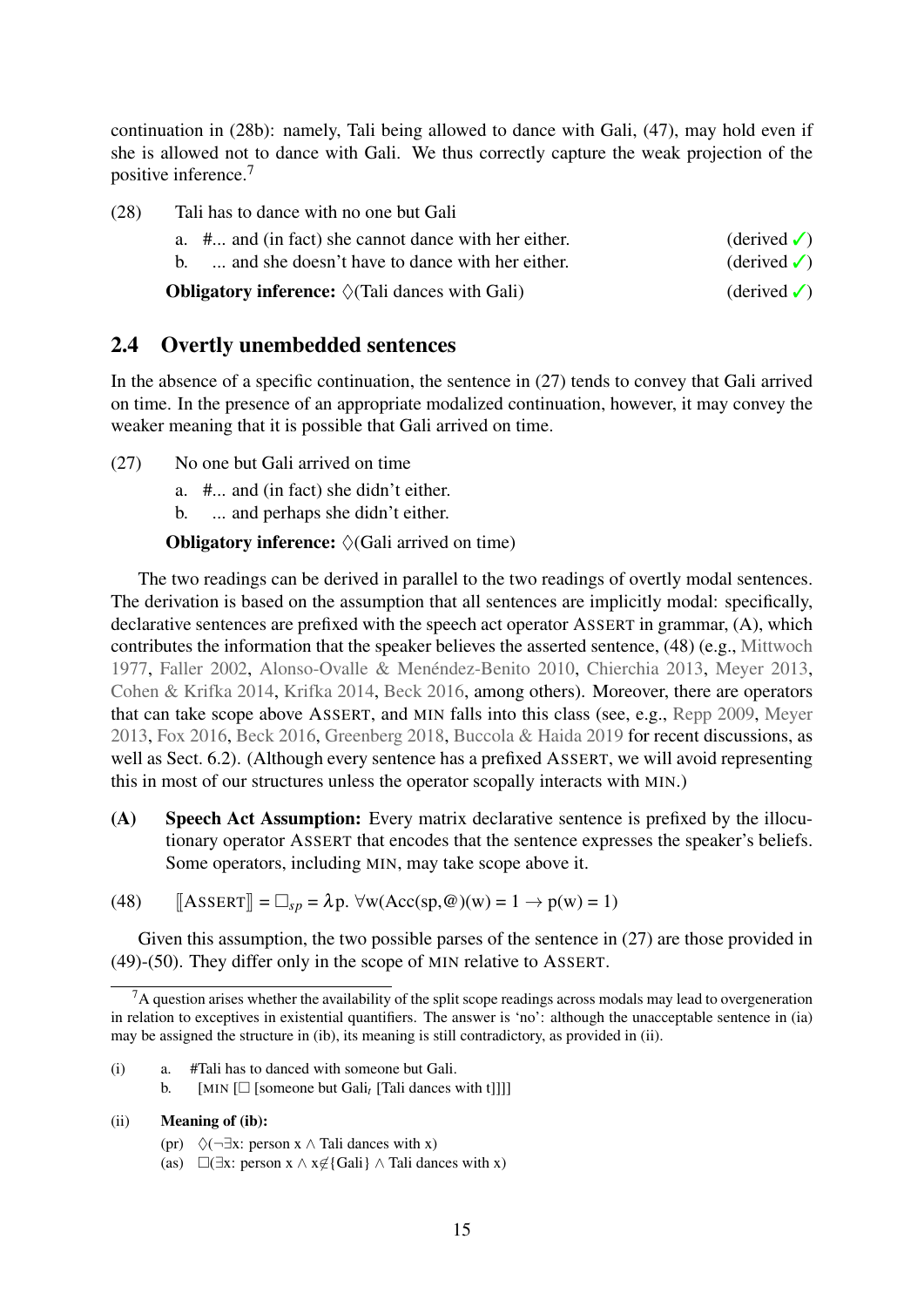<span id="page-15-0"></span>

| (49) | $\left[$ ASSERT $\left[$ MIN $\right]$ $\left[$ no one but Gali arrived on time $\left[$ $\right]$ $\right]$    | (non-split parse) |
|------|-----------------------------------------------------------------------------------------------------------------|-------------------|
| (50) | $\left[\overline{\text{MIN}}\right]$ [ ASSERT $\left[\right]$ no one but Gali arrived on time $\left[\right]$ ] | (split parse)     |

The meaning of the first structure, (49), where MIN occurs in the scope of ASSERT, yields the default negative and positive inference described in [\(1\):](#page-1-3) that Gali arrived on time, (51pr), and that no one distinct from Gali arrived on time, (51as). The computation proceeds in parallel to [\(42\)](#page-12-1) above (the only difference is in the flavor of the modal). The meaning in (51) is incompatible with both continuations in [\(27\):](#page-8-2) if Gali is believed to have arrived on time, it cannot be the case that she (possibly) did not arrive on time.

#### (51) Meaning of [\(49\):](#page-14-1)

- (pr) Gali arrived on time
- (as)  $\Box_{\mathfrak{so}}(\neg \exists x: \text{person } x \land x \notin \{\text{Gali}\}\land x \text{ arrived on time})$

The inferences of the structure in (50) are provided in (52): Gali may have arrived on time, (52pr), and no one else did, (52as). The computation proceeds in parallel to [\(45\)](#page-13-1) above.

#### (52) Meaning of [\(50\):](#page-15-0)

- (pr)  $\Diamond_{sp}$ (Gali arrived on time)
- (as)  $\Box_{sp}(\neg \exists x: \text{person } x \land x \notin {\text{Gali}} \land x \text{ arrived on time})$

These inferences are incompatible with the non-modalized continuation in [\(27\):](#page-8-2) it cannot be that the speaker takes it to be possible that Gali arrived on time, while also believing that she did not. They are, however, compatible with the modalized continuation in [\(27\):](#page-8-2) the speaker may well be ignorant about Gali arriving on time even when they believe that no one else did.

| (27) | No one but Gali arrived on time                                |                               |
|------|----------------------------------------------------------------|-------------------------------|
|      | a. $\#$ and (in fact) she didn't either.                       | $(\text{derived }\checkmark)$ |
|      | b.  and perhaps she didn't either.                             | $(\text{derived }\checkmark)$ |
|      | <b>Obligatory inference:</b> $\Diamond$ (Gali arrived on time) | (derived $\checkmark$ )       |

# 2.5 Summary

We showed the the weak projection facts are a reflex of the scope of the MIN operator. Specifically, the weak projection facts in the overtly unembedded and modal sentences with exceptives follow when minimality, but not subtraction, takes scope above a modal or an ASSERT operator: merely an existentially modalized positive inference is generated in such configurations. If the minimality and the subtraction component are not split by a modal or an ASSERT operator, a strong positive inference is generated. We showed that the inference inherited by the sentence then depends on whether the presupposition of MIN projects or is locally accommodated. The derived readings are summarized in Table 3.[8](#page-15-1)

<span id="page-15-1"></span><sup>&</sup>lt;sup>8</sup>Similar weak projection facts can be observed with cleft sentences, though the pertinent inference of clefts is negative. This is exemplified in (i) and (ii), where a strong negative inference that no one distinct from Gali arrived (or has to arrive) on time can be suspended by a modalized continuation. A weak negative inference that it is possible that no one distinct from Gali arrived on time is obligatory, however.

<sup>(</sup>i) It was Gali who arrived on time

a. #... and other people did too.

b. ... and perhaps other people did too.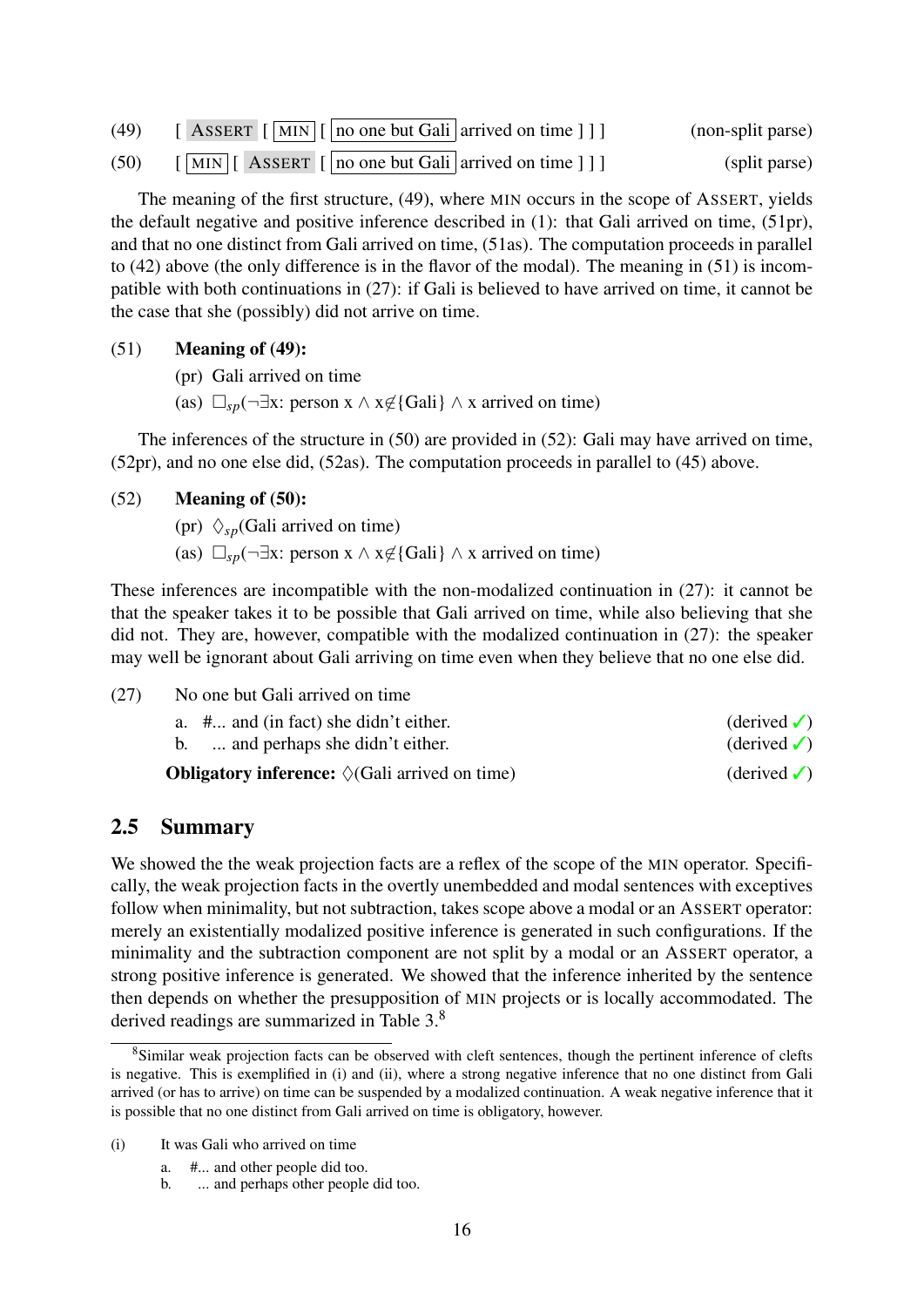|             | Unembedded                          | Modals                    |
|-------------|-------------------------------------|---------------------------|
| Derived $ $ | $p / \Diamond p$                    | $p / \Box p / \Diamond p$ |
|             | see $(49) / (50)$ see $(42) / (45)$ |                           |

Table 3: Derived positive inference of negative quantifiers with exceptives, where *p* corresponds to the main predicate holding of the excepted element.

# <span id="page-16-0"></span>3 Weak projection with *only*

There is a close connection between *only* and exceptives (esp., [von Fintel & Iatridou](#page-49-0) [2007\)](#page-49-0). In addition to the sentences with the two expressions allowing for natural paraphrases of each other, as repeated below, we have just seen that the positive inference of exceptives may project weakly just like the positive inference of *only*. And we will see in the following section that this parallelism extends to strong projection as well. Building on [von Fintel & Iatridou](#page-49-0) [\(2007\)](#page-49-0) and [Gajewski](#page-50-1) [\(2008\)](#page-50-1), we show that a distributed analysis of *only* that parallels that of exceptives can account for the weak projection facts.

[\(20\)](#page-6-0) No one but Gali arrived on time. ⇔ Only Gali*<sup>F</sup>* arrived on time.

# 3.1 A distributed analysis of *only*

Exceptive and *only* sentences give rise to minimality and subtraction inferences. On the distributed analysis, these are split between two morphemes, MIN and *only*. A characterization of *only* is provided in (53): it conveys that the background holds of no relevant individual distinct from the focus (cf. [Geach](#page-50-11) [1962,](#page-50-11) [McCawley](#page-52-0) [1993;](#page-52-0) see [Rooth](#page-52-4) [1992,](#page-52-4) [Hirsch](#page-50-12) [2017](#page-50-12) on *only* attaching at a clausal level at LF). This constitutes the subtraction component of the *only* sentences, and is comparable to the import of negative quantifiers with exceptives (the only difference is in the semantic type of the background, see Sect. [2.2](#page-9-4) above).

(53)  $\lbrack \lbrack \text{only} \rbrack \rbrack \langle \langle B, F \rangle \rangle = \neg \exists x: x \notin F \wedge B(x)$ 

Consider the structure in (54). The focus marking is on *Gali*, which means that we are quantifying over alternatives to Gali. The structure conveys that no individuals distinct from Gali arrived on time, as provided in (55) – which we have taken to also be the meaning of *No one but Gali arrived on time* prior to the application of minimality.

This reading can be captured by assigning clefts the structure in (iiia), which lacks a subtraction operator, and where the structured meaning fed to MIN is of the form in (iiib). See also [Fox](#page-49-9) [2020](#page-49-9) for an analysis of clefts that can account for these facts adopting the logic defended in the main text. See also fn. [10](#page-20-0) below.

(iii) a. [MIN  $\Box$  [it was Gali<sub>F</sub> who arrived on time]]]

b.  $[\![\text{MIN}]\!](<\lambda X \cdot \square([\![\text{arrived on time}]\!](X)), \{\text{Gali}\}\rangle)$ 

<sup>(</sup>ii) It must be Gali who arrived on time.

a. #... and other people must have as well.

b. ... and other people may have as well.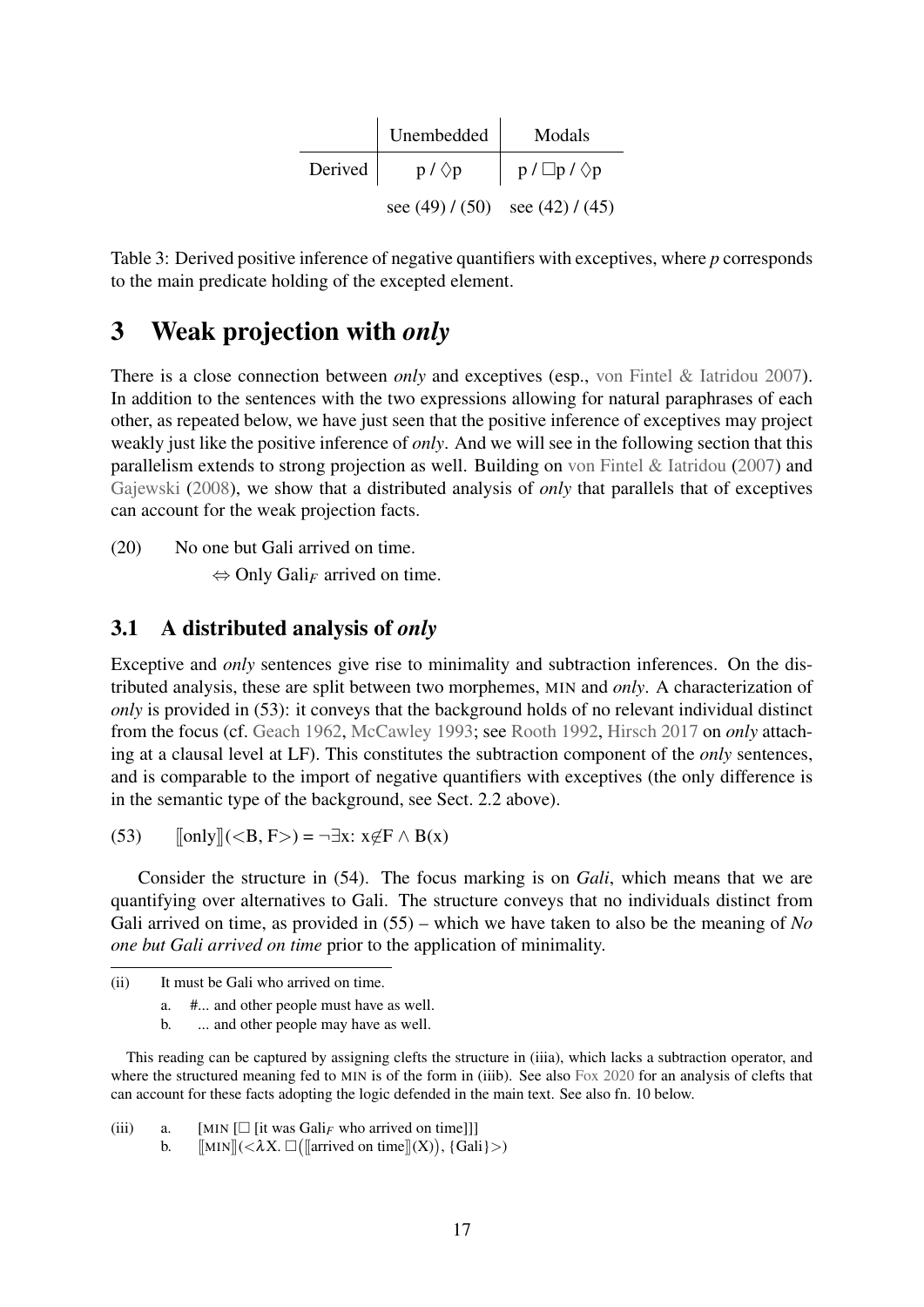$(54)$  [only [Gali<sub>F</sub> arrived on time]] (partial LF) (partial LF)

(55)  $\|\text{only}\|(\langle \lambda x.\| \text{arrived on time}\|(x), \{\text{Gali}\}\rangle) =$ ¬∃x: x6∈{Gali} ∧ x arrived on time

The meaning in (55) leaves it open whether Gali arrived on time. This means that the positive inference of *only* is not induced by *only* alone. Rather, it is derived by the application of the minimality operator, as represented in (56b). This is a full parse of the sentence.

- <span id="page-17-0"></span>(56) a. Only Gali*<sup>F</sup>* arrived on time.
	- b.  $\left[\overline{\text{MIN}}\right]\left[\overline{\text{only}}\right]$  Gali<sub>F</sub> arrived on time]]

Both the minimality operator and *only* associate with the same expression in (56), *Gali* (see [Krifka](#page-51-10) [1992](#page-51-10) on multiple focus association in the structured meanings approach and, e.g., [Beck](#page-48-7) [2009,](#page-48-7) [Bade & Sachs](#page-48-8) [2019](#page-48-8) for related discussion). The sentence presupposes that the subtraction of Gali from the domain of *only* is the minimal subtraction that validates the sentence, (57pr) – for every set that does not contain Gali, it is false that no one who is not in that set arrived on time, that is, for every set that does not contain Gali is such that someone who is not in that set arrived on time. Furthermore, the asserted meaning of the sentence is that no one distinct from Gali arrived on time, (57as)

#### (57) Meaning of (56b):

- (pr)  $\forall X: \{Gali\} \nsubseteq X \rightarrow \exists x: x \notin X \wedge x$  arrived on time
- (as)  $\neg \exists x: x \notin \{Gali\} \land x$  arrived on time

The presupposition in (57pr) is equivalent to every set that contains Gali being such that someone in that set arrived on time, which is in turn equivalent to Gali arriving on time, along the lines discussed in the preceding sections:

#### (58) **Observation:** (57pr)  $\Leftrightarrow$  Gali arrived on time

We thus captured an observed interpretation of sentences like *Only Gali arrived on time* – their strong projection reading – where presupposition (57pr) corresponds to *only*'s prejacent, and assertion (57as) to *only*'s negative inference.

(59)  $\left[\frac{\text{MIN}}{\text{MIN}}\right]$  [  $\left[\text{only}\right]$  Gali<sub>F</sub> arrived on time]] **| negative inference:** ¬∃x: x∉{Gali} ∧ x arrived on time ⇔ assertion: No one *distinct from Gali* arrived on time **positive inference:**  $\forall X: \{Gali\} \nsubseteq X \rightarrow \exists x: x \notin X \land x$  arrived on time ⇔ presupposition: Gali arrived on time

We now turn to the weak projection readings.

# 3.2 Modal and overtly unembedded sentences

In addition to the preferred strong projection reading, *only* sentences like [\(1\)](#page-1-3) and their overtly modal counterparts allow also for weak projection readings. The strong projection readings, on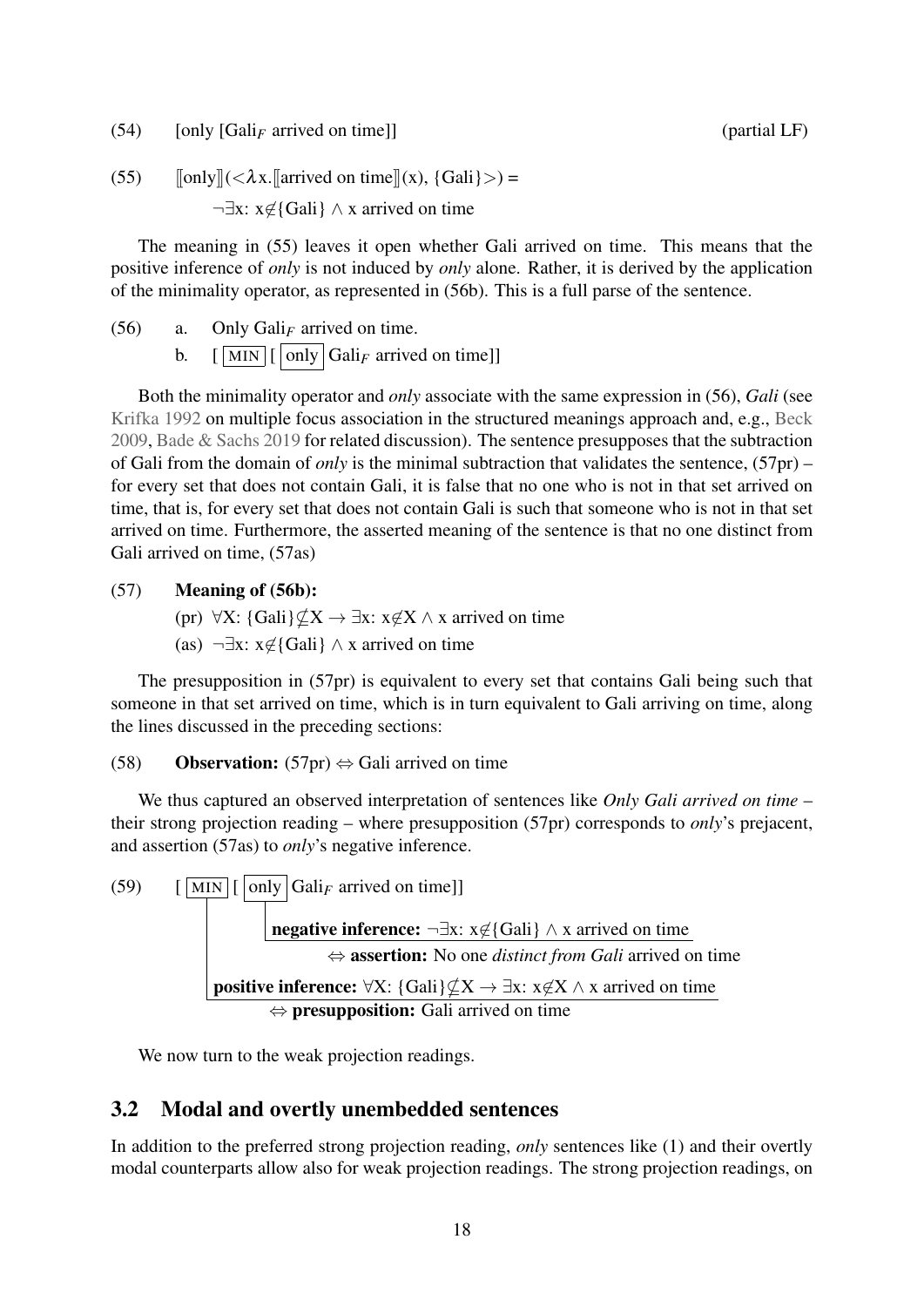which the sentences presuppose the prejacent, are derived as indicated in the preceding section. In the scope of a modal, this presupposition can then either be locally accommodated (leading to the prejacent being interpreted in the scope of the modal) or project (leading to the matrix sentence presupposing the prejacent), as provided in (61).

- <span id="page-18-0"></span>(60) a. Tali has to only dance with  $Gal*F*$ . (non-split parse) b. [ [ MIN [ only [ Tali dances with Gali*<sup>F</sup>* ] ] ]
- (61) a. Meaning of (60b) (accommodation):  $\Box$ (Tali dances with Gali ∧ (¬∃x: person x ∧ x∉{Gali} ∧ Tali dances with x))
	- b. Meaning of (60b) (projection):  $\partial$ (Tali dances with Gali)  $\land \Box(\neg \exists x: \text{person } x \land x \notin$ {Gali}  $\land$  Tali dances with x)

An illustration of the weak projection reading, which obtains in the presence of an appropriate modalized continuation, is repeated below, where we have an overtly unembedded occurrence of *only* in [\(10\)](#page-3-0) and its occurrence in an overtly modal sentence in [\(11\):](#page-3-1)

- [\(10\)](#page-3-0) Only Gali<sub>F</sub> arrived on time
	- a. #... and (in fact) she didn't either.
	- b. ... and perhaps she didn't either.

**Obligatory inference:**  $\Diamond$  (Gali arrived on time)

- [\(11\)](#page-3-1) Tali has to only dance with Gali*<sup>F</sup>*
	- a. #... and (in fact) she cannot dance with her either.
	- b. ... and she doesn't have to dance with her either.

**Obligatory inference:**  $\Diamond$  (Tali dances with Gali)

The derivation of weak projection with exceptives transfers in a mechanical way to weak projection with *only*. In particular, if a modal or an ASSERT operator is interposed between the minimality and the subtraction components of *only*, as represented in (62), a weaker, modalized positive inference is generated. (We discuss explicitly only the overtly unembedded case in the following since the derivation of the modal case is identical.)

<span id="page-18-1"></span>(62)  $\left[\begin{array}{c|c}\boxed{\text{MIN}}\end{array}\right]$   $\left[\begin{array}{c|c}\boxed{\text{only}}\end{array}\right]$   $\left[\begin{array}{c|c}\text{Gal}_{F}\end{array}\right]$  arrived on time]]]

The meaning of  $(62)$  is provided in  $(63)$ . The negative inference – it has to be the case that no one distinct from Gali arrived on time, provided in (63as) – is the same as in a configuration in which MIN and *only* are adjacent at LF, discussed in [\(60\)](#page-18-0) above. On the other hand, the positive inference is weaker on the LF in (62): for every set that does not contain Gali, it is not necessary that no one who is not in that set arrived on time, that is, that someone who is not in that set may have arrived on time, (63pr). This is equivalent to every set that contains Gali being such that that someone in that set may have arrived on time. And this is equivalent to the proposition that Gali may have arrived on time, as provided in (64).

# (63) Meaning of (62):

- (pr) ∀X: {Gali} $\nsubseteq X \to \Diamond(\exists x: x \notin X \land x$  arrived on time)
- (as)  $\Box(\neg \exists x: x \notin \{Gali\} \land x$  arrived on time)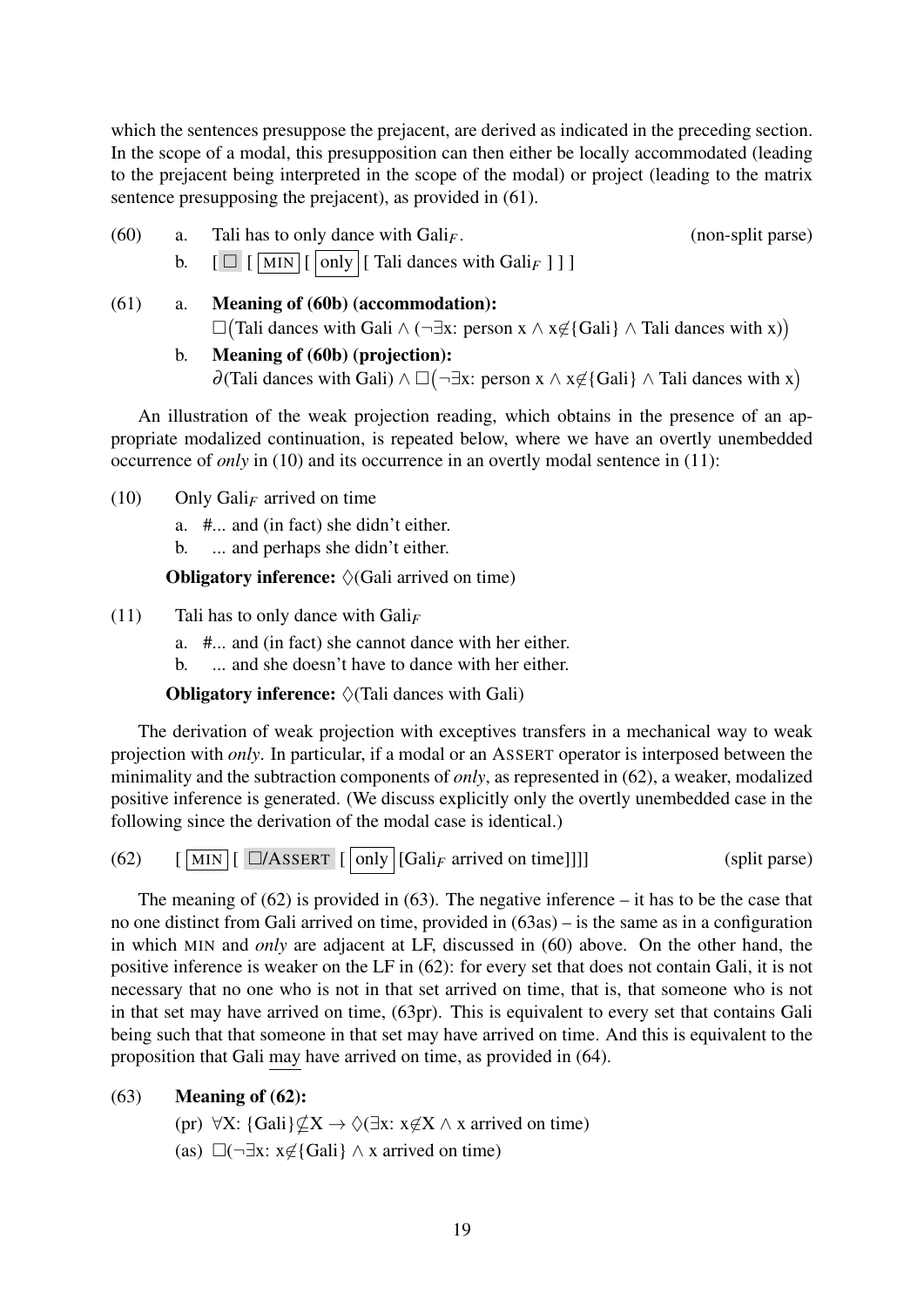#### (64) Observation:  $(63pr) \Leftrightarrow \Diamond(Gali \text{ arrived on time})$

The positive inference in (64) is compatible with the modalized (b)-continuations below: namely, it is consistent that both Gali having arrived on time and Gali not having arrived on time are possibilities. In contrast, the meaning is not compatible with the non-modalized (a) continuations: namely, asserting that Gali did not arrive on time contradicts the possibility of her arriving on time. And since the minimality component is obligatorily present, there is no way around the infelicity of these continuations. The weak projection readings with *only* are thus correctly captured.

| (10) | Only Gali <sub>F</sub> arrived on time                           |                               |
|------|------------------------------------------------------------------|-------------------------------|
|      | a. # and (in fact) she didn't either.                            | $(\text{derived }\checkmark)$ |
|      | b.  and perhaps she didn't either.                               | $(derived \checkmark)$        |
|      | <b>Obligatory inference:</b> $\Diamond$ (Gali arrived on time)   | $(\text{derived }\checkmark)$ |
| (11) | Tali has to only dance with $Gal_{F}$                            |                               |
|      | a. # and (in fact) she has cannot dance with her either.         | $(\text{derived }\checkmark)$ |
|      | and she doesn't have to dance with her either.<br>$\mathbf{b}$ . | $(\text{derived }\checkmark)$ |
|      | <b>Obligatory inference:</b> $\Diamond$ (Tali dances with Gali)  | $(\text{derived }\checkmark)$ |

# 3.3 Summary

The proposed decomposition of *only* into a minimality and a subtraction component allowed us to derive the two possible readings of overtly unembedded and modal sentences containing them. This was achieved by means of the two possible LFs schematized in (65).

| $\rightsquigarrow$ strong projection | a. [MODAL/ASSERT $\left[\overline{\text{MIN}}\right]\left[\overline{\text{only}}\right]$ ]] | (65) |
|--------------------------------------|---------------------------------------------------------------------------------------------|------|
| $\rightsquigarrow$ weak projection   | $\lceil \boxed{\text{MIN}} \rceil$ MODAL/ASSERT $\lceil \boxed{\text{only}} \dots \rceil$ ] |      |

On the first parse of the overtly unembedded and modal sentences, MIN and *only* are adjacent at LF, and we obtain the default, strong positive inference. On the second parse, where MIN and *only* are separated by a modal or an ASSERT operator, we obtain the weak, modalized positive inference. In other words, the weak and strong projection readings are epiphenomenal on the different scopes of MIN. The derived readings are summarized in Table  $4.9$  $4.9$ 

# <span id="page-19-0"></span>4 Strong projection

The positive inferences of *only* exhibit the hallmark behavior of presuppositions in the scope of negation, in questions, and in emotive factive attitude ascriptions (see [Beaver & Clark](#page-48-0) [2008,](#page-48-0)

<span id="page-19-1"></span><sup>9</sup>Our focus in this paper is exclusively on *only*. One might expect variation among exclusive particles with respect to the availability of the different configurations and, thus, weak projection. Building on the insights of [Chierchia](#page-48-3) [\(2013\)](#page-48-3), who studied parametric differences between *exh* operators in relation to NPIs, there are three additional patterns that could in principle obtain in relation to weak/strong projection: one on which only strong projection is found across the board (say, MIN and *only* constitute a single constituent), one on which weak projection is found only with modals (cf. [Chierchia](#page-48-3) [2013,](#page-48-3) Ch. 5, on cases where *exh* can scope above a modal but not above ASSERT), and one on which weak projection is found only in overtly unembedded sentences. Clemens Mayr (p.c.) notes that *nur* in German may exhibit the second behavior. Unfortunately, we cannot explore this variation in detail here, though we hope to get back to it in the future.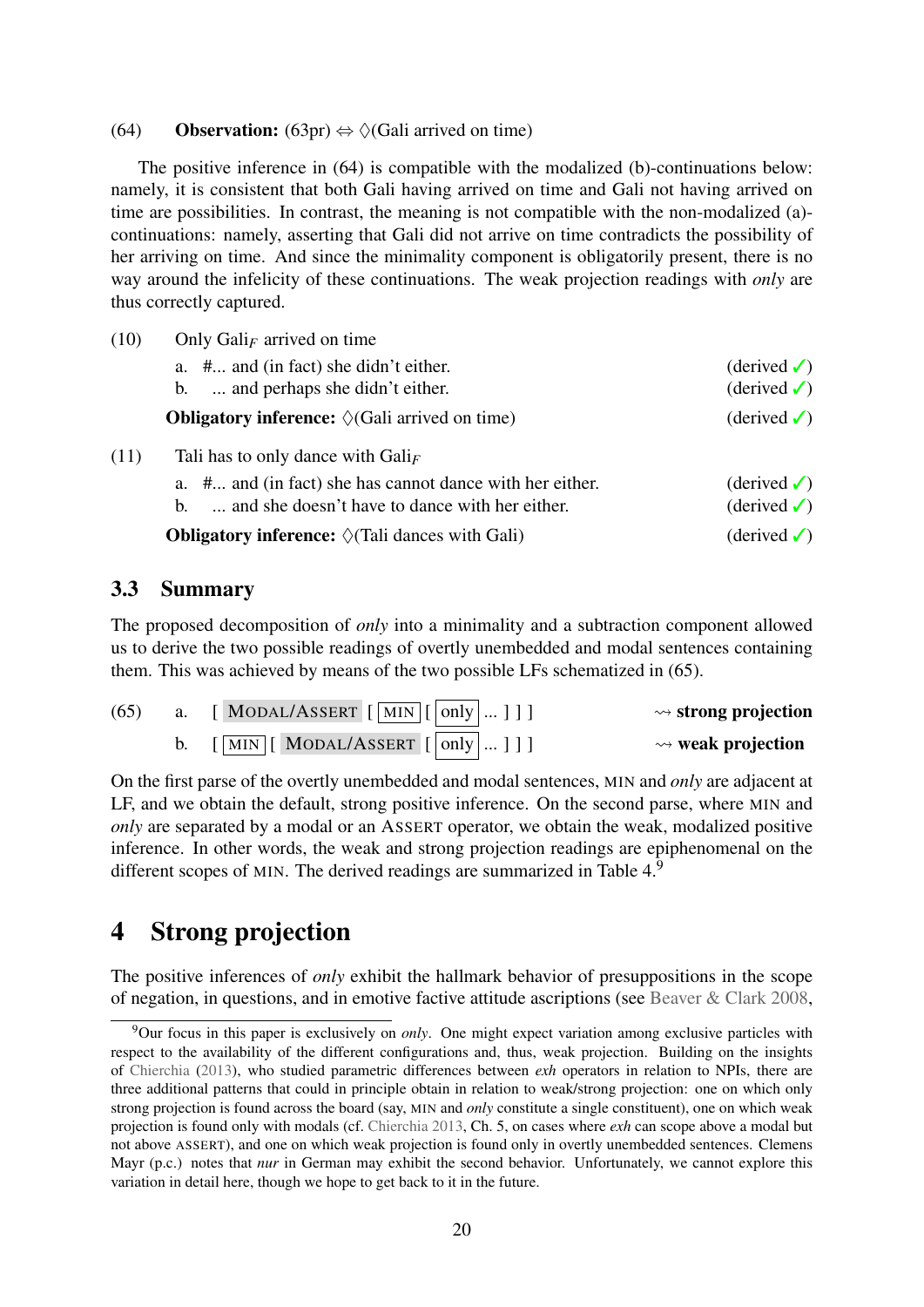|             | Unembedded                          | Modals                    |
|-------------|-------------------------------------|---------------------------|
| Derived $ $ | $p / \Diamond p$                    | $p / \Box p / \Diamond p$ |
|             | see $(56) / (62)$ see $(60) / (62)$ |                           |

<span id="page-20-1"></span>Table 4: Derived positive inference of exceptives in relation to the prejacent *p* of *only*.

Ch. 9, for a catalogue of other environments in which the positive inference of *only* projects like a presupposition): namely, the positive inference projects exclusively strongly in all these three types of sentences (that is, the non-modal positive inference obtains); and only the negative inference is targeted by negation, question, and assertive component of emotive factives:

- [\(12\)](#page-3-2) Not only Gali*<sup>F</sup>* arrived on time
	- a. #... and (in fact) she didn't (either).

b. #... and (in fact) perhaps she didn't (either).

**Obligatory inference:** Gali arrived on time

- [\(13\)](#page-4-2) Did only Gali arrive on time?
	- a. #Yes, and (in fact) she didn't (either).
	- b. #Yes, and (in fact) perhaps she didn't (either).

Obligatory inference: Gali arrived on time

- [\(14\)](#page-4-3) Tali is surprised that only Gali arrived late.
	- a.  $\Rightarrow$  (Tali believes that) Gali arrived late.
	- b.  $\Rightarrow$  Tali did not expect that no one distinct from Gali will arrive late.

This behavior of the positive inference of *only* is to some extent mirrored by that of the positive inference of exceptives. For example, if a negative quantifier with an exceptive occurs in a question, the question inherits its positive inference, (66). Weak projection is unavailable.

- (66) Did no one but Gali arrive on time?
	- a. #Yes/no, and (in fact) she didn't (either).
	- b. #Yes/no, and (in fact) perhaps she didn't (either).

Obligatory inference: Gali arrived on time

Similarly, in sentences with emotive factives, as in (67), the exceptive's positive inference is inherited by the sentence – that Gali arrived late,  $(67a)$  – while Tali's counterexpectation pertains to the negative inference – that no one distinct from Gali arrived late, (67b). This pattern is expected on the exceptive's positive inference being presupposed and its negative inference being asserted. (The test with negation that we employed with *only* is difficult to apply to exceptives since they seem to be allergic to the scope of negation, which makes them akin to positive polarity items. Accordingly, we set this test aside here.)<sup>[10](#page-20-0)</sup>

<span id="page-20-0"></span> $10$ Analogous projection facts can be observed with clefts, where the negative inference is presupposed. For example, (i) conveys that Tali did not expect that Gali will arrive on time, rather than that no one distinct from her would. See fn. [8](#page-15-1) for related discussion, and [Fox](#page-49-9) [2020](#page-49-9) for a derivation.

<sup>(</sup>i) Tali is surprised that it was Gali who arrived on time.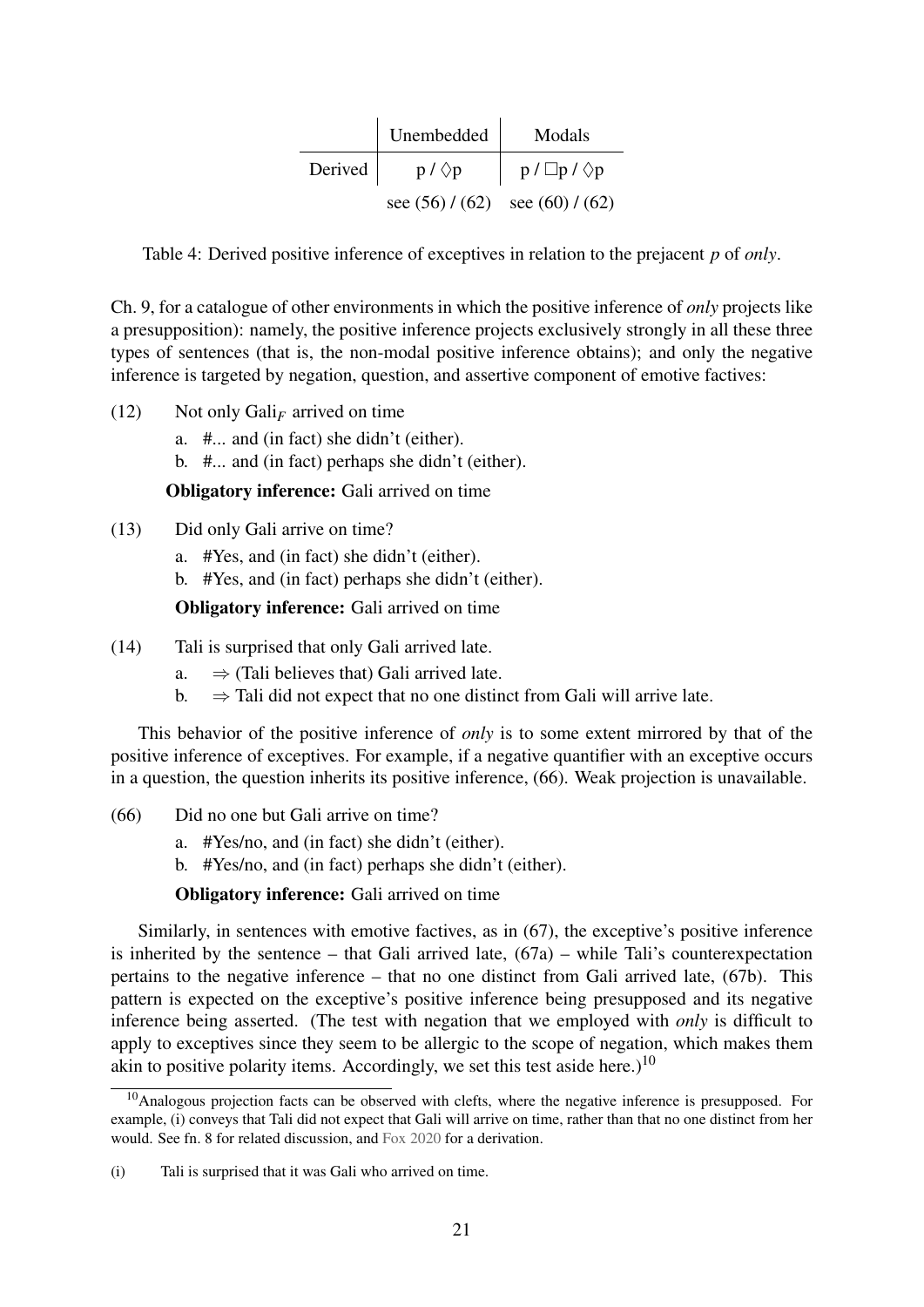- (67) Tali is surprised that no one but Gali arrived late.
	- a.  $\Rightarrow$  (Tali believes that) Gali arrived late.
	- b.  $\Rightarrow$  Tali did not expect that no one distinct from Gali will arrive late.

This projection behavior of positive inferences is predicted on the distributed analysis. Specifically, the unavailability of the weak projection in these examples follows on the same grounds that rule out exceptives in existential quantifiers – the split parse required for weak projection readings yields a contradictory interpretation.

# 4.1 Minimality presupposition

The strong projection under negation, in questions, and with emotive factives is explained on, and thus provides support for, the treatment of the minimality inference as a presupposition that we adopted in our characterization of the minimality operator in Sect. [2.1,](#page-8-1) repeated below.

(M)  $\lim_{x \to 0} \|(<, F>)$  is defined only if  $\forall X: F \not\subset X \to \neg B(X)$ . If defined,  $[MIN] (< B, F) = B(F)$ .

Reminder of the derivations. Since the minimality inference is presupposed, the positive inference of *only* and exceptives is presupposed as well. Absent split scope of the minimality and the subtraction components, as in (68), these inferences correspond to the prejacent (or the main predicate holding of the excepted element) – the strong projection readings.

| (68) | a. Only Gali <sub>F</sub> arrived on time.                                                                                | (non-split parse) |
|------|---------------------------------------------------------------------------------------------------------------------------|-------------------|
|      | b. [ ASSERT $\left[\overline{\text{MIN}}\right]\left[\overline{\text{only}}\right]$ Gali <sub>F</sub> arrived on time ] ] |                   |

#### (69) Meaning of (68b):

- (pr) Gali arrived on time
- (as)  $\neg \exists x: x \text{ person } \land \neg x \circ G \text{ali } \land x \text{ arrived on time}$

In contrast, if MIN takes wide scope above a modal or an ASSERT operator, as in [\(70\),](#page-21-0) a modalized positive inference is presupposed – the weak projection readings.

<span id="page-21-0"></span>

| (70) | a. Only Gali <sub>F</sub> arrived on time.                                                                                                      | (split parse) |
|------|-------------------------------------------------------------------------------------------------------------------------------------------------|---------------|
|      | $\lceil \sqrt{\text{MIN}} \rceil$ ASSERT $\lceil \sqrt{\text{Only}} \rceil$ $\lceil \text{Gali}_F \rceil$ arrived on time $\lceil \cdot \rceil$ |               |

# (71) Meaning of (70b):

- (pr)  $\Diamond_{sp}$ (Gali arrived on time)
- (as)  $\Box_{\text{sn}}(\neg \exists x: x \text{ person } \land \neg x \circ \text{Gali} \land x \text{ arrived on time})$

Accordingly, in sentences that exhibit only strong projection (that is, in negated, interrogative, and emotive factive sentences), we expect the split parse, which is needed for weak projection, not to be available (that is, to yield a defective meaning). This is indeed what we find. We demonstrate this for the three types of sentences mentioned above in turn.

a.  $\Rightarrow$  (Tali believes that) no one distinct from Gali arrived on time

b.  $\Rightarrow$  Tali did not expect that Gali will arrive on time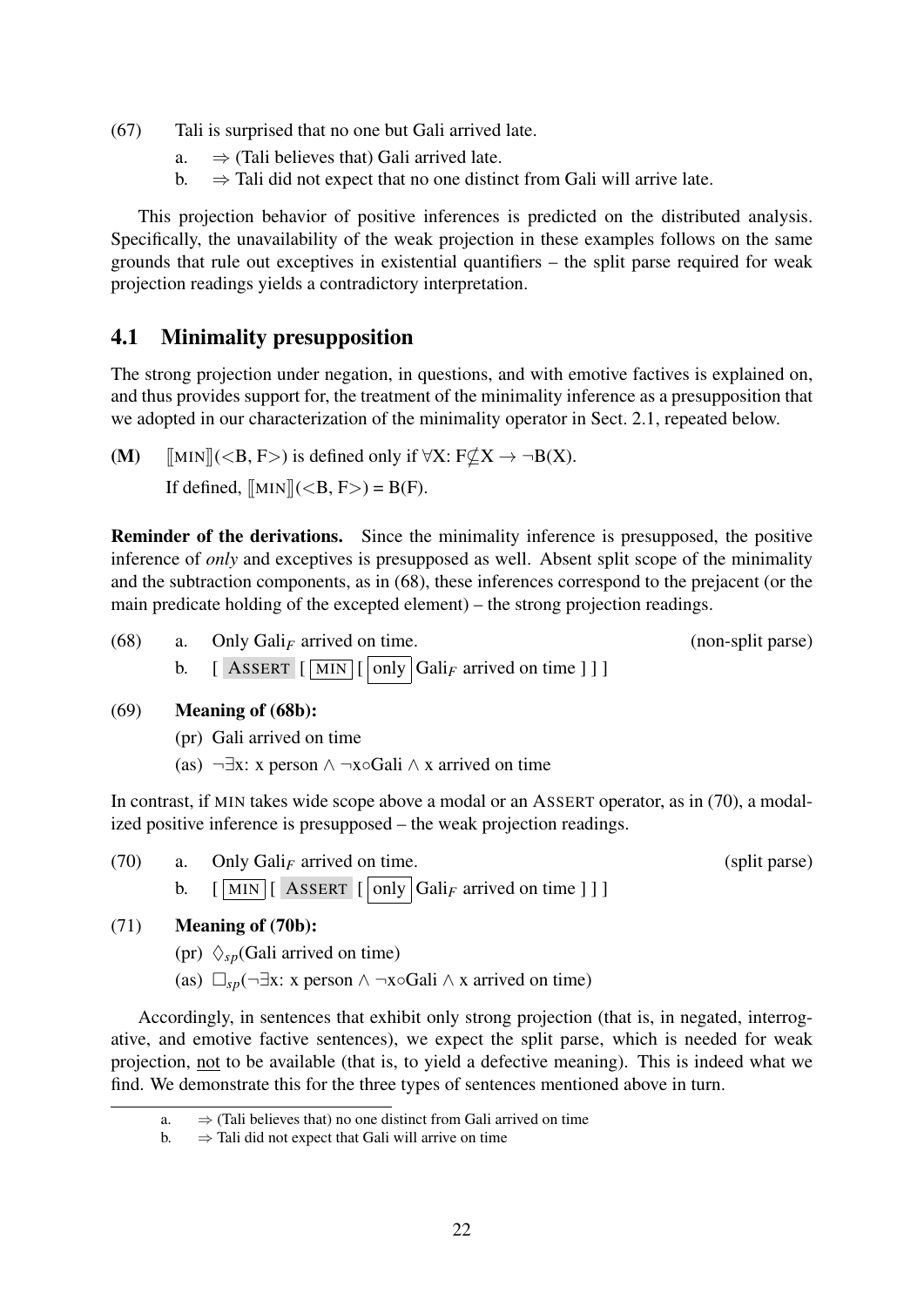Negation. The positive inference projects strongly in negated *only* sentences, as observed in [\(12\),](#page-3-2) *Not only Gali<sup>F</sup> arrived on time*: the prejacent of *only* is inherited by the negated sentence (that is, Gali arrived on time); in addition, the negative inference is negated (that is, that someone distinct from Gali arrived on time is entailed). This meaning of the sentence is straightforwardly generated if both MIN and *only* are interpreted in the scope of negation, as represented in (72) and computed in (73).

(72) a. Not only Gali*<sup>F</sup>* arrived on time. (non-split parse) b.  $\left[\begin{array}{c|c}\n\overline{\text{neg}} & \overline{\text{MIN}} \\
\overline{\text{[MIN]}} & \overline{\text{[only]}}\n\end{array}\right]$  Gali<sub>F</sub> arrived on time  $\left[\begin{array}{c|c}\n\overline{\text{[1]}}\n\end{array}\right]$ 

## (73) Meaning of (72b):

- (pr) Gali arrived on time
- (as)  $\exists x: x \notin$ {Gali} ∧ x arrived on time

On the distributed approach to *only*, however, further parses of the sentence should in principle be available – in particular, one on which MIN takes scope above negation but below ASSERT, as in (74a), and one on which MIN scopes above an ASSERT operator, as in (74b).

<span id="page-22-0"></span>(74) a. [ASSET 
$$
[\overline{\text{MIN}}]
$$
 [ neg  $[\overline{\text{only}}]$  Gali<sub>F</sub> arrived on time ]]] ] (split parses)  
b.  $[\overline{\text{MIN}}]$  [ASSET [ neg  $[\overline{\text{only}}]$  Gali<sub>F</sub> arrived on time ]]] ]

On these parses, however, the minimality presupposition systematically contradicts the assertion. First: if for every set that does not contain Gali is such that no one who is not in that set arrived on time, which is the presupposition of (74a), given in (75pr), then this holds in particular of the empty set – hence, no one arrived on time. And this is incompatible with the asserted meaning of the sentence that someone distinct from Gali arriving on time, (75as). This contradictory entailment pattern is summarized in (76).

#### (75) Meaning of (74a):

- (pr)  $\forall X: \{Gali\} \nsubseteq X \rightarrow \neg \exists x: x \notin X \wedge x$  arrived on time
- (as)  $\exists x: x \notin \{Gali\} \land x$  arrived on time

#### (76) Observations:

- a.  $(75pr) \Leftrightarrow \neg \exists x$ : x arrived on time, and
- b.  $\neg \exists x: x$  arrived on time  $\Rightarrow \neg (75as)$

Second: MIN taking scope above ASSERT does not obviate the contradiction. The minimality presupposition of [\(74b\),](#page-22-0) provided in (77pr), entails that the speaker takes it to be possible that no one arrived on time. This presupposition contradicts the asserted meaning of [\(74b\)](#page-22-0) that the speaker believes that someone distinct from Gali arrived on time, provided in (77as). This contradictory entailment pattern is summarized in (78).

# (77) Meaning of [\(74b\):](#page-22-0)

- (pr)  $\forall X: \{Gali\} \nsubseteq X \rightarrow \neg \Box_{\text{sn}}(\exists x: x \notin X \land x \text{ arrived on time})$
- (as)  $\Box_{s}(\exists x: x \notin {\text{Gali}} \land x \text{ arrived on time})$

# (78) Observations:

a.  $(77pr) \Leftrightarrow \Diamond_{sp}(\neg \exists x: x \text{ arrived on time})$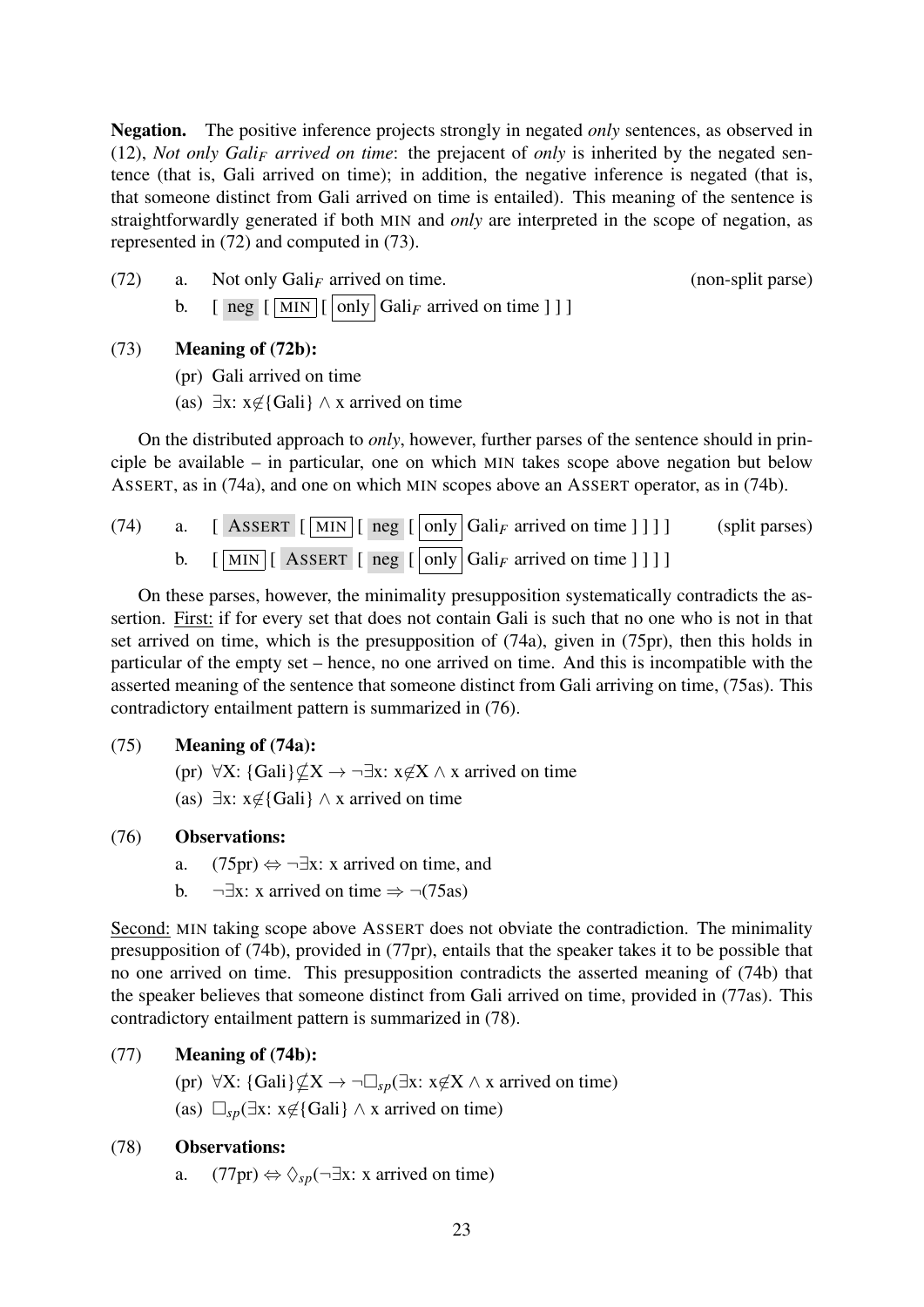b.  $\Diamond_{\text{sn}}(\neg \exists x: x \text{ arrived on time}) \Rightarrow \neg (77as)$ 

Weak projection is thus unavailable in configurations in which *only* occurs in the scope of negation. This is because any parse of these sentences in which MIN is not adjacent to *only* yields a contradictory interpretation. Accordingly, the prejacent of *only* is correctly predicted to project and be contradicted by both the non-modal and modal continuations in [\(12\).](#page-3-2)

[\(12\)](#page-3-2) Not only Gali*<sup>F</sup>* arrived on time a.  $\#$ ... and (in fact) she didn't (either). (derived  $\checkmark$ )

| b. $\#$ and (in fact) perhaps she didn't (either). | $(\text{derived }\checkmark)$ |
|----------------------------------------------------|-------------------------------|
| <b>Obligatory inference:</b> Gali arrived on time  | $(derived \checkmark)$        |

Questions. An interrogative sentence like (79) can be assigned two possible parses, provided in (80), which differ in the scope of MIN relative to the trace of the polar question operator *whether*. For simplicity, we treat *whether* as an existential quantifier over two propositional operators, negation and an identity function (cf. [Guerzoni](#page-50-13) [2004\)](#page-50-13), and treat ? as an identity function between propositions (cf. [Karttunen](#page-51-11) [1977\)](#page-51-11).

(79) Did only Gali*<sup>F</sup>* arrive on time?

<span id="page-23-1"></span>(80) a.  $[\lambda p]$  [whether<sub>t</sub> [[? p]  $[\mathbf{t}]$  [ MIN  $[\overline{\text{only}}]$  Gali<sub>F</sub> arrive on time]]]] (non-split parse) b.  $[\lambda \mathbf{p}$  [whether<sub>t</sub> [[? p]  $[\overline{\text{MIN}}] [\mathbf{t} [\overline{\text{only}}] \text{Gali}_F$  arrive on time]]]] (split parse)

On the parse in (80a), where MIN and *only* are adjacent at LF, the Hamblin denotation of the question is the set of propositions in (81). Both propositions are partial: they trigger the minimality presupposition that Gali arrived on time. This is, then, inherited by the question.

#### (81) Meaning of (80a):

 $\{[[MIN]](<[\lambda X. \neg \exists x: x\not\in X \land x \text{ arrived on time}], \{Gali\}>,\}$  $\neg$ [MIN]](<[ $\lambda$ X.  $\neg \exists x: x \notin X \land x$  arrived on time], {Gali}>)}  $( = \{ \partial$ (Gali arrived on time) ∧ (¬∃x: x∉{Gali} ∧ x arrived on time),  $\partial$ (Gali arrived on time)  $\land$  (∃x: x∉{Gali}  $\land$  x arrived on time)})

On the parse in (80b), where the trace of *whether* is interposed between MIN and *only*, the Hamblin denotation of the question is the set of propositions in (82). The two presuppositions are mutually inconsistent (that Gali arrived on time and that no one arrived on time). Since both are inherited by the question, the question is pragmatically illicit and, accordingly, ruled out (see, e.g., [Abenina-Adar & Sharvit](#page-47-3) [2021](#page-47-3) on presupposition projection in questions).<sup>[11](#page-23-0)</sup>

(82) Meaning of [\(80b\):](#page-23-1)  $\{\llbracket \text{MIN} \rrbracket(<\lambda X. \neg \exists x: x \notin X \land x \text{ arrived on time, } \{Gali\}>)\}$  $[\![MIN]\!](<\lambda X. \exists x: x \notin X \wedge x$  arrived on time,  $\{Gali\}>)\}$ 

<span id="page-23-0"></span> $11$ If the two presuppositions were locally accommodated, the two propositions in the Hamblin set would correspond, respectively, to Gali and no one else arriving on time and to a contradiction. To the extent that a question with such a meaning is licit (cf. [Guerzoni](#page-50-13) [2004\)](#page-50-13), the single consistent proposition in its Hamblin denotation would convey that Gali arrived on time, which would correspond to the strong projection of the positive inference.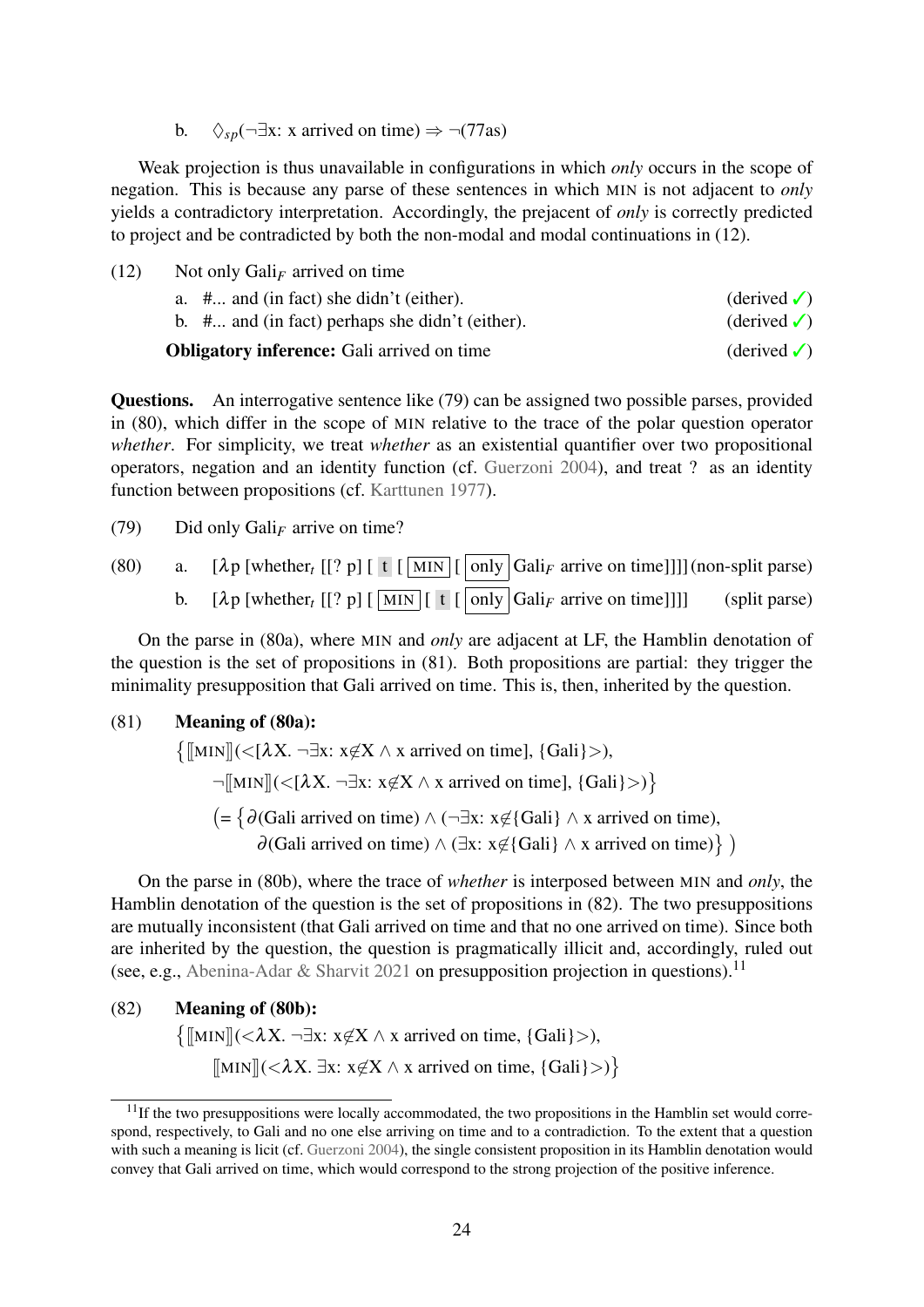$( = \{ \partial$ (Gali arrived on time) ∧ (¬∃x: x∉{Gali} ∧ x arrived on time),  $\partial$ (¬∃x: x arrived on time)  $\wedge$  (∃x: x∉{Gali}  $\wedge$  x arrived on time)})

A parse on which MIN and ONLY would be split are thus unavailable in questions since such a split would result in a pragmatically illicit meaning. Accordingly, only the parse on which the prejacent of *only* projects strongly out of the question is available. This derives the fact that the positive inference cannot be suspended by the non-modal and modal continuations in [\(13\).](#page-4-2)

[\(13\)](#page-4-2) Did only Gali arrive on time? a. #Yes, and (in fact) she didn't (either). (derived  $\checkmark$ ) b. #Yes, and (in fact) perhaps she didn't (either). (derived  $\checkmark$ ) **Obligatory inference:** Gali arrived on time  $\bigcirc$  (derived  $\bigcirc$ )

Emotive factives. The same logic extends to emotive factive attitude ascriptions like [\(14\):](#page-4-3) *Tali is surprised that only Gali arrived late* intuitively expresses Tali's expectations only with respect to no one distinct from Gali arriving on time, and not with respect to Gali arriving on time, all the while it conveys that Gali arrived on time (and that Tali believes that). Again, this follows immediately from a parse on which MIN and *only* are adjacent at LF, provided in (83). Namely, in such a configuration the positive inference is generated as a presupposition and projects as such (see [Heim](#page-50-5) [1992](#page-50-5) for a detailed discussion), while the attitude predicate describes an expectation pertaining to the negative inference, as given in (84).

(83) [Tali is surprised  $\lceil \lfloor \text{MIN} \rfloor \rfloor$  only  $\lceil \text{Gal}_{F}$  arrived on time]]] (non-split parse)

#### (84) Meaning of (83):

- (pr)  $Bel<sub>T</sub>(Gali arrived on time)$
- (as) Surp $_T(\neg \exists x: x \notin \{\text{Gali}\}\land x \text{ arrived on time})$

Moreover, given that *be surprised* is a (Strawson) downward-entailing predicate [\(von Fintel](#page-49-2) [1999\)](#page-49-2), this is the only parse of the sentence that yields a consistent interpretation – if MIN scopes above *be surprised*, we obtain the inference that Tali expected (or at least allowed for) no one to arrive on time as well as the inference contradicting it, namely, that Tali expected someone distinct from Gali to arrive on time (the strength of the former inference depends on the neg-raising properties of emotive factives, cf. [Cremers & Chemla](#page-49-10) [2016\)](#page-49-10). This accounts for the pattern in [\(14\).](#page-4-3) (We point to some related issues involving intervention in Sect. [7.](#page-45-0))

- [\(14\)](#page-4-3) Tali is surprised that only Gali arrived on time. (derived  $\checkmark$ )
	- a.  $\Rightarrow$  (Tali believes that) Gali arrived on time.
	- b.  $\Rightarrow$  Tali did not expect that no one distinct from Gali will arrive on time.

# <span id="page-24-0"></span>4.2 Accommodation

In setting up the projection puzzle for positive inferences in Sect. [1,](#page-0-0) we alluded to the fact that, in addition to exhibiting weak and strong projection, the positive inference can also exhibit behavior resembling asserted meaning. Specifically, we discussed occurrences of *only* and exceptives in the scope of modal operators, where projection of the positive inference seemed to be optional and the prejacent could be interpreted below the modal (see examples [\(11\)](#page-3-1) and [\(28\)](#page-9-1) above). Further examples like these can be produced, some involving embedded *only*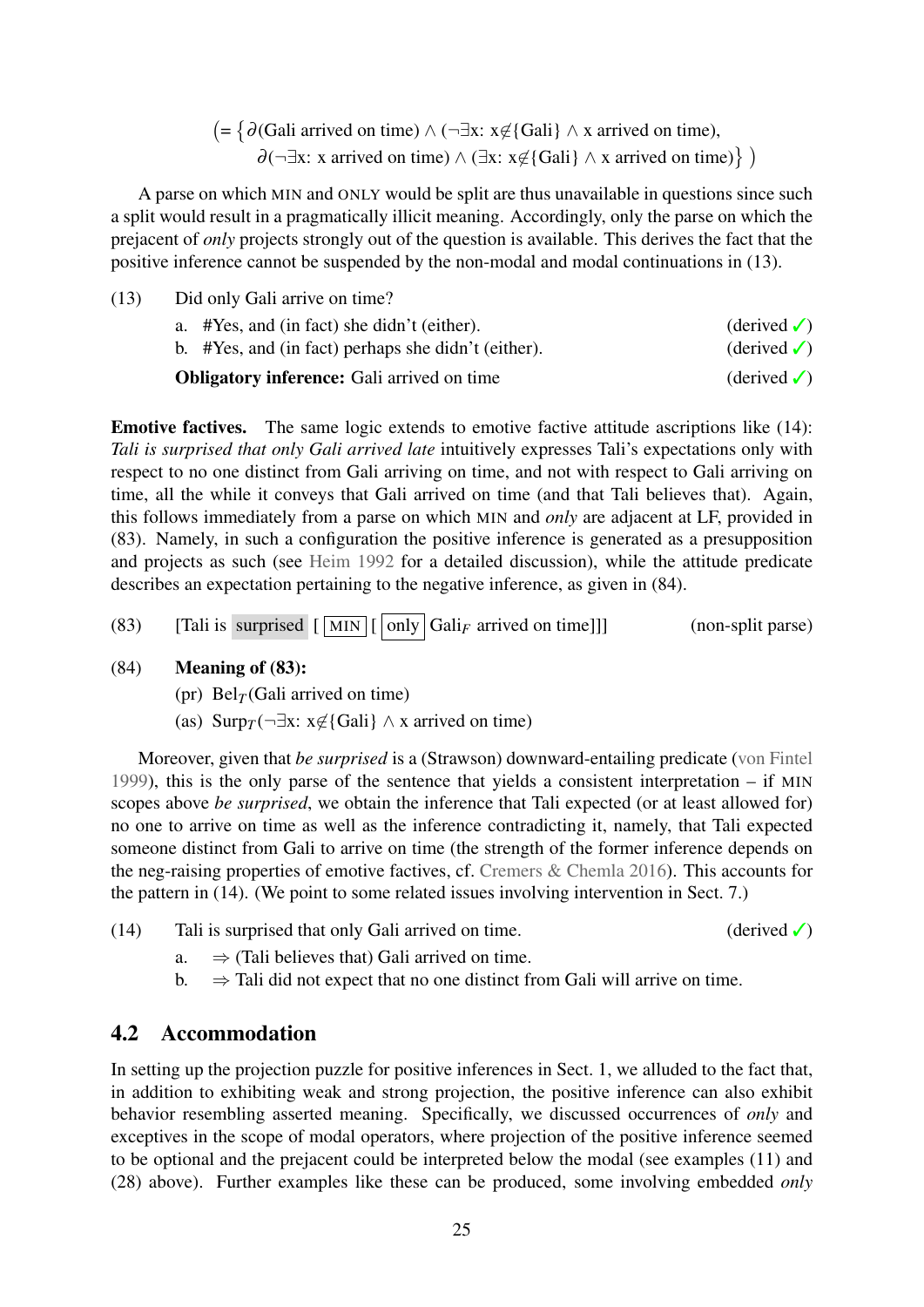and exceptive sentences, discussed first below, some involving their unembedded counterparts, discussed second below (there seems to be some cross-speaker variation with respect to how acceptable the non-projective readings of positive inference are, see also [Tonhauser et al.](#page-53-1) [2013](#page-53-1) for similar observations for the Guaraní variant of *only*).

Embedded *only* and exceptive sentences. We begin with an illustration of non-projection of positive inferences in modal environments. In (85), the sentence expresses the requirement that Tali dances with Gali and no one else – that is, both the positive and the negative inference of *only* are interpreted in the scope of the modal. The observation that the positive inference is not inherited by the matrix sentence is brought out by the continuation that Gali did not dance with anyone (which would contradict the presupposition that Tali danced with Gali).

<span id="page-25-1"></span>(85) Tali had to only dance with  $Gal<sub>F</sub>$  but ended up dancing with no one.

In (86), the sentence expresses Tali's desire that she dances with Gali and no one else – again, the desire relates to both the positive and the negative inference of *only*. The nonprojection of the positive inference is brought out by the acceptable continuation that Tali need not believe that she will dance with Gali (which would contradict the presupposition that Tali believes that she will dance with Gali, cf. [Heim](#page-50-5) [1992,](#page-50-5) [von Fintel](#page-49-2) [1999\)](#page-49-2).

(86) Tali wants to only dance with Gali*<sup>F</sup>* but knows it is unlikely that anyone will.

In (87), the sentence expresses the possibility that Gali and no one else arrived on time. The continuation indicates that Gali arriving on time need not hold (or be necessary) (which would contradict the presupposition that Gali arrived on time; see also [Ippolito](#page-51-5) [2008\)](#page-51-5).

(87) It is possible that only Gali*<sup>F</sup>* arrived on time but it is also possible that no one did.

The same non-projection patterns can also be observed for exceptives, as demonstrated in (88)[-\(90\),](#page-25-0) where all three sentences describe a deontic and bouletic necessity, and epistemic possibility, of both the positive and negative inference obtaining, rather than merely of the negative inference obtaining. Again, the accompanying sequences are compatible with the positive inference being false, which indicates that the positive inference does not project.

- (88) Tali had to dance with no one but Gali but ended up dancing with no one.
- <span id="page-25-0"></span>(89) Tali wants to dance with no one but Gali but knows it is unlikely that anyone will.
- (90) It is possible that no one but Gali arrived on time but it is also possible that no one did.

As a final illustration of non-projection of the positive inference, the positive inference of *only* and exceptives can also be incorporated into the meaning of the antecedent of a conditional (see [Ippolito](#page-51-5) [2008\)](#page-51-5). This is exemplified in (91)-(92), where the conditionals in the first rows convey that if Tali danced with Gali and no one else, she will be praised. The felicitous continuations in the second rows indicate that Tali need not have danced with Gali (her not dancing with anyone must be possible for the conditional to be felicitous). (Moreover, note that if the conditionals conveyed merely that if Tali danced with no one distinctint from Gali, she will be praised, they would be contradicted by the continuations.)

(91) If Tali only danced with  $Gali<sub>F</sub>$ , she will be praised.

If she danced with no one, she will be criticized.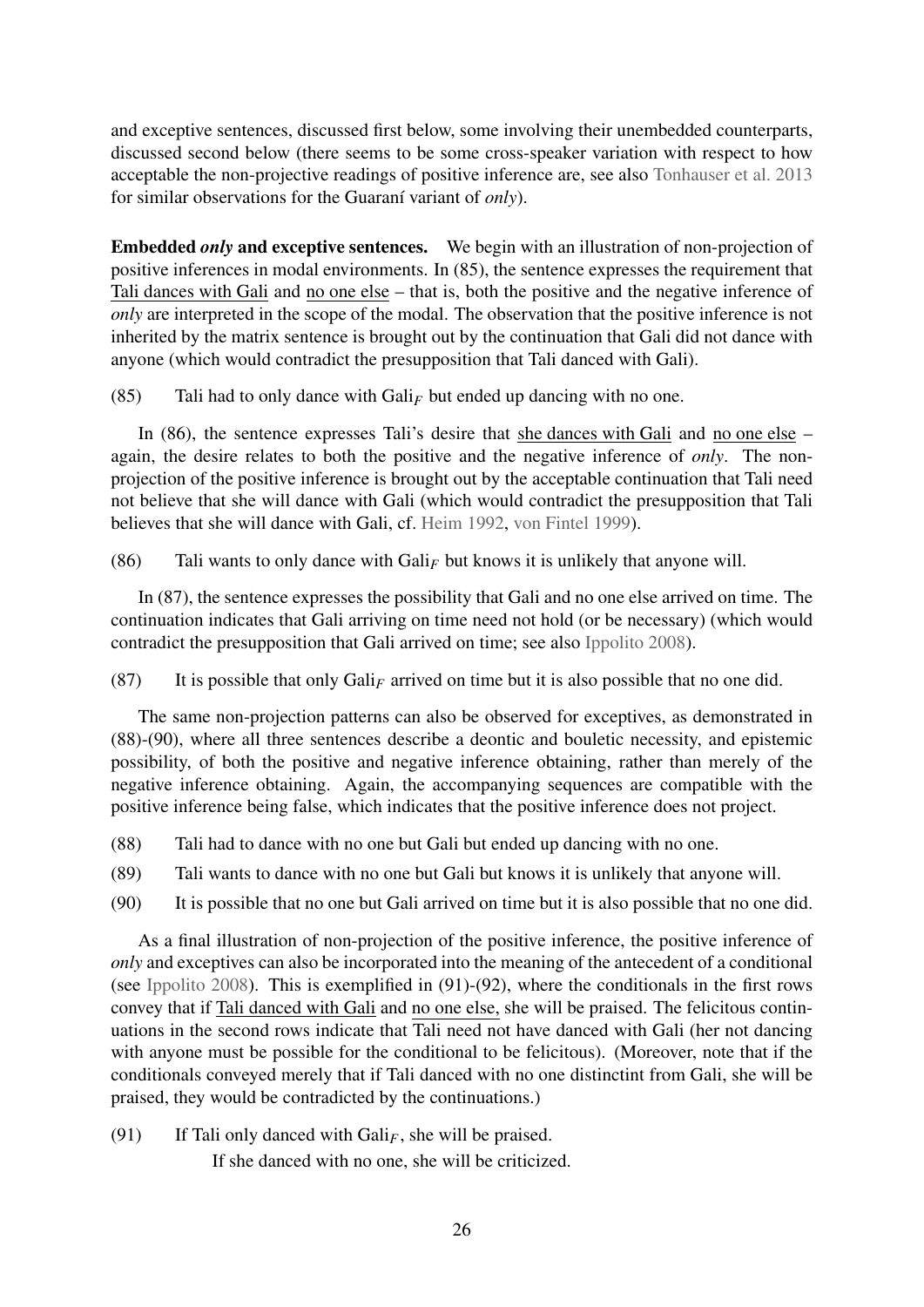<span id="page-26-1"></span>(92) If Tali danced with no one but Gali, she will be praised.

If she danced with no one, she will be criticized.

Other presuppositions. The behavior of the positive inference appears to differ from that of some other presuppositions in that the projection of the latter seems to be more robust. This is demonstrated for *stop* in (93)[-\(96\),](#page-26-0) where the continuations that would contradict the (expected) projected presupposition that Tali used to smoke are marked comapared to their counterparts above. (See, e.g., [Tonhauser et al.](#page-53-1) [2013,](#page-53-1) [2018](#page-53-5) for wide-ranging surveys on the projection of different contents, which are consonant with our characterization here.)

- (93) ?Tali had to stop smoking but she (might have) never smoked.
- (94) ?Tali wants Gali to stop smoking but knows that Gali (might have) never smoked.
- <span id="page-26-0"></span>(95) ?It is possible that Gali stopped smoking but it is also possible that she never smoked.
- (96) If Gali stopped smoking, her family will be pleased. ?If she never smoked, her family will be ecstatic.

Local accommodation. The theories of presupposition have the resources needed to capture the facts in [\(85\)](#page-25-1)[-\(92\),](#page-26-1) as well as to describe the apparent contrast between the projective behavior of the minimality presupposition (the positive inference) and some other presuppositions. In particular, this can be achieved by making use of accommodation (*de iure* accommodation, [Soames](#page-52-12) [1989\)](#page-52-12). On the one hand, the data in [\(85\)](#page-25-1)[-\(92\)](#page-26-1) are captured on the assumption that the minimality presupposition (the positive inference) is locally accommodated in those examples (see [Heim](#page-50-14) [1983,](#page-50-14) [Beaver & Zeevat](#page-48-9) [2007,](#page-48-9) [von Fintel](#page-49-11) [2008,](#page-49-11) among others). This can be implemented with an accommodation operator ACCOM in grammar, an operator that transforms presupposed meanings into merely asserted ones (cf. [Beaver & Krahmer](#page-48-10) [2001\)](#page-48-10). For example, a structure of [\(85\)](#page-25-1) with an accommodation operator is given in (97), where MIN occurs in the scope of ACCOM, which in turn occurs in the scope of the modal. The meaning of the structure is in (98), where the positive inference is now part of the asserted meaning (see the discussion of [\(42\)](#page-12-1) above).

- (97) [ [ ACCOM [ MIN [ only [Tali danced with Gali*F*]]]]] (accommodation parse)
- (98) Meaning of (97):

 $\Box$ (Tali danced with Gali ∧ (¬∃x: x∉{Gali} ∧ Tali danced with x))

On the other hand, the difference in relation to non-projection between the positive inference and other presuppositions can be described by characterizing the accommodation of the former as more accessible, easier, less costly than that of the latter, as stated in (A) (see, e.g., [Tonhauser](#page-53-1) [et al.](#page-53-1) [2013,](#page-53-1) [2018](#page-53-5) for a comparison of the behavior of different triggers).

(A) Ease of Accommodation: The accommodation of the minimality presupposition accompanying *only* and exceptives is more accessible than that of other presuppositions.

Unembedded *only* and exceptive sentences. It is not only in embedded environments in which the minimality presupposition of *only* and exceptive sentences can be accommodated more readily than some other presuppositions – accommodation is available also for matrix *only* and exceptive sentences. This is demonstrated in (99)-(100) (modelled on [Karttunen](#page-51-12) [1974\)](#page-51-12): the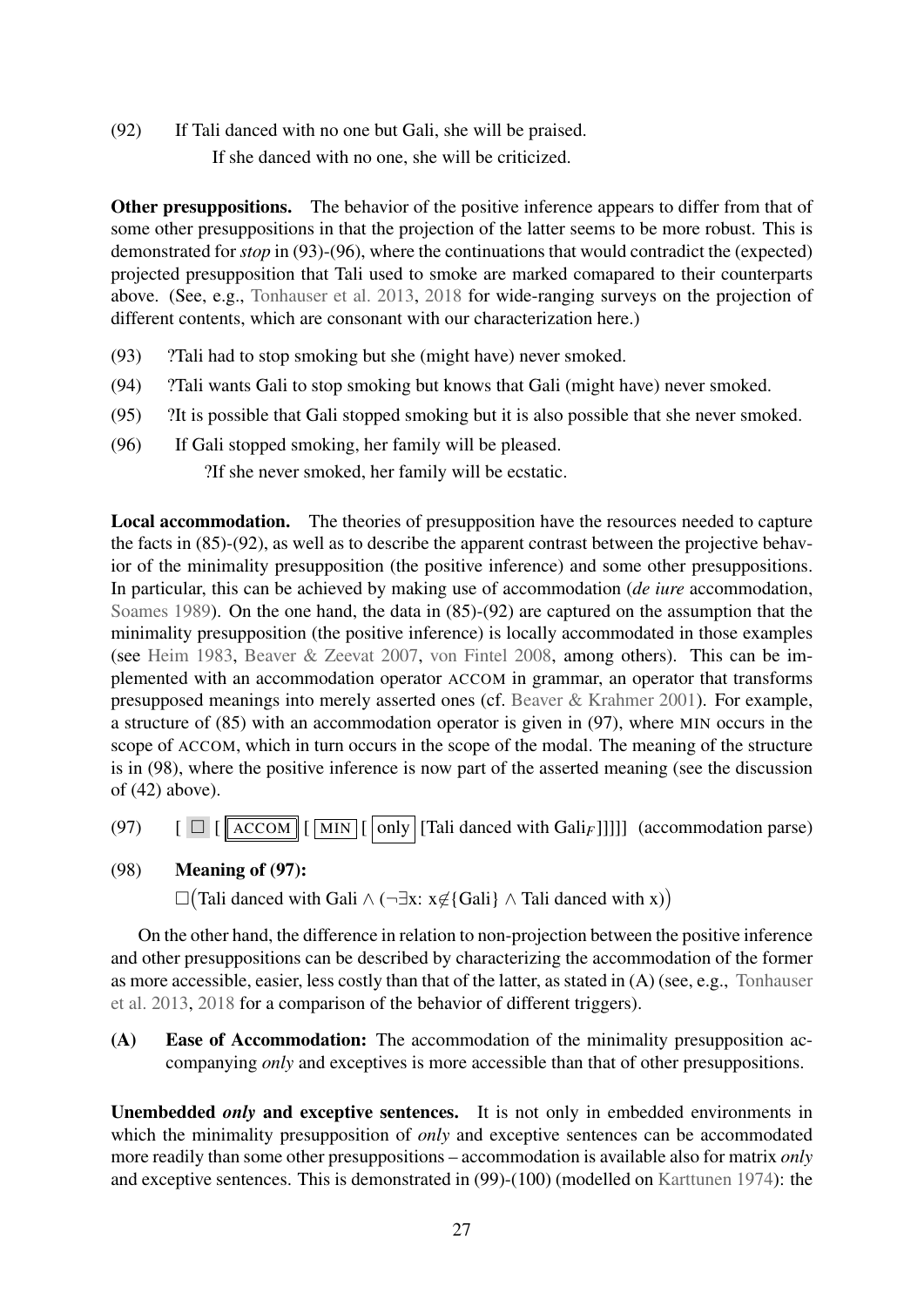sentences may occur in a user manual that informs the computer user that they must copy their files into the Documents folder in order to have them stored on the cloud; the use of the sentences is felicitous even though the reader of the manual might not have known which folders sync with the cloud prior to reading these sentences.

- <span id="page-27-0"></span>(99) Only the files in the Documents folder sync with the cloud.
- (100) No folder but Documents syncs with the cloud.

An often-discussed use of *only* (and exceptive) sentences to inform the conversational participants that their positive inference holds can be found in answers to questions (e.g., [Horn](#page-51-1) [1996,](#page-51-1) [Geurts & van der Sandt](#page-50-3) [2004,](#page-50-3) [Klinedinst](#page-51-4) [2005\)](#page-51-4). An example is provided in (101), where the positive inference (that Gali arrived on time) constitutes new information and partially resolves the question that the *only* and exceptive sentences are answering.

- (101) Q: Who arrived on time?
	- A: Only  $Gali<sub>F</sub>$  arrived on time.
	- A': No one but Gali arrived on time.

As in the preceding discussion, local accommodation could be used to derive the patterns in [\(99\)-](#page-27-0)(101). Another possibility is that an accommodation of the context occurs (*de facto* accommodation, [Soames](#page-52-12) [1989\)](#page-52-12), where the context is modified "quietly and without fuss" to entail the positive inference (see [von Fintel](#page-49-11) [2008](#page-49-11) for an extensive recent discussion). In all the cases in [\(99\)-](#page-27-0)(101), both strategies would allow the contribution of the sentences to be informative and conversationally adequate (e.g., on the assumption of *de facto* accommodation, the negative inferences of (101) substantively contribute to the full resolution of the question).<sup>[12](#page-27-1)</sup>

Presuppositions or different projective content? The preceding discussion does not introduce any new insights or observations – the heterogeneous projective behavior and accommodatability of different presuppositions, including of the positive inference, have been previously recognized and carefully documented (e.g., [Prince](#page-52-13) [1978,](#page-52-13) [Tiemann et al.](#page-53-6) [2011,](#page-53-6) [Tonhauser et al.](#page-53-1) [2013,](#page-53-1) [2018,](#page-53-5) [Tonhauser](#page-53-7) [2015\)](#page-53-7). Moreover, the characterization of the differences between the presuppositions relied on above, summed up in (A), is merely descriptive. Accordingly, the theory of presupposition, and pragmatics more generally, has a task cut out for it: an auxiliary theory must be provided of the differences between the different kinds of presuppositions in relation to the accessibility of their (local) accommodation (e.g., [Tonhauser et al.](#page-53-1) [2013](#page-53-1) group *only* with factive and aspectual verbs when it comes to the accommodatability of their presuppositions, which suggests that the same factors may underlie their behavior). Alternatively, one might try to develop a more refined categorization of projective contents and, accordingly, classify the minimality inference under a different rubric (see [Tonhauser et al.](#page-53-1) [2013,](#page-53-1) [Tonhauser](#page-53-7) [2015](#page-53-7) for a detailed discussion of these and other options). This would be warranted to the extent minimality does behave according to that rubric, and to the extent there is a substan-

(i) a. Only  $Gali<sub>F</sub>$  arrived on time.

b.  $[ACCOMM_1 [MIN_1 [only [Gal]_F] arrived on time]]]$ 

<span id="page-27-1"></span><sup>&</sup>lt;sup>12</sup>If contexts that fail to entail the positive inference nonetheless always admitted the *only* and exceptive sentences presupposing that inference, the following analysis could be entertained: their presupposition is obligatorily *de iure* accommodated at the global level, that is, a sentence like (ia) comes with a structure like (ib). This analysis would be compatible with the observation that positive inferences can, and tend to, project.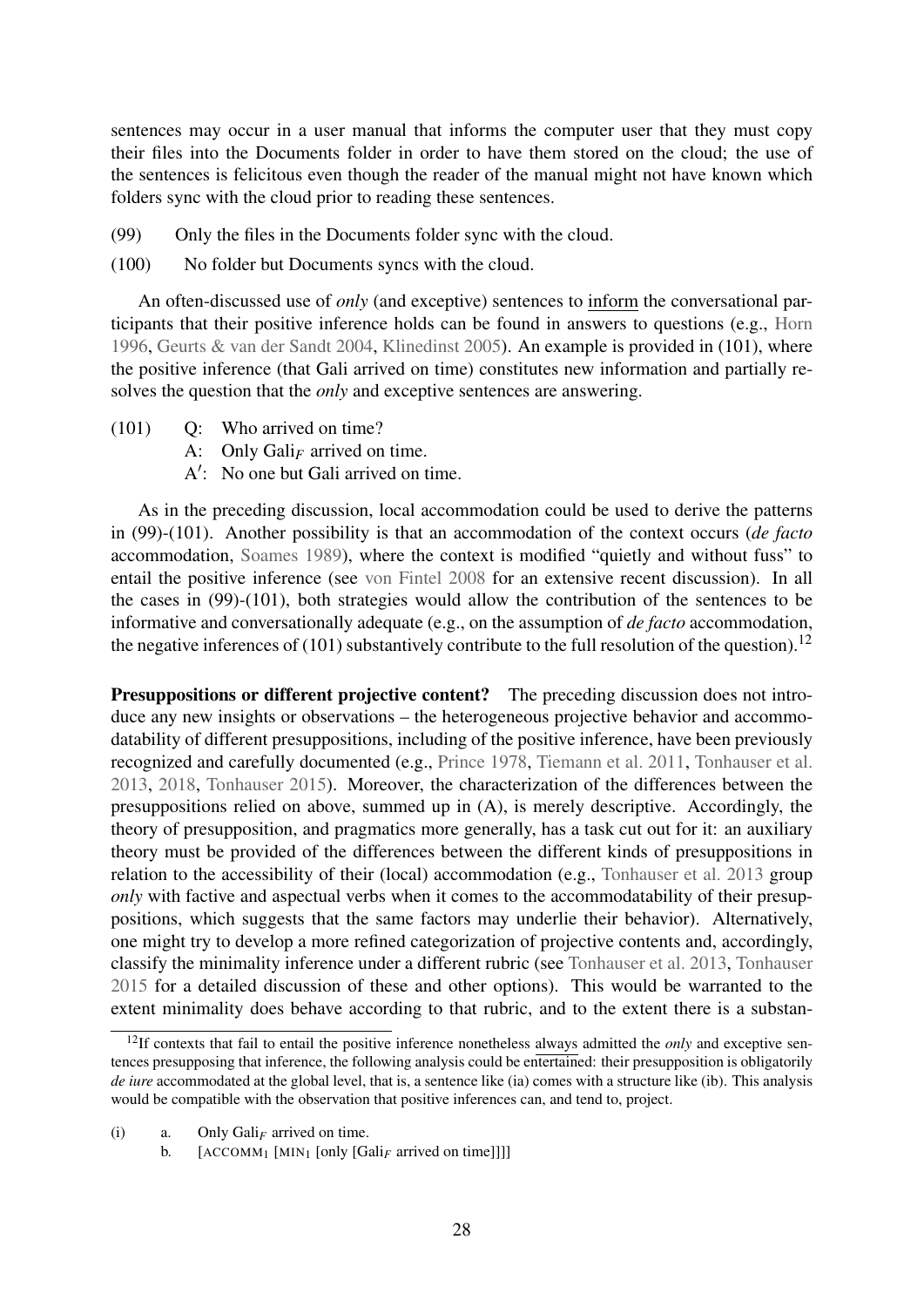tive theory behind that rubric, one that goes beyond introducing new terminology. However, since the minimality presupposition (and thus the positive inference) does usually project like a presupposition, which led the majority of researchers to classify it as such, and since the positive inference does not exhibit the properties of the other well-studied projective content, conventional implicature, we continue to treat it as a presupposition here (minimality interacts semantically with the operators in whose scope it occurs, as observed in the cases of accommodation above, while conventional implicatures do not, e.g., [Potts](#page-52-14) [2004,](#page-52-14) [Nouwen](#page-52-15) [2007;](#page-52-15) see [Schlenker](#page-52-16) [2013](#page-52-16) on the reduction of conventional implicatures to presuppositions). We are convinced that further progress will be made in this domain. Its pursuit here would, however, take us too far afield.

# 4.3 Summary

The starting point of our discussion of varying projection facts was the observation that *only* and exceptive sentences sometimes give rise to a weaker, modalized positive inference. Instead of departing from the characterization of the positive inference as a presupposition, and instead of weakening its content, we showed in Sects. [2](#page-8-0) and [3](#page-16-0) that these patterns were an epiphenomenon of the ability of MIN – a presuppositional operator that is responsible for the generation of the positive inference – to take scope above pertinent modal operators (while *only* and the exceptive are interpreted below these modals). In this section, we showed that the analysis predicted that in cases in which such split scope of the minimality and the subtraction components is ruled out (due to generating defective meanings), the positive inference projects exclusively strongly (that is, the embedding sentence inherits the non-modalized prejacent as an inference). Finally, we observed that the positive inference qua minimality presupposition may be more accommodatable than some other presuppositions (see also [Ippolito](#page-51-5) [2008,](#page-51-5) [Tonhauser et al.](#page-53-1) [2013,](#page-53-1) [2018\)](#page-53-5). We expect that our understanding of the projective behavior of the positive inference, and other presuppositions like it, will improve concurrently with the improvement of our understanding of the constraints and principles governing accommodation.

# (102) Summary of the configurations studied in relation to projection:

| (i) Split scope: $\left[\overline{\text{MIN}}\right]$ [ OP $\left[\dots \right]$ only/but $\left[\dots \right]$ ]                                                                    | $\rightsquigarrow$ Weak projection   |
|--------------------------------------------------------------------------------------------------------------------------------------------------------------------------------------|--------------------------------------|
| (ii) Non-split scope: $[OP \dots [MIN] [   only/but] ]]$                                                                                                                             | $\rightsquigarrow$ Strong projection |
| (iii) Accommodation: [ OP $\left[\sqrt{\text{ACCOM}}\right][\overline{\text{MIN}}\left[\dots \text{only/but}\left[\dots \text{]]}\right]\right] \rightarrow \mathbf{No}\$ projection |                                      |

# <span id="page-28-0"></span>5 Weak content

There are occurrences of *only* that induce only an existential positive inference, which is at odds with what we put forward in the preceding sections, throughout which the positive inference corresponded to the (potentially modalized) prejacent. Some examples of such occurrences were provided in [\(17\)](#page-5-2)[-\(18\),](#page-5-3) repeated below [\(Klinedinst](#page-51-4) [2005\)](#page-51-4). These sentences intuitively fail to convey that Gali got her BA from Cal State (that is, the strong positive inference). Rather, they merely convey that she got a BA from a university other than Cal State, [\(17\)](#page-5-2) or that she got a BA, [\(18\)](#page-5-3) (though see fn. [3](#page-5-1) for a possible derivation of these inferences on the assumption that *only* always generates the strong positive inference).

[\(17\)](#page-5-2) Gali didn't only get her BA from Cal State*F*.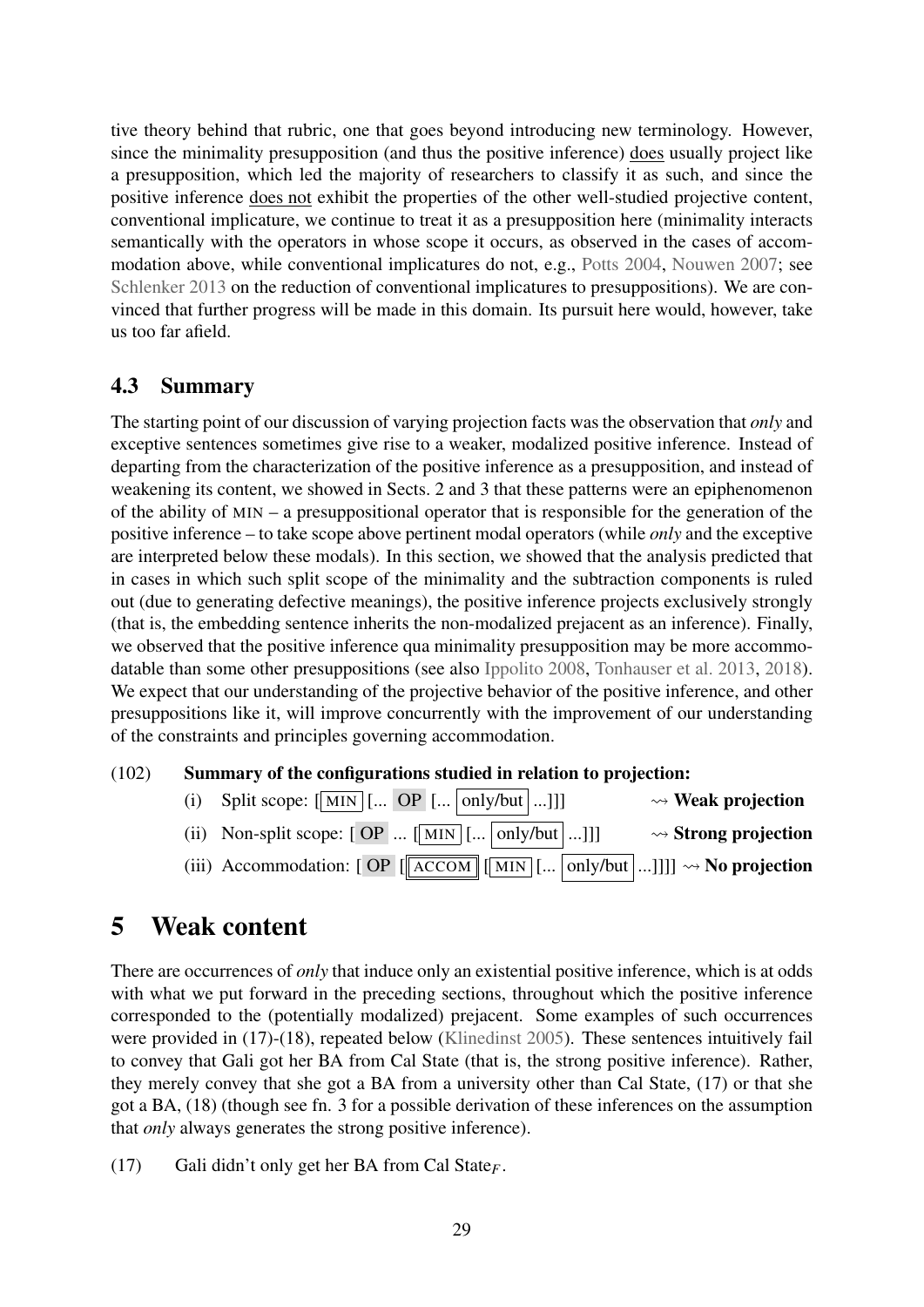# Observed positive inference: Gali got her BA degree somewhere (not: Gali got her BA from Cal State)

[\(18\)](#page-5-3) Did Gali only get her BA from Cal State*F*? Observed positive inference: Gali got her BA degree somewhere (not: Gali got her BA from Cal State)

The problem with sentences like [\(17\)](#page-5-2)[-\(18\)](#page-5-3) is, however, even more acute for our preceding discussion. It arises namely already with the non-negated, declarative counterpart of the sentences in [\(17\)-](#page-5-2)[\(18\)](#page-5-3) provided in (103). This sentence is predicted to have the meaning in (104). In all contexts in which one graduates with a BA from a single university, which includes our actual context, the presupposition of the sentence contextually entails the assertion (that is, if someone got a BA from Cal State, they did not get a BA from anywhere else). This means that the assertion of (103) is predicted to be uninformative and thus pragmatically illicit, contrary to fact. (Note that while having MIN scope above ASSERT would yield a weaker presupposition - that Gali may have got her BA from Cal State - and obviate the issue of informativity, the resulting meaning would be weaker than the one that we observe for the sentence - namely, that Gali got her BA from Cal State.)

<span id="page-29-1"></span>(103) Gali only got her BA from Cal State*F*.

## <span id="page-29-2"></span>(104) Meaning of (103):

(pr) Gali got her BA from Cal State

(as)  $\neg \exists x: x \neq Cal$  State  $\wedge$  Gali got her BA from x

An existential positive inference is not freely available with just any occurrence of *only*, however. As we observed in the preceding section, *only* does presuppose in many cases the prejacent. Now, there is fortunately an informative way of carving the distributions of the two presuppositions apart, described in (K) in the introduction and repeated below: [Klinedinst](#page-51-4) [\(2005\)](#page-51-4) argues that an existential positive inference emerges only if the focus alternatives to the sentence without *only* are mutually incompatible.

(K) Weak and Strong Content: A sentence that dominates an occurrence of *only* induces an existential positive inference in a context c if the sentence minus *only* and its focus alternatives are mutually incompatible in c. Otherwise the sentence induces a strong positive inference (which corresponds to the prejacent of *only*).

In accounting for (K), we exploit a feature of the distributed approach that was left unmined in the preceding – the context-sensitivity of quantificational expressions, in this case MIN. We focus on *only* in Sect. [5.1](#page-29-0) and discuss exceptives in Sect. [5.2,](#page-36-0) where we zone in on the sufficiency modal constructions.

# <span id="page-29-0"></span>5.1 Minimality and pruning

The minimality operator in *only* and exceptive sentences is a quantifier over the alternatives to the focused element and conveys that focus is the minimal element of which the background holds. Following [von Fintel](#page-49-3) [\(1993\)](#page-49-3) and [Gajewski](#page-50-1) [\(2008\)](#page-50-1), we assumed that the domain of MIN is unrestricted and ranges over all sets of individuals that do not conatain the focus, which we indicate with the frame in (M) below.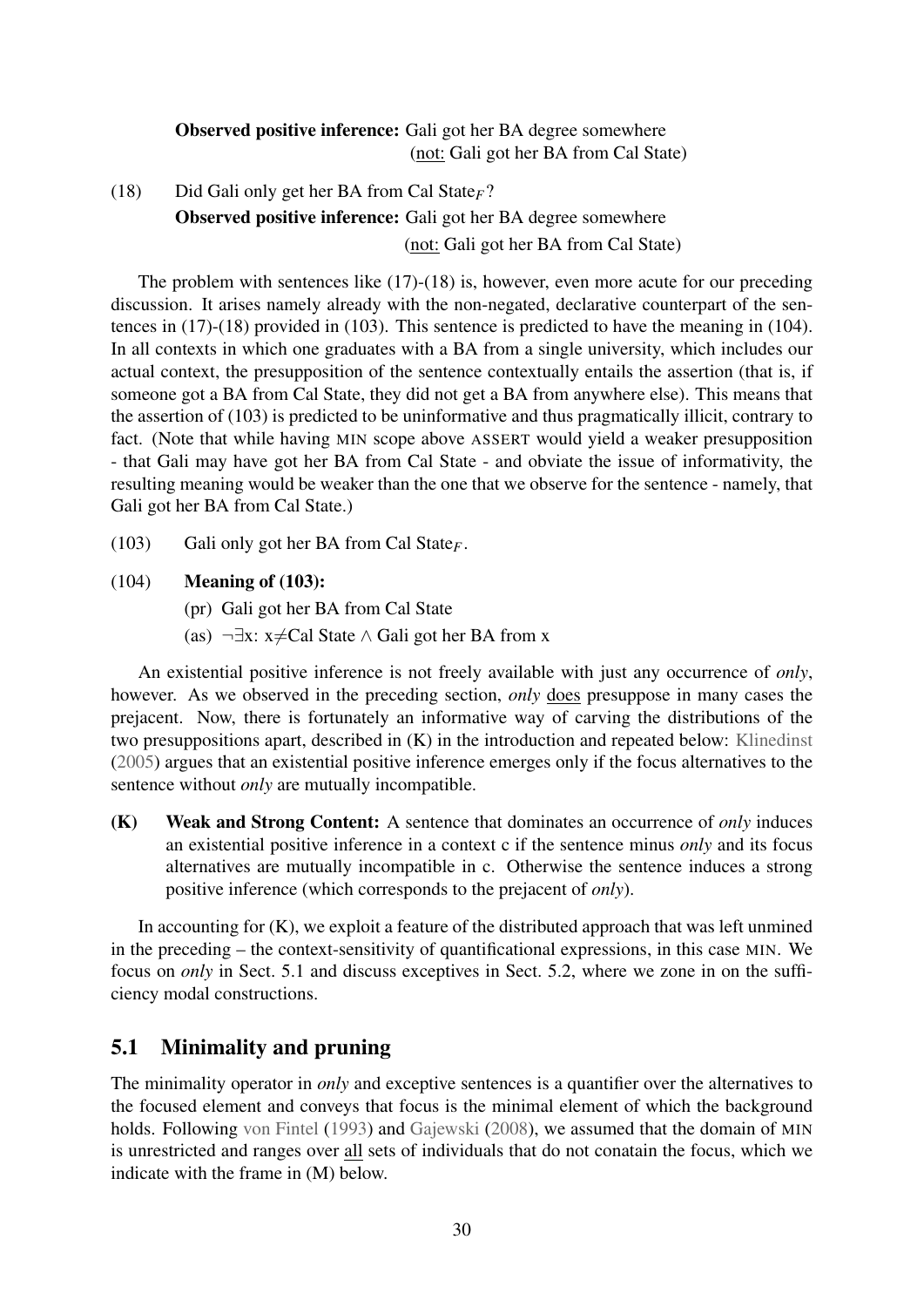(M) [MIN]](<B, F>) is defined only if  $\boxed{\forall X: F \not\subseteq X} \rightarrow \neg B(X)$ . If defined,  $[MIN] (< B, F) = 1$  iff  $B(F)$ .

In light of the observations above, however, we need to revise this assumption of contextindependence. This should make MIN more akin to other quantificational expressions, whose contribution tends to be a function of their meaning and the features of the contexts in which they are used. In doing this, we defer to the standard practice of having quantifiers take a contextually determined resource domain as an argument (e.g., [von Fintel](#page-49-4) [1994\)](#page-49-4).

**Domain restriction.** The full, updated definition of MIN is provided in  $(M_C)$ : MIN is equipped with a resource domain that restricts the quantification in its presupposition, which we again frame. The quantification now ranges over all sets of individuals that do not contain the focus and are in the resource domain C. In the preceding sections, we took all sets to be relevant,  $\mathcal{P}(D) = C$ , and thus all sets that do not contain the focus were quantified over, a limiting case.

$$
\begin{aligned} \textbf{(M}_{C}) \quad & \text{[[MIN}_{C} \text{]]} ( \text{) is defined only if } \boxed{\forall X: F \nsubseteq X \land X \in C} \rightarrow \neg B(X).\\ \text{If defined, } & \text{[[MIN}_{C} \text{]]} ( \text{)} = B(F). \end{aligned}
$$

If the resource domain is restricted to merely the empty set (in other words, if all other sets of individuals are pruned from the domain of MIN), we obtain a weak, existential positive inference. This is illustrated for sentence (105) in (106): the sentence presupposes that it is false that Gali got her BA from no institution that is not in the empty set, that is, it presupposes that Gali got her BA from some institution, (106pr); it asserts that Gali got her BA from no institution distinct from Cal State, (106as). Together, these two inferences entail that Gali got her BA from Cal State, the observed inference of the sentence, as stated in [\(107\).](#page-30-1)

- <span id="page-30-2"></span>(105) a. Gali only got her BA from Cal State*F*. b.  $\left[\overline{\text{MIN}_C}\right]\left[\overline{\text{only}}\right]$  [Gali<sub>F</sub> got her BA from Cal State<sub>F</sub>]]]
- <span id="page-30-3"></span>(106) Meaning of (105) (C= $\{\emptyset\}$ ):
	- (pr) ∃x:  $x \notin \emptyset$  ∧ Gali got her BA from x
	- (as)  $\neg \exists x: x \notin$  {Gali} ∧ Gali got her BA from x

#### <span id="page-30-1"></span>(107) Observations:

- a.  $(106pr) \Leftrightarrow \exists x:$  Gali got her BA from x
- b. (106pr) and (106as)  $\Rightarrow$  Gali got her BA from Cal State

On the other hand, if the *only* sentence in [\(105\)](#page-30-2) is negated, the observed, existential positive inference is generated if MIN occurs in the scope of negation, (108). This is demonstrated in (109): the minimality presupposition is inherited by the sentence and corresponds to Gali getting her BA from some institution, (109pr), while the negated asserted meaning corresponds to Gali getting her BA from some university distinct from Cal State, (109as).<sup>[13](#page-30-0)</sup>

<span id="page-30-4"></span><span id="page-30-0"></span> $13$ It is worth noting that the information conveyed by the existential positive inferences described in [\(106\)](#page-30-3) and [\(109\)](#page-31-0) are entailed by the asserted meanings. In light of the ease of accommodation of the positive inference, (A), the contribution of *only* is thus all but vacuous in these exampes, and identical to the contribution that is often assigned to focus itself (see also fn. [3\)](#page-5-1); the same fact obtains in the sufficiency modal constructions. This potentially overly weak contribution of *only* could then be seen to be sufficiently enhanced by its mirative presupposition to avoid pragmatic infelicity, which we have left aside in this paper. But see fn. [2](#page-5-0) and Sect. [7](#page-45-0) for related discussion.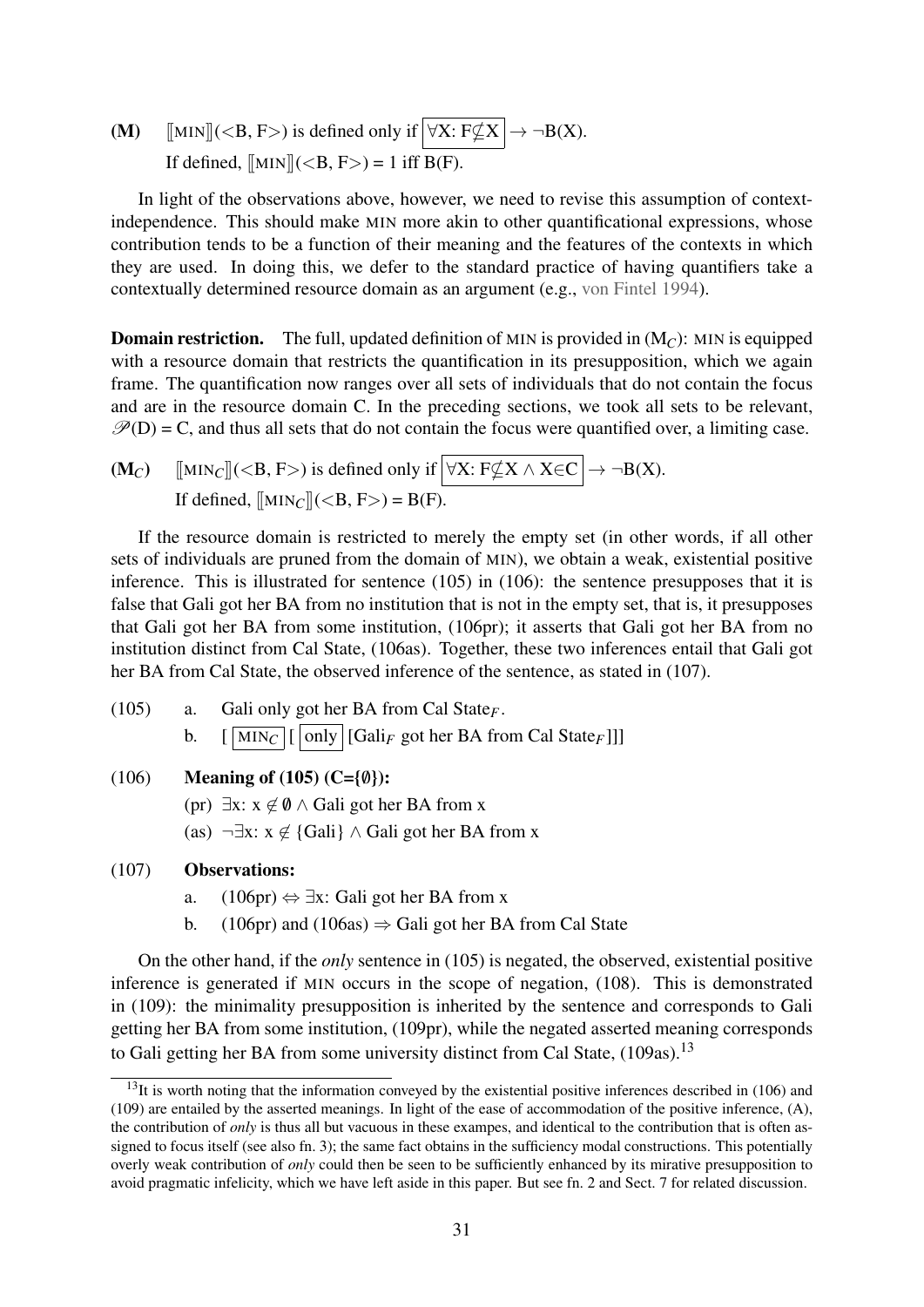- (108) a. Gali did not only get her BA from Cal State*F*.
	- b.  $\left[\begin{array}{c|c}\n\overline{\text{neg}} & \text{[MIN}_C \\
	\hline\n\end{array}\right] \left[\begin{array}{c|c}\n\overline{\text{only}} & \text{[Gali got her BA from Cal State}_F\n\end{array}\right]\right]$

## <span id="page-31-0"></span>(109) Meaning of (108) (C= $\{\emptyset\}$ ):

- (pr) ∃x:  $x \notin \emptyset$  ∧ Gali got her BA from x
- (as)  $\exists x: x \notin \{Cal State\} \wedge Gali$  got her BA from x

#### (110) **Observation:** (109pr)  $\Leftrightarrow \exists x$ : Gali got her BA from x

In contrast, if MIN is interpreted above negation, as provided in (111), we again obtain a contradictory meaning, as discussed in Sect. [4:](#page-19-0) the minimality presupposition that Gali did not get her BA from any institution, (112pr), contradicts the negated asserted meaning that Gali got her BA from some institution distinct from Cal State, (112as). (We only discussed negated *only* sentences here. The existential positive inference is derived in a parallel way in questions.)

(111) a. Gali did not only get her BA from Cal State*F*. b.  $\left[\overline{\text{MIN}_C}\right]\left[\overline{\text{neg}}\left[\overline{\text{only}}\right]\left[\text{Gali got her BA from Cal State}_F\right]\right]\right]$ 

# (112) **Meaning of (111) (C={0}):**

- (pr)  $\neg \exists x: x \notin \emptyset \land$  Gali got her BA from x
- (as)  $\exists x: x \notin \{Cal State\} \wedge Gal$ i got her BA from x

#### (113) **Observation:** (112pr)  $\Rightarrow \neg(112as)$

We demonstrated that restricting the domain of MIN allows for the derivation of merely existential positive inferences, which are detectable in negated sentences and in questions. But is the introduction of the resource domain in (M*C*) too much of a good thing?

*Prima facie* overgeneration. A host of overgeneration issues arises for the updated, contextdependent MIN, all else equal. On the one hand, weak positive inferences are predicted to be possible for other *only* and exceptive sentences, readings that we often fail to observe. On the other hand, the derivation of the restricted distribution of exceptives, which is a crucial requirement on any theory of exceptives, is lost. The first issue is demonstrated in (114)-(115), where the observed positive inference of the sentence is that Gali arrived on time. The updated characterization of MIN in  $(M_C)$ , however, allows for an interpretation that is compatible with Gali not arriving on time, provided in (115). Namely, the sentence gives rise to a positive inference that is merely existential if the domain of MIN is resolved as above, and this meaning may well describe a situation in which, say, only Tali arrived on time. Thus, the observed stronger meaning of the sentence on which Gali and someone else arrived on time is no longer necessarily derived (see [Roberts](#page-52-6) [2011](#page-52-6) for further discussion of this issue).

- <span id="page-31-1"></span> $(114)$  a. Not only Gali<sub>F</sub> arrived on time.
	- b.  $\left[ \text{neg} \left[ \overline{\text{MIN}_C} \right] \left[ \overline{\text{only}} \right] \left[ \text{Gali}_F \text{ arrived on time} \right] \right] \right]$

#### (115) Meaning of (114) (C= $\{\emptyset\}$ ):

- (pr) ∃x: x arrived on time
- (as)  $\exists x: x \notin$ {Gali} ∧ x arrived on time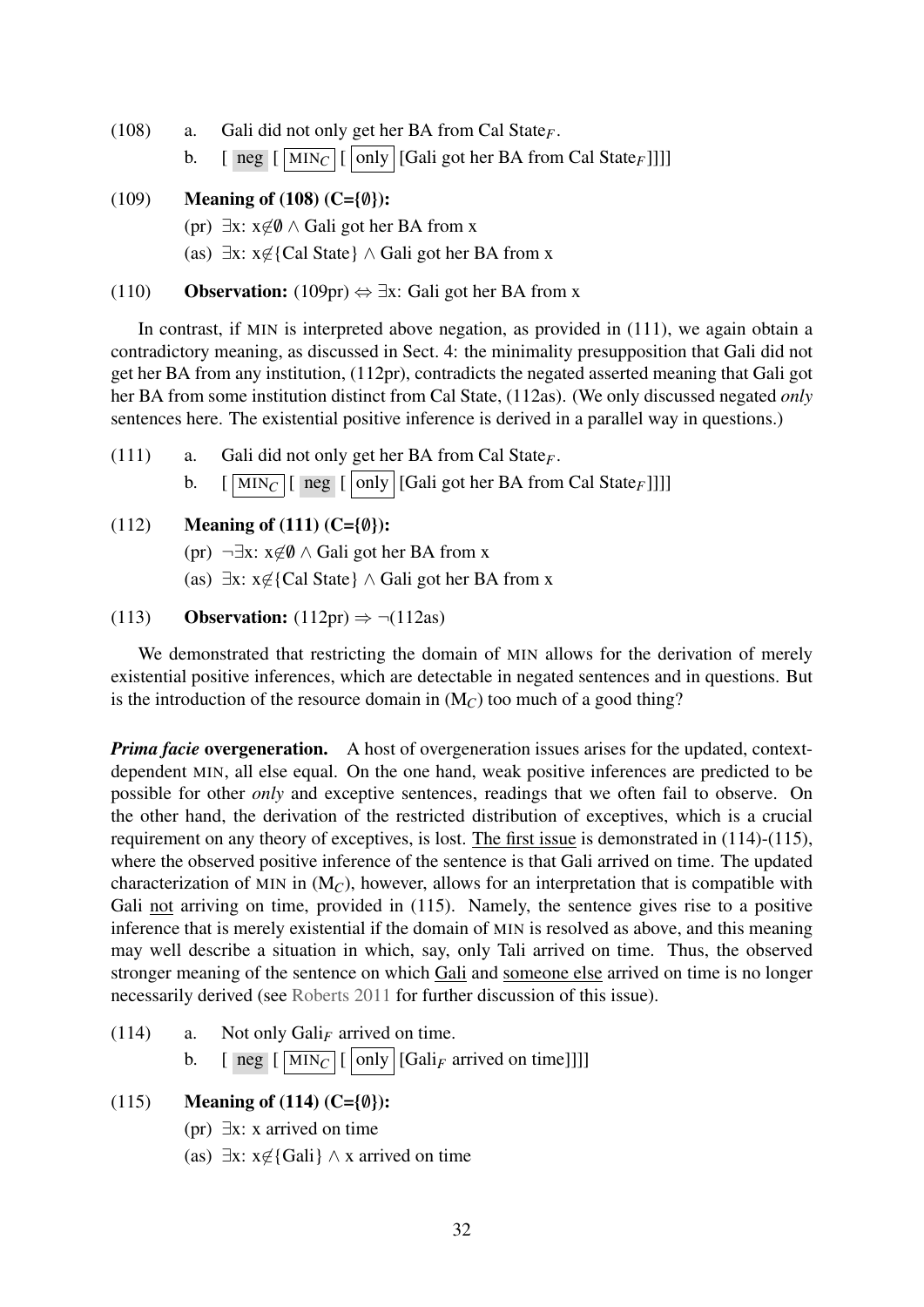The second issue is demonstrated in (116)-(117), where we assume that the resource domain of MIN contains, say, a set containing every individual distinct from Gali. The minimality presupposition corresponds in this case to no one distinct from everyone other than Gali having arrived on time – that is, it corresponds to Gali not having arrived on time – while the asserted meaning is that someone else arrived on time, as provided in (117). This meaning is consistent and corresponds to the intuitive meaning of sentence *Someone other than Gali arrived on time*. Accordingly, the sentence is incorrectly predicted to be acceptable.

<span id="page-32-3"></span>(116) a. #Someone but Gali arrived on time. b.  $\left[\overline{\text{MIN}_C}\right]\left[\right]$  someone but Gali arrived on time]]

<span id="page-32-4"></span>(117) Meaning of (116)  $(C= {D \setminus {Gali}}):$ 

(pr)  $\neg \exists x: x \notin D \setminus \{Gali\} \land x$  arrived on time

(as)  $\exists x: x \notin \{Gali\} \land x$  arrived on time

(118) **Observation:** (117pr)  $\Leftrightarrow \neg$  (Gali arrived on time)

Both of these issues arise due to an assumption implicit in our discussion so far – that the resource domain of MIN can be arbitrarily gerrymandered. Such an assumption, however, is not warranted, not just for MIN but for quantification more generally. Rather, the domains of quantifiers are determined on the basis of what counts – and sometimes must count – as relevant in the context in which they are used, and of what is required by the assertion of a quantified sentence. That is, there are limits to the disambiguation of the domains of quantifiers, no matter how cooperative and accommodating the conversational participants might be.

Relevance and exceptives. We noted that we should not assume that the domain of quantification can be arbitrarily gerrymandered. Its adjustment is rather conditioned by relevance considerations and the constraints these are subject to. Relevance is usually analyzed as a relation between propositions and a question under discussion: in particular, a proposition is relevant if it picks out a cell or a union of cells in the partition invoked by the question under discussion (e.g., [Lewis](#page-51-13) [1988\)](#page-51-13). Now, what question is addressed by *only* and exceptive sentences like (119)? As usual, this is determined by the alternatives they induce. In our setup, these are the propositions obtained by applying the background to the sets of individuals, given in  $(120).^{14}$  $(120).^{14}$  $(120).^{14}$ 

<span id="page-32-1"></span>(119) a. Only Gali<sub>F</sub> arrived on time.

b.  $\left[\overline{\text{MIN}_C}\right]\left[\overline{\text{only}}\right]\left[\text{Gali}_F \text{ arrived on time}\right]\right]$ 

c.  $\lim_{\Omega} || \langle \overline{\langle \lambda X}. \neg \exists x : x \notin X \land x \text{ arrived on time} \rangle, \{Gali\} \rangle)$ 

<span id="page-32-2"></span>(120) {¬ $\exists x: x \notin Z \land x$  arrived on time  $|ZCD|$ 

This set of alternatives corresponds to the question in (121), which induces a partition in which each cell corresponds to a proposition that a specific person and no one else arrived on

<span id="page-32-0"></span> $14$ For the sake of explicitness, we assume that relevance affects the resource domain of MIN – which consists of sets of individuals, not of propositions – indirectly by determining what propositions that are obtained by applying the background to the sets of individuals are relevant:

<sup>(</sup>i) A set of individuals X is in resource domain C of  $MIN_C(< B, F>)$  in context c iff  $B(X)$  is relevant in c.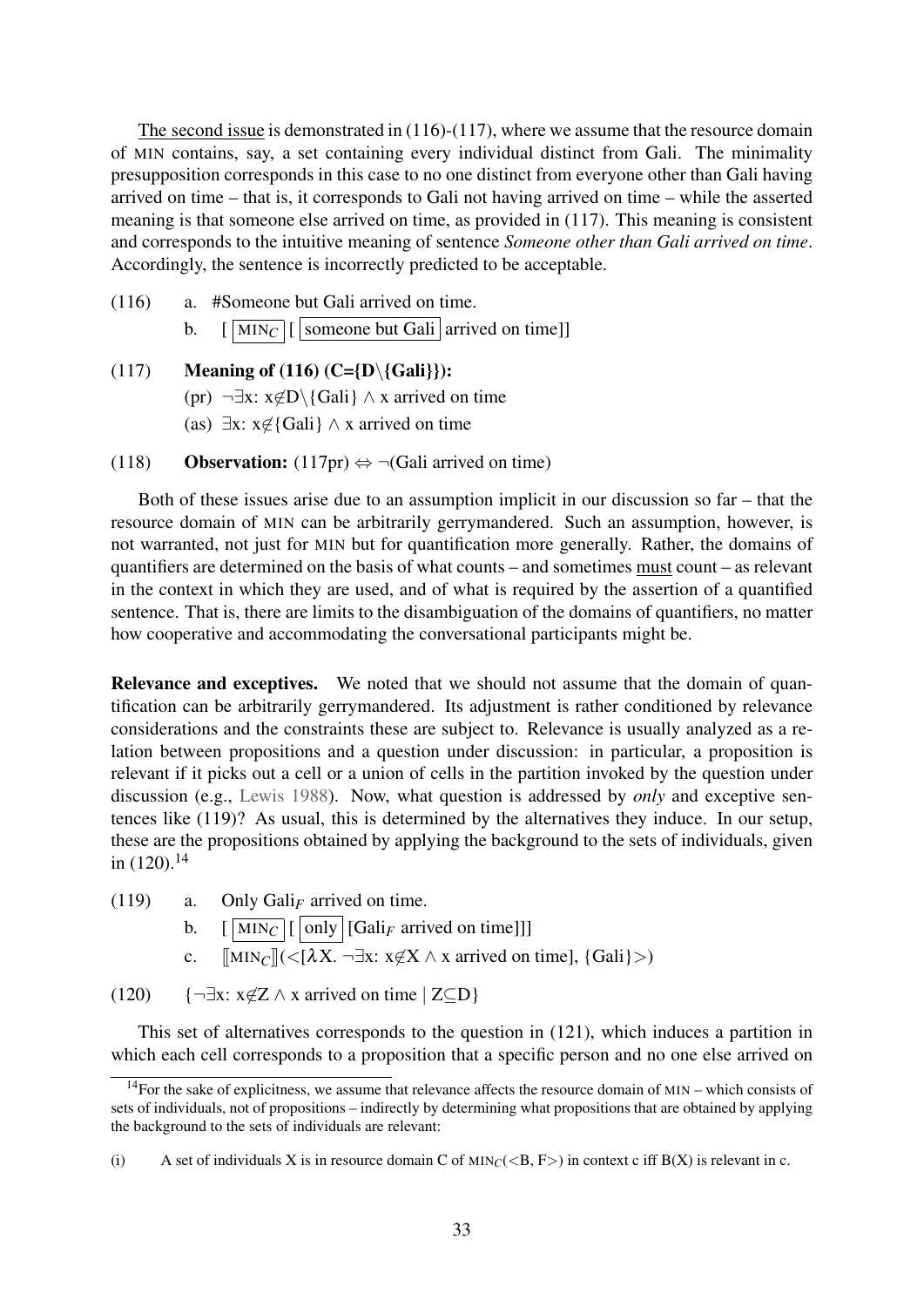time, or that no one arrived on time. (119) then completely answers this questions: (119) picks out a cell in the partition induced by (120) – the cell corresponding to Gali and no one else arriving on time (this is achieved either by first restricting the partition to a context set in which Gali arrived, or by collapsing the presupposition and assertion).<sup>[15](#page-33-0)</sup> Furthermore, the *only* and exceptive sentences obviously also fully answer question (122), which (121) is included in, namely, the question whether Gali arrived on time.

(121) Question induced by [\(119\)-](#page-32-1)(120):

Who (if anyone) arrived on time?

# $(122)$  Question about the focus in  $(119)-(120)$  $(119)-(120)$ : Did Gali arrive on time?

We assume that *only* and exceptive sentences (or appropriate sentences embedding them) must, at the very least, resolve the question about the focus, exemplified in (122), in particular since the question pertains to the only explicitly mentioned element in the domain of the pertinent quantificational operator (cf. [Bar-Lev](#page-48-11) [2018,](#page-48-11) [2021](#page-48-12) for an arguably related constraint in exhaustification). For illustration, in a simple sentence like *Only Gali<sup>F</sup> arrived on time*, the question about the focus is on its non-split construal the one in (122), and it is resolved negatively – it is not the case that Gali arrived on time. On its split construal, the question about the focus is whether the speaker believes that Gali arrived on time (the belief ascription is due to ASSERT), and it is again resolved negatively – it is not the case that the speaker believes that Gali arrived on time (that is, she might not have arrived on time). Notice that the resolution of the question about the focus may follow from an (accommodated) positive inference directly, as discussed in the preceding sections, or from a combination of the (accommodated) presupposition and assertion, as discussed earlier in this section. We provide an overly simplistic description of this requirement in (123), which should be seen as a place-holder for a more general constraint on *only* and exceptive sentences.

(F) Focus Resolution Requirement: In the absence of local accommodation, a sentence dominating, respectively,  $[MIN_C]$  (OP) [only S]]] or  $[MIN_C]$  (OP) [Q NP but DP VP]]] must resolve whether, respectively, [(OP) S] or [(OP) DP VP] holds.

Finally, we rely on a single condition on relevance, though doubtlessly many further conditions may play a role in the issue at hand. The condition that we adopt states that relevance is closed under negation and conjunction (e.g., [Fox](#page-49-12) [2007,](#page-49-12) [Fox & Katzir](#page-49-13) [2011,](#page-49-13) [Trinh](#page-53-8) [2019\)](#page-53-8).

(B) Boolean Closure of Relevance: For any S, if S is relevant,  $\neg$ S is relevant as well. For any S and S', if S and S' are relevant,  $S \wedge S'$  is relevant as well.

Let us see how these considerations can help us derive and understand (K).

Back to domain restriction. If a conversational participant is faced with a *prima facie* illicit assertion – say, one that presupposes something which is not part of the common ground, or one that is already presupposed, or one that is contradictory – they can try to accommodate appropriate information to avoid a conversational breakdown (e.g., [Stalnaker](#page-52-17) [1978,](#page-52-17) [von Fintel](#page-49-11) [2008\)](#page-49-11). We already discussed cases of such accommodation that involve presuppositions that

<span id="page-33-0"></span><sup>&</sup>lt;sup>15</sup>There is a striking resemblance between the partition induced by  $(120)$ , and the partitions induced by the 'subdomain' alternatives to sentences with certain NPIs like *any* (cf. Crnic̆ [2022,](#page-49-14) Sect. 5, for discussion).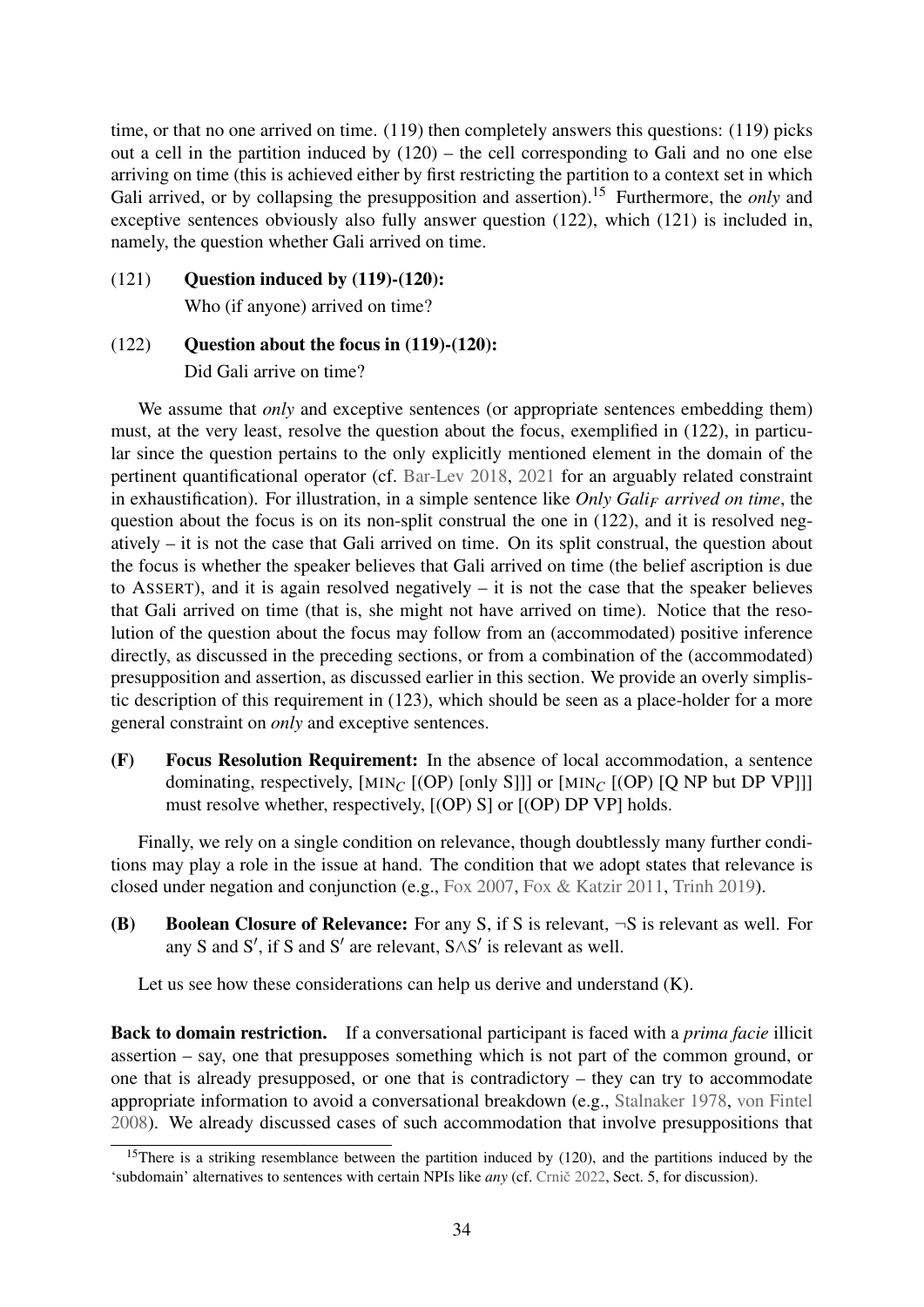are not yet part of the common ground in Sect. [4.2.](#page-24-0) Another kind of accommodation involves a shift in what is assumed to be relevant in the context, concretely, an adjustment of the resource domain of MIN. The assumptions in (F) and (B) constrain such adjustments.

(i) Observed existential presuppositions (positive sentences): If a sentence presupposes what it means to assert, it is not assertable. This is the case in examples like [\(103\),](#page-29-1) repeated below: the sentence presupposes that Gali got her BA from Cal State, (124pr), which contextually entails that she did not get it from elsewhere – the assertion of the sentence, (124as). Accordingly, the sentence should be unassertable in any context, contrary to fact.

[\(103\)](#page-29-1) Gali only got her BA from Cal State*F*.

- [\(104\)](#page-29-2) Meaning of [\(103\)](#page-29-1) ( $C = \mathcal{P}(D)$ ):
	- (pr) Gali got her BA from Cal State
	- (as)  $\neg \exists x: x \neq Cal$  State ∧ Gali got her BA from x

Two maneuvers are available to a conversational participant faced with the assertion of [\(103\).](#page-29-1) On the one hand, one can attempt to locally accommodate the presupposition, which would allow the assertion to be informative. This maneuver, however, is not helpful since local accommodation makes the sentence contextually (but not logically) equivalent to its proper part, as stated in (123). Consequently, such a construal would violate various redundancy and manner principles operative in language (e.g., [Katzir & Singh](#page-51-14) [2015,](#page-51-14) [Mayr & Romoli](#page-52-18) [2016,](#page-52-18) [Anvari](#page-47-4) [2018,](#page-47-4) among others).

(123) For any *c* such that one gets a BA from a single university in *c*:

 $\left[ \left[ \left[ \frac{\text{ACCOM}}{\text{MIN}_C} \right] \left[ \right]$  only  $\left[ \left[ \text{Gali got her BA from Cal State}_F \right] \right] \right] \right]$ ⇔*<sup>c</sup>* [[Gali got her BA from Cal State]]

On the other hand, one may adjust the domain of MIN, which would lead to a weaker positive inference and hence allow an informative assertion. Most adjustment will do, say, pruning every element in the domain of MIN, but the empty set. As discussed above, this would yield the inferences in [\(106\),](#page-30-3) which jointly entail that Gali got her BA from Cal State, as desired.

- [\(106\)](#page-30-3) Meaning of [\(103\)](#page-29-1) (C= $\{\emptyset\}$ ):
	- (pr) ∃x:  $x \notin \emptyset$  ∧ Gali got her BA from x
	- (as)  $\neg \exists x: x \notin \{Gali\} \wedge Gali$  got her BA from x

The adjustment in  $(106)$  is in line with  $(F)$  and  $(B)$ . In the case of  $(F)$ , we see that the issue of whether Gali got her BA from Cal State is resolved - she did. In the case of (B), the set of relevant alternatives includes (i) that it is not the case that Gali got a BA from somewhere (based on the empty set of individuals), and (ii) that it is not the case that Gali got a BA from somewhere distinct from Cal State (the assertion itself, which we assume is always relevant; cf. [Roberts](#page-52-19) [1996,](#page-52-19) [Büring](#page-48-13) [2003,](#page-48-13) [Magri](#page-51-15) [2009\)](#page-51-15). No other proposition of the form 'it is not the case that Gali got her BA from somewhere distinct from X' is in the Boolean closure of the set containing these two propositions, hence none of them need be relevant, and derivatively no set of individuals other than the empty set need be in the resource domain of MIN.

(ii) Observed existential presuppositions (negated sentences): Turning to the negated counterpart of [\(103\),](#page-29-1) provided in [\(108\),](#page-30-4) the sentence leads to a (contextually) contradictory meaning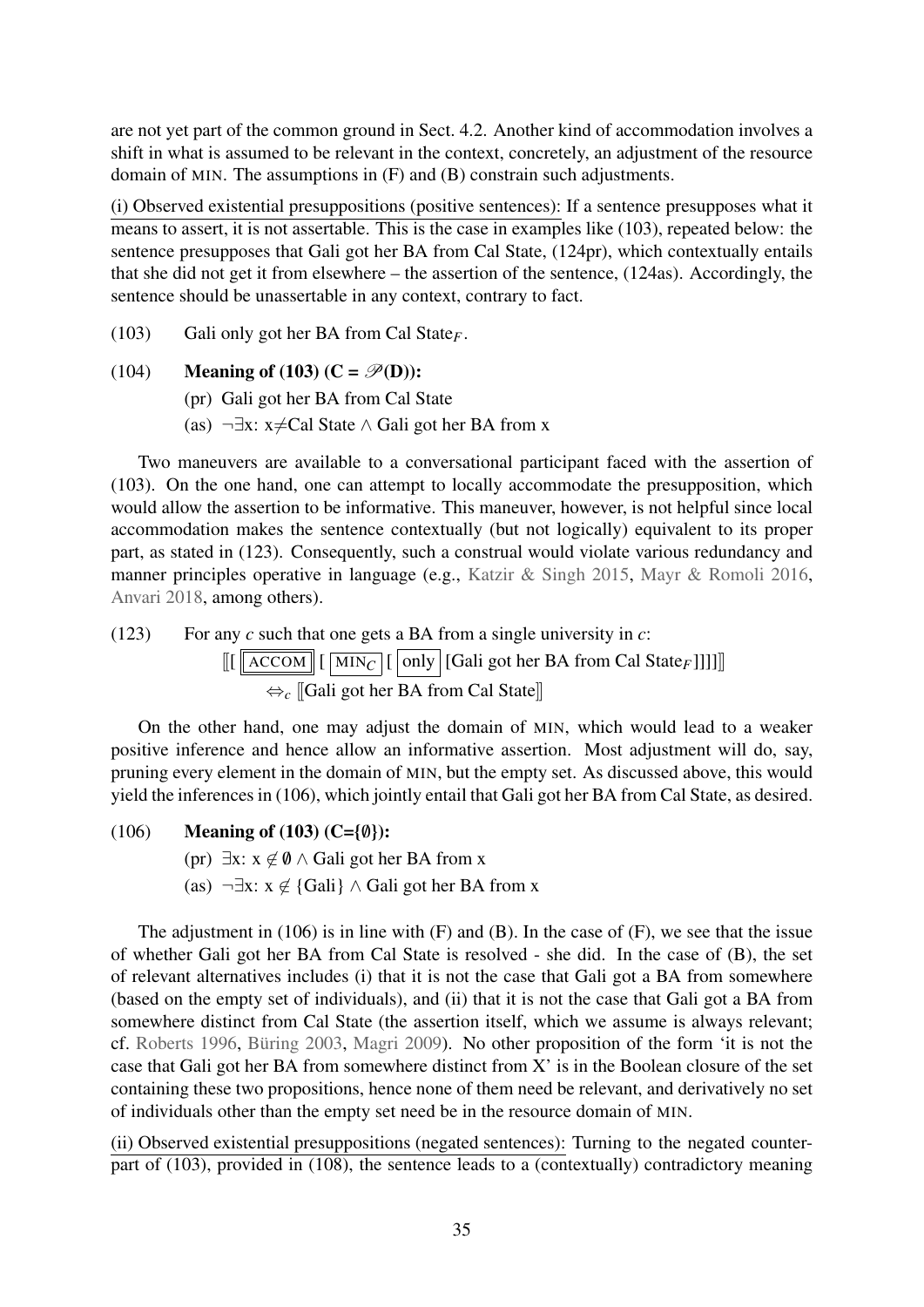if the domain of MIN is not adjusted – without an adjustment, the presupposition would be that Gali got her BA from two institutions, a contextual impossibility. If the domain of MIN is pruned to contain merely the empty set, however, we obtain the meaning in [\(109\),](#page-31-0) which corresponds to Gali getting a BA from an institution distinct from Cal State.

[\(108\)](#page-30-4) a. Gali did not only get her BA from Cal State*F*.

b.  $\left[\begin{array}{c|c}\n\text{neg} & \text{[MIN}_C \\
\hline\n\end{array}\right]$  [Gali got her BA from Cal State<sub>F</sub>]]]]

# [\(109\)](#page-31-0) Meaning of [\(108\)](#page-30-4) (C= $\{\emptyset\}$ ):

- (pr) ∃x:  $x \notin \emptyset$  ∧ Gali got her BA from x
- (as)  $\exists x: x \notin \{Cal State\} \wedge Gali$  got her BA from x

Both (F) and (P) are satisfied by [\(108\)](#page-30-4)[-\(109\).](#page-31-0) In the case of (F), we obtain that Gali did not get her BA from Cal State (which is contextually entailed by her getting her BA from an institution distinct from Cal State). In the case of  $(B)$ , the same reasoning applies as under (i).<sup>[16](#page-35-0)</sup>

(iii) Observed prejacent presuppositions: We now turn to the first type of overgeneration discussed above: we want to avoid generating meanings that are too weak in sentence that only trigger strong positive inferences. For instance, the sentence in [\(114\),](#page-31-1) *Not only Gali<sup>F</sup> arrived on time*, cannot convey merely that someone distinct from Gali arrived on time, which would be the case if the domain of MIN were adjusted to contain merely the empty set. This is predicted by the account sketched here: in contrast to [\(108\),](#page-30-4) sentence [\(114\)](#page-31-1) on the adjusted domain resolution would not resolve the question whether Gali arrived on time. Thus, it violates (F).

(iv) Ungrammatical occurrences of exceptives: The second type of overgeneration involved ad-mitting ungrammatical occurrences of exceptives. For instance, we noted that sentence [\(116\)](#page-32-3) should have a consistent meaning on a parse on which the domain of MIN consists merely of the set that contains every individual distinct from Gali – it would convey the same meaning as *Someone other than Gali arrived on time*, [\(117\).](#page-32-4)

- [\(116\)](#page-32-3) a. #Someone but Gali arrived on time. b.  $\left[\overline{\text{MIN}_C}\right]$  someone but Gali arrived on time]]
- [\(117\)](#page-32-4) Meaning of (122) (C={D\{Gali}}): (pr)  $\neg \exists x: x \notin D \setminus \{Gali\} \land x$  arrived on time
	- (as)  $\exists x: x \notin \{Gali\} \land x$  arrived on time

This construal is ruled out by (B). If the propositions (i) that someone distinct from everyone

- (i) a. Did Gali only get her BA from Cal State*F*?
	- b. [λp [whether*<sup>t</sup>* [[? p] [t [MIN [only Gali got her BA from Cal State*F*]]]]
- (ii) {∂ (Gali got her BA from somewhere)  $\land \neg \exists x: x \notin \{CS\}$  Gali got her BA from x,  $\partial$ (Gali got her BA from somewhere)  $\wedge \exists x: x \notin \{CS\}$  Gali got her BA from x l

<span id="page-35-0"></span><sup>&</sup>lt;sup>16</sup>The case of *only* and exceptives in questions in which merely an existential positive inference is generated is more involved when it comes to the satisfaction of (F). It is not that the question in (i) resolves the issue whether Gali got her BA from Cal State. Rather, the issue is resolved by each of the two propositions in the Hamblin denotation of the question on their own, as provided in (ii): the first proposition entails that Gali got her BA from Cal State; the second one (contextually) entails that she did not.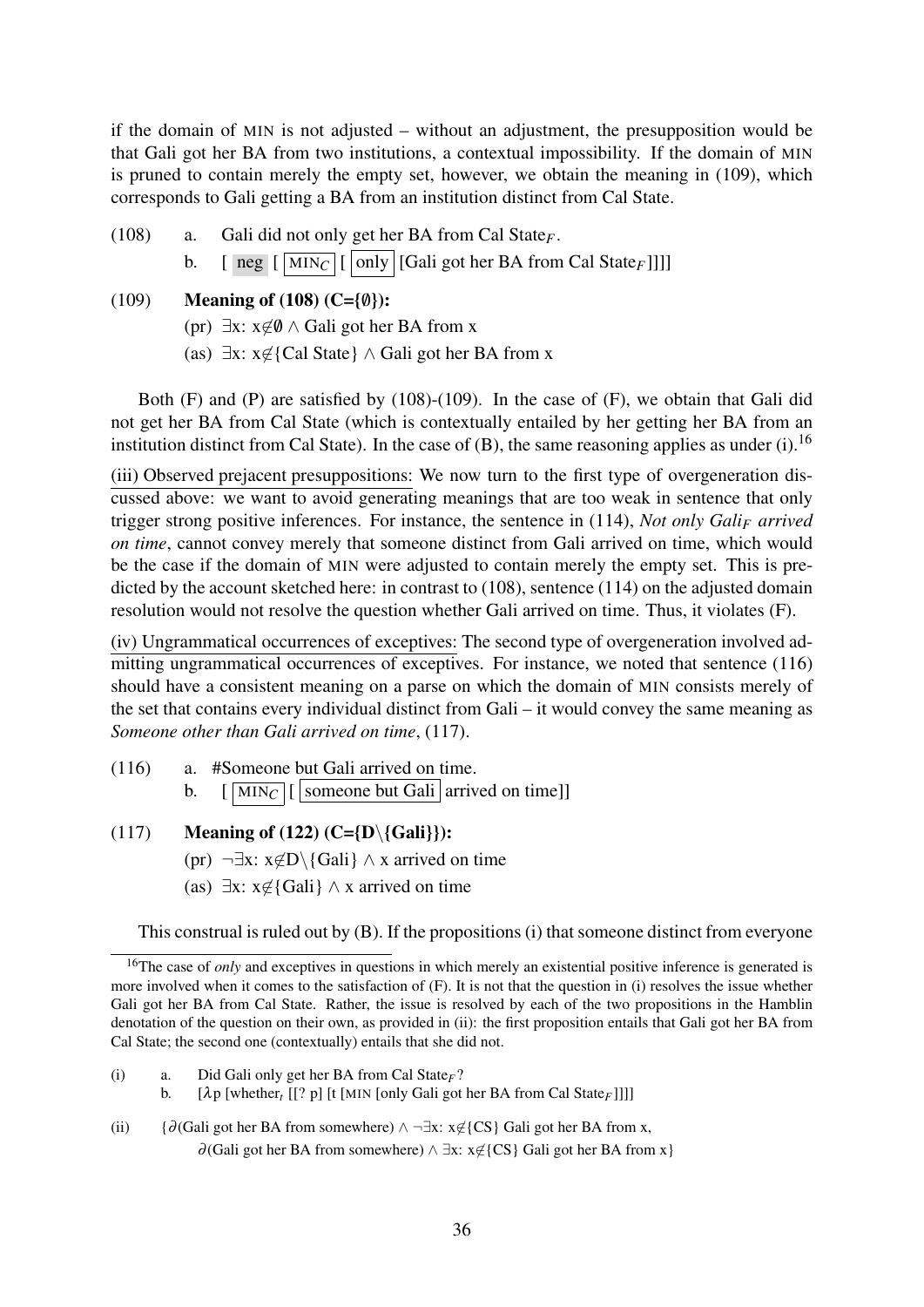other than Gali arrived on time and (ii) that someone distinct from Gali arrived on time are both relevant, it is also relevant that someone arrived on time (which corresponds to the disjunction of the two, or the negation of their conjoined negations). But then the empty set must be in the resource domain of MIN (recall that someone arriving on time corresponds to someone who is not in the empty set arriving on time). And if the empty set is in the resource domain of MIN, we are stuck with a contradiction and the prediction that the sentence is unacceptable.

We conclude that conditions (F) and (B) adequately limit potential overgeneration that might emerge from allowing for contextual adjustment of the covert resource domain of MIN.

# <span id="page-36-0"></span>5.2 Sufficiency modal constructions

Sentences like [\(19\),](#page-6-1) repeated below, have been notoriously challenging to analyze. Particularly relevant to or discussion of positive inferences is the observation that [\(19\)](#page-6-1) merely conveys that it suffices to go to the North End to get good cheese, rather than that it is necessary for one to do so – hence their name 'sufficiency modal constructions' (see [von Fintel & Iatridou](#page-49-0) [2007,](#page-49-0) [Alonso-Ovalle & Hirsch](#page-47-1) [2019](#page-47-1) for two comprehensive analyses of these constructions).

[\(19\)](#page-6-1) To get good cheese, you only have to go to the North End*F*.

Observed positive inference: You have to go somewhere (not: You have to go to the North End)

As discussed by [von Fintel & Iatridou](#page-49-0) [2007,](#page-49-0) but left unanalyzed by them, the same meaning is also generated by exceptive sentences like (124): sentence (124) conveys that it suffices for one to go to the North End to get good cheese, rather than that it is necessary for one to do so.

<span id="page-36-1"></span>(124) To get good cheese, you do not have to go anywhere but the North End.

This behavior of exceptives can be explained on the just updated distributed analysis. We begin by the derivation of this behavior, and then extend the analysis to *only* sentences.

Exceptive sufficiency modal constructions. The sentence in (124) may be assigned the structure in (125), where the MIN operator is separated from the NPI containing the exceptive by negation and a modal operator. Note that an insertion of MIN below negation would result in the structure having a contradictory meaning, as discussed in Sects. [2](#page-8-0) and [4,](#page-19-0) so only the parse on which MIN takes matrix scope is possible.

<span id="page-36-2"></span>(125)  $\left[\begin{array}{c|c} \overline{\text{MIN}_C} & \text{reg} & \overline{\text{I}} & \text{anywhere but NE}_t \end{array}\right]$  [you go to t]]]]

The interpretation of the structure in (125) depends on the resolution of resource domain C of MIN. If the context is such that that getting cheese at one location means that you don't have to go to another location, an unrestricted domain of MIN will lead to the positive inference – that you have to go to the North End to get good cheese – (contextually) entailing the assertion – that you do not have to go elsewhere – and hence to the vacuity of the assertion, as discussed in Sect. [5.1.](#page-29-0) On the other hand, if the domain of MIN is restricted to the empty set, we obtain the meaning that is identical to the one derived by [von Fintel & Iatridou](#page-49-0) [\(2007\)](#page-49-0) and [Alonso-Ovalle](#page-47-1) [& Hirsch](#page-47-1) [\(2019\)](#page-47-1) for the *only* sentence in [\(19\)](#page-6-1) (see [von Fintel & Iatridou](#page-49-0) [2007,](#page-49-0) p. 463, and [Alonso-Ovalle & Hirsch](#page-47-1) [2019,](#page-47-1) p. 26).

#### (126) Meaning of (125) (C= $\{\emptyset\}$ ):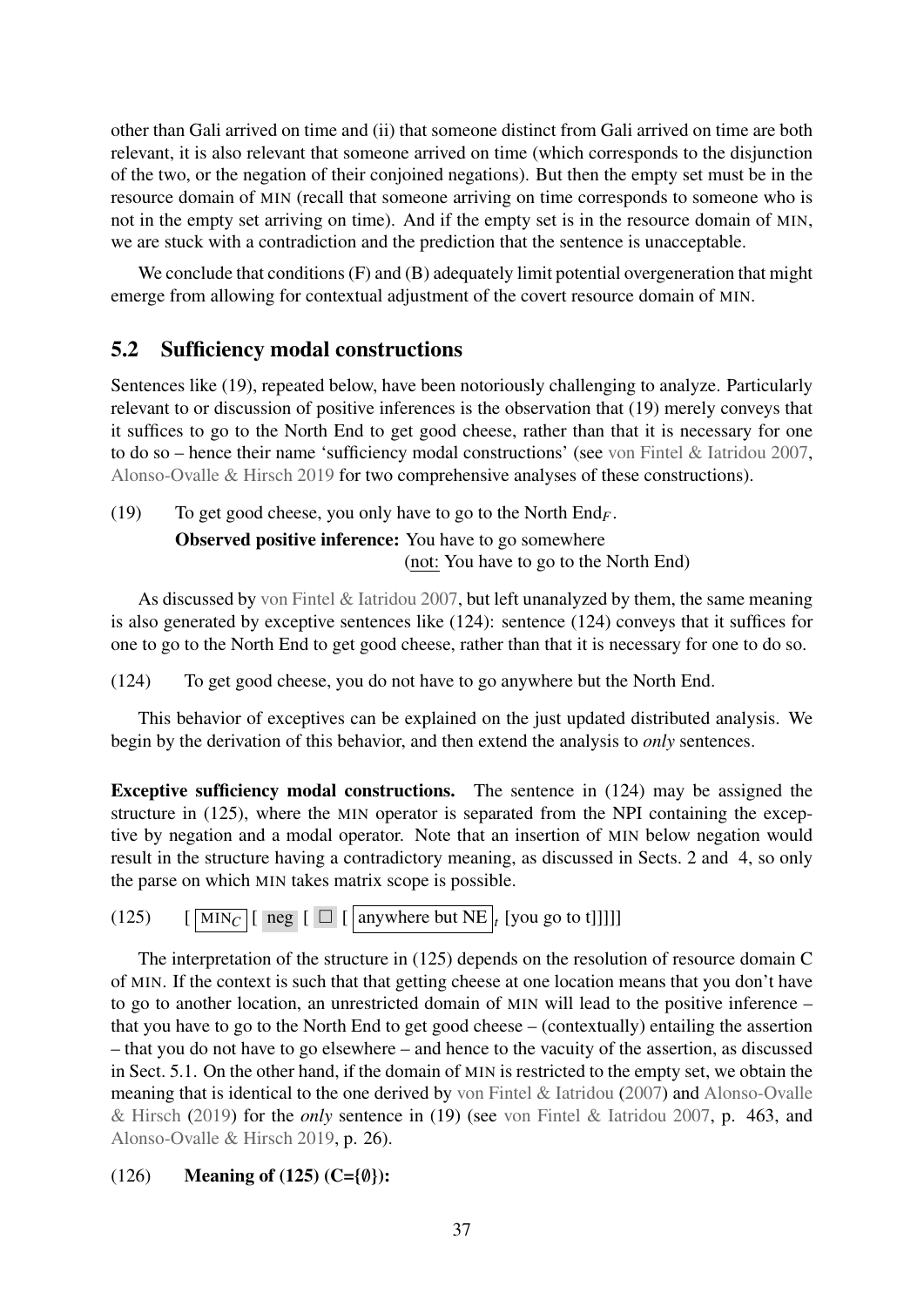(pr)  $\Box(\exists x: x \notin \emptyset \land you go to x)$ (as)  $\neg\Box(\exists x: x \notin \{NE\} \land you go to x)$ 

This is the observed interpretation of [\(124\).](#page-36-1) But (126) does not on its own resolve whether you have to go to the North End, and so the proposed parse should violate (F). Importantly, however, the assertion of [\(124\)](#page-36-1) does intuitively convey that you do not have to go to the North End to get good cheese (which is, interestingly, the opposite of what the positive inference of the sentence would be without the adjustment of the domain of MIN) – and with this inference, (F) is satisfied. We suggest that the inference arises due to an application of a strengthening mechanism in grammar that strengthens the presupposition in (126) to one on which you are not required to go to any specific location, that is, one on which you can go to any specific location to get good cheese (see, e.g., [Gajewski & Sharvit](#page-50-15) [2012,](#page-50-15) [Spector & Sudo](#page-52-20) [2017,](#page-52-20) [Marty](#page-51-16) [& Romoli](#page-51-16) [2021](#page-51-16) on the derivation of scalar implicatures of this sort).

## (127) Strengthened meaning of [\(125\):](#page-36-2)

- (pr)  $\Box(\exists x: you go to x) \land \forall x(\neg \Box(you go to x))$
- (as)  $\neg\Box(\exists x: x \notin \{NE\} \land you go to x)$

We now turn to the sufficiency modal constructions with *only*.

*Only* **sufficiency modal constructions.** There is a surface mismatch between *only* and exceptive sufficiency modal constructions: *only*, which encodes subtraction, occurs above the modal at surface form, while the *any*-DP with the exceptive occurs below the modal. This means that the latter's analysis provided above can be transferred to the former only if this mismatch is resolved. In order to deal with this mismatch, we can take recourse to two proposals that have been put forward to deal with it: [von Fintel & Iatridou](#page-49-0) propose to split the negative quantifier corresponding to *only* to negation and to an existental quantifier, the latter of which is interpreted in the scope of the modal; [Alonso-Ovalle & Hirsch](#page-47-1) propose to insert a separate operator encoding existential quantification in the scope of the modal. Both of these strategies can be adopted here without much ado, and the choice between them, we think, is not critical for the purposes of this paper. For the sake of concreteness, we reproduce the proposal of [von Fintel](#page-49-0)  $&$  Iatridou, whose core assumptions are summarized in (128). They split off negation from *only* and reconstruct the remaining existential quantifier below the modal in sufficency modal constructions, as provided in (129) (see [von Fintel & Iatridou](#page-49-0) [2007](#page-49-0) for details). The resulting interpretation, provided in [\(130\),](#page-37-0) is identical to that of the exceptive sufficiency modal construction above, and hence to that derived by [von Fintel & Iatridou](#page-49-0) and [Alonso-Ovalle & Hirsch.](#page-47-1) As above, (B) is resolved by a computation of a scalar implicature.

- (128) a. Morphology: *only* spells out NEG and ONLY b. Semantics:  $[ONLY] (**B**, **F**) =  $\exists$ x:  $x \notin$ F  $\land$  B(x)$
- (129) a. To get good cheese, you only have to go to the North End*<sup>F</sup>* b.  $\left[\overline{\text{MIN}_C}\right]\left[\overline{\text{NEG}}\right]\left[\overline{\text{ONLY}}\right]\left[\text{you go to the NE}_F\right]\right]\right]$
- <span id="page-37-0"></span>(130) Meaning of (129) (C= $\{\emptyset\}$ ):
	- (pr)  $\Box(\exists x: x \notin \emptyset \land you go to x)$
	- (as)  $\neg\Box(\exists x: x \notin \{NE\} \land you go to x)$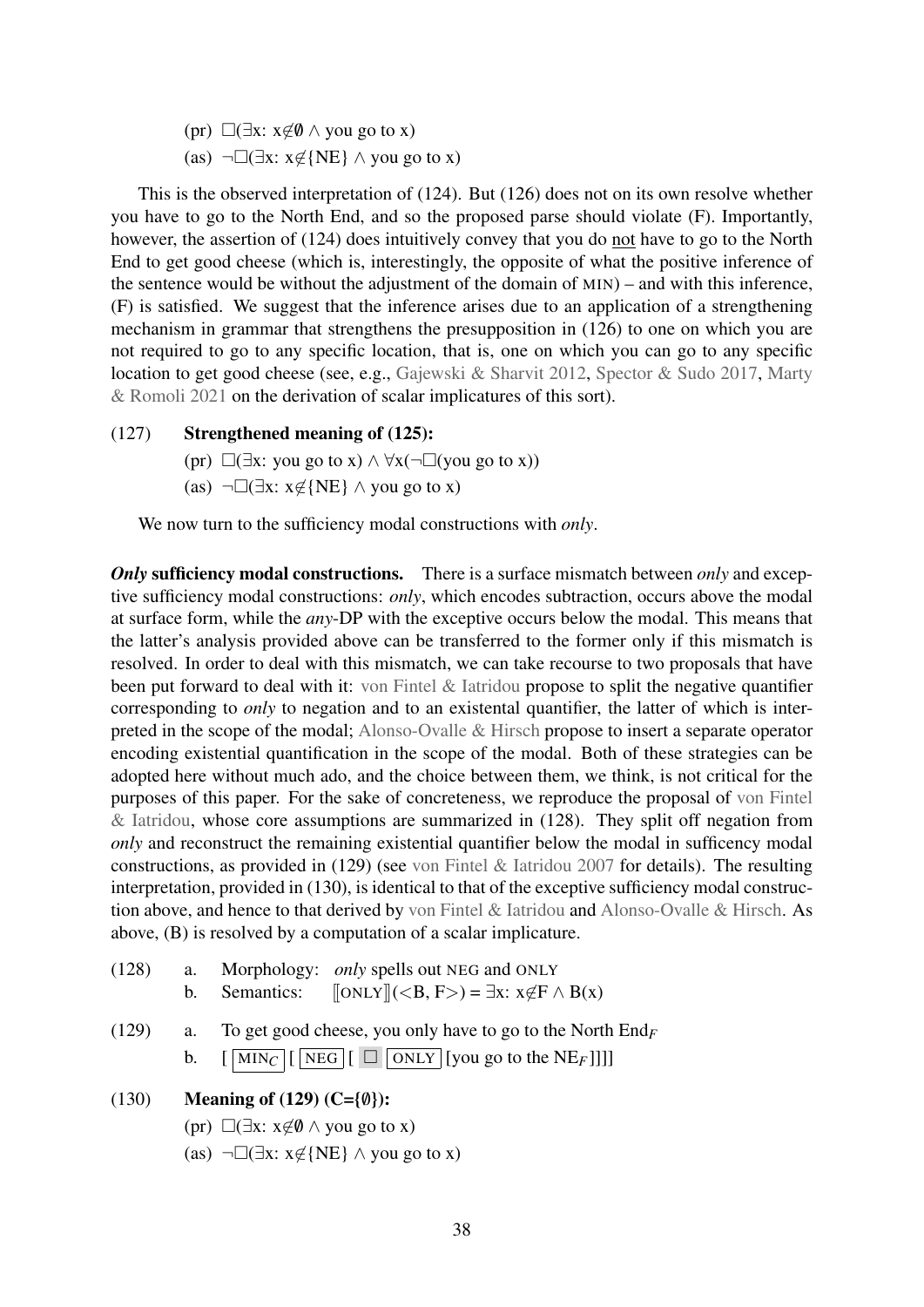Necessity readings. The sentences that have the surface form of the sufficiency modal constructions do not always convey the sufficiency reading – they may also convey the stronger, necessity reading. This is demonstrated in  $(131)-(132)$ , which can describe the requirement to read *War and Peace* in the literature class. (The reading is even more pronounced with some other modals, like *be required to*, as discussed by [von Fintel & Iatridou](#page-49-0) [2007.](#page-49-0))

- (131) In the literature class, we only have to read *War and Peace.*
- (132) In the literature class, we don't have to read any book but *War and Peace*.

⇒ In the literature class, we have to read *War and Peace*

This stronger reading can be derived on the distributed analysis in two ways: (i) by having the existential quantifier hosting the subtraction (ONLY and *any book but War and Peace*) scope above the modal or (ii) by having it occur below the modal and not pruning the domain of MIN. We focus on the latter derivation, which we apply to example  $(132)$ .<sup>[17](#page-38-0)</sup> The sentence in  $(132)$ is assigned the structure in (133), where MIN is separated from the subtraction component by negation and a modal. Without pruning, this structure has the interpretation in (134). First, as provided in (134pr), the sentence presupposes that for every set that does not contain *War and Peace*, we must read a book that is not in that set. This means that for every set that includes *War and Peace*, including the singleton set, we must read a book in that set. Accordingly, the presupposition is equivalent to the requirement that we read *War and Peace*, as stated in [\(135\).](#page-38-1) Second, as provided in (134as), the sentence asserts that we do not have to read any book distinct from *War and Peace*.

- <span id="page-38-2"></span>(133)  $\left[\begin{array}{c|c} \overline{\text{MIN}_C} & \text{neg} & \text{[} & \overline{\text{any book but WP}}_t \\ \end{array}\right]$  we read t
- (134) Meaning of (133)  $(C = \mathcal{P}(D))$ (pr)  $\forall X: \{WP\} \not\subset X \rightarrow \Box(\exists x: x \not\in X \land we read x)$ 
	- (as)  $\neg\Box(\exists x: x \notin \{WP\} \land we read x)$
- <span id="page-38-1"></span>(135) Observation:  $(134pr) \Leftrightarrow \Box$ (we read WP)

This derivation shows that the difference in the sufficiency and necessity readings of negated universal modal sentences with NPIs with exceptives can be derived without movement of the NPI. That this is a desirable feature of the analysis is evidenced by it predicting the intuitively correct interpretation of (136), which can convey that the guard has to stay in the garden. Again, the reading follows naturally on a parse which parallels [\(133\)](#page-38-2) and on which the domain of MIN is not pruned. An analysis that would involve movement of the NPI above the modal is unavailable in (136) since this would require the movement of the pivot of a *there is* construction, which is impossible (cf., e.g., [Barwise & Cooper](#page-48-14) [1981,](#page-48-14) [Heim](#page-50-16) [1987\)](#page-50-16).

- (i)  $\qquad \text{[MIN}_C \text{[neg]} \Box \text{[any book but WP}_t \text{[we read t]]]]}$
- (ii) Meaning of (i)  $(C=\{\emptyset\})$ :
	- (pr)  $\exists x: x \notin \emptyset \land \Box$ (you go to x)
	- (as)  $\neg \exists x: x \notin \{NE\} \land \Box$ (you go to x)

<span id="page-38-0"></span><sup>&</sup>lt;sup>17</sup>Structure (i), where the NPI scopes above the modal, has the interpretation in (ii). The presupposition and assertion in (ii) jointly convey that you need to read *War and Peace* in the literature class.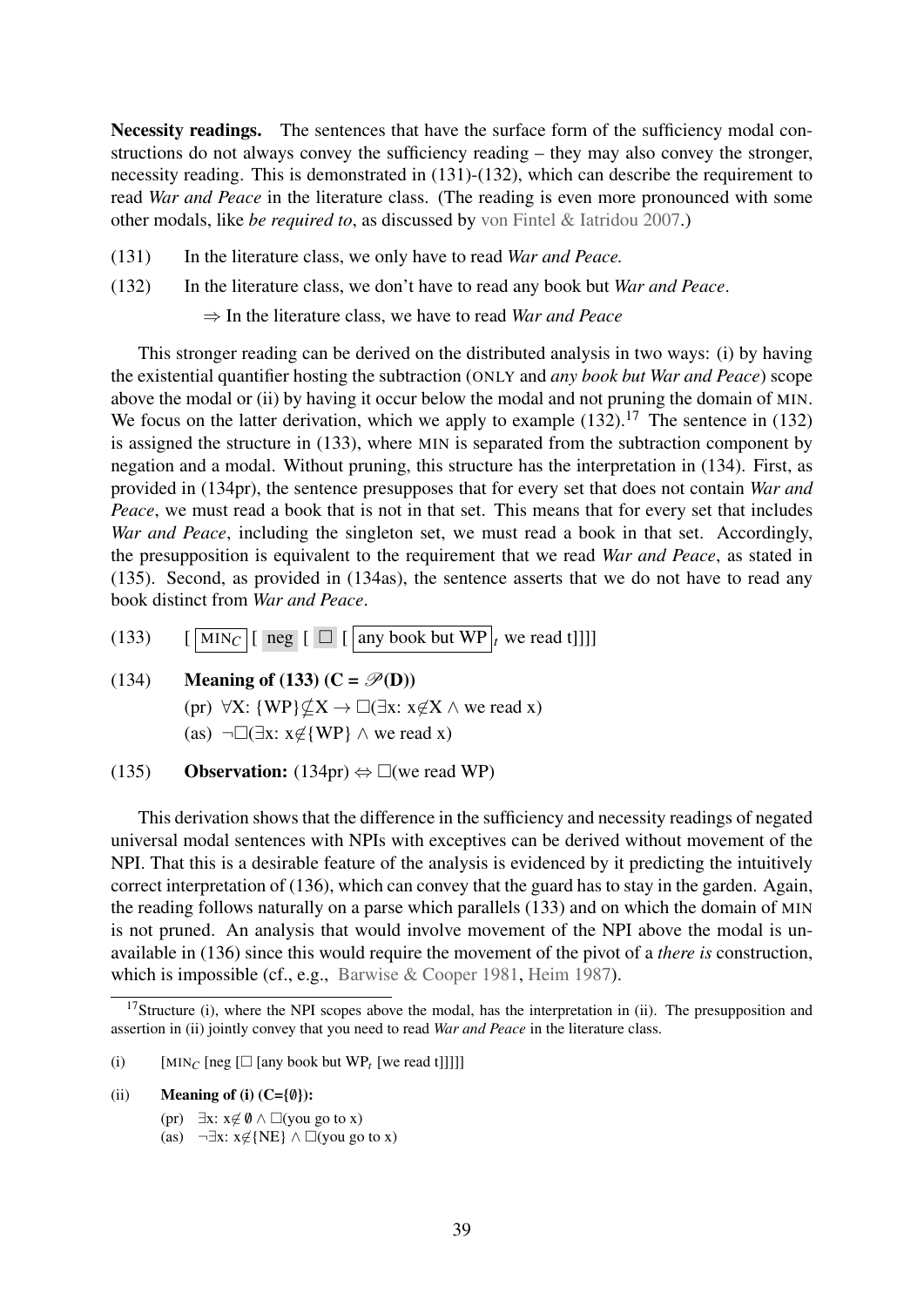(136) There doesn't have to be anyone but the guard in the garden.

 $\Rightarrow$  The guard has to be in the garden.

In the case of *only*, this leads to a parallel expectation that the strong, necessity reading could also be derived in two ways: by either the existential component of *only* taking scope above the modal, or by it taking scope below the modal and adjusting the domain of MIN. However, given the covert nature of this existential operator in English, we cannot easily test this expectation in English.

Summary. This completes our discussion of the sufficiency modal constructions. We focused exclusively on the nature of the positive inference in them. There are other puzzling aspects of the construction, which cut across the issue at the heart of this paper, or so we believe. We refer the reader to [von Fintel & Iatridou](#page-49-0) [\(2007\)](#page-49-0) and [Alonso-Ovalle & Hirsch](#page-47-1) [\(2019\)](#page-47-1) for more comprehensive treatments of the construction, as well as to some related pointers in Sect. [7.](#page-45-0)

# 5.3 Summary

In light of the data that suggest that the positive inference may in specific cases be weaker than the prejacent, we revisited the MIN operator. We showed that if we allow the context to partly determine the contribution of MIN by restricting its domain of quantification, as it does in other cases of quantification, a weaker, existential positive inferences can be obtained.

#### (137) Summary of the derivation of the strong vs. weak content

- For any [MIN*<sup>C</sup>* [... only/but ...]],
- (i) if  $C = \mathcal{P}(D)$ , we obtain a **strong positive inference** (the prejacent), and
- (ii) if  $C = \{0\}$ , we obtain a **weak positive inference** (an existential inference).

The domain restriction of MIN, as well as that of other quantifiers, cannot be freely gerrymandered, however. We proposed that its adjustment is subject to two constraints: that it does not undermine the resolution of the question about the focus, (F), and that it respects the Boolean closure of relevance, (B). Much more should be said about domain adjustment with MIN and other quantifiers and about the nature of relevance, but showing how their interplay can resolve the second of Horn's dilemmas suffices for our modest goals here.

# <span id="page-39-0"></span>6 Comparison

The complex behavior of the positive inference of *only* and exceptives led to a myriad of approaches to them. So much so that we cannot do proper justice to them here. Rather, we isolate and discuss four prominent assumptions about the positive inference, while screening off other important aspects of the analyses that rely on them (see [Ippolito](#page-51-5) [2008,](#page-51-5) [Beaver & Clark](#page-48-0) [2008,](#page-48-0) [Roberts](#page-52-6) [2011,](#page-52-6) [Coppock & Beaver](#page-48-1) [2014](#page-48-1) for recent comparisons of the different approaches to *only*). Our focus in this section is exclusively on *only* since much of the data discussed so far have either not been previously analyzed for exceptives, or have been shown to require a distributed analysis (see [Gajewski](#page-50-1) [2008,](#page-50-1) [2013,](#page-50-7) [Hirsch](#page-50-8) [2016,](#page-50-8) Crnič [2018](#page-49-5) for discussion).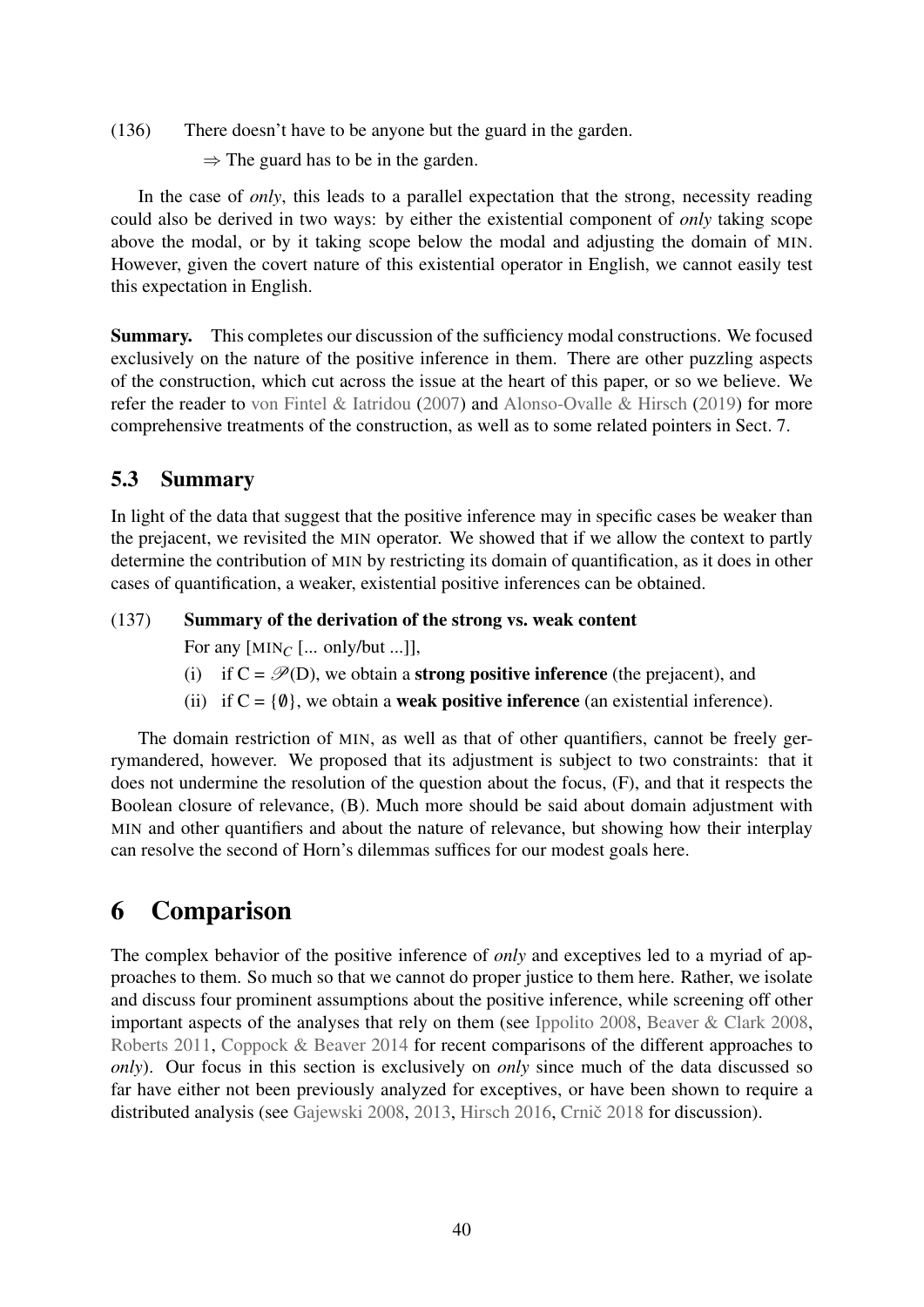# 6.1 Some alternative analyses

We initially group the different approaches to the positive inference of *only* into three classes that differ with respect to the strength of the positive inference. This classification is, accordingly, most pertinent to the weak vs. strong content dilemma. Some of these approaches, however, also have a take on the weak vs. strong projection dilemma. We conclude our comparison by discussing the fourth, scalar implicature approach, which also has a take on both dilemmas. Our proposal bears the closest resemblance to this last approach, which we further elaborate on in the following subsection.

Existential and prejacent presuppositions. Most entrenched analyses of *only* assign it a presupposition that pertains to its sister at LF. The presupposition is either existential – there is an alternative to the sister of *only* that is true (e.g., [Horn](#page-51-1) [1996,](#page-51-1) [von Fintel](#page-49-1) [1997,](#page-49-1) [Klinedinst](#page-51-4) [2005,](#page-51-4) [Wagner](#page-53-0) [2006,](#page-53-0) [Beaver & Clark](#page-48-0) [2008,](#page-48-0) [Coppock & Beaver](#page-48-1) [2014\)](#page-48-1) – or it corresponds to the prejacent – the sister of *only* is true (e.g., [Horn](#page-50-0) [1969,](#page-50-0) [Rooth](#page-52-4) [1992,](#page-52-4) [Roberts](#page-52-5) [2006,](#page-52-5) [Alonso-Ovalle](#page-47-1) [& Hirsch](#page-47-1) [2019\)](#page-47-1). Now, many objections to both types of presupposition have been brought forward. On the one hand, their encoding as a presupposition runs into problems with the weak projection facts discussed in Sect. [3.](#page-16-0) On the other hand, their uniform strength runs into problems with either the strong or the weak content facts. In this latter respect the existential presupposition approach is better positioned since a stronger inference may in many cases be derived from the weaker one by strengthening. The strategies of the approaches for how to get the two observed entailment patterns discussed in the introduction are listed in (138).

# (138) Comparison of the derivation of different strengths of positive inferences

| a.             | Prejacent approach:   | strong (prejacent) presupposition                                                               |
|----------------|-----------------------|-------------------------------------------------------------------------------------------------|
|                |                       | b. Existential approach: weak (existential) $\frac{1}{\text{strengthening}}$ strong (prejacent) |
| $\mathbf{c}$ . | Distributed approach: | strong (prejacent) $\frac{1}{\text{dom. adjustment}}$ weak (existential)                        |

The existential approach faces its specific issues, however. Two issues that are commonly raised are the derivation of the prejacent inference when the focus involves a plural element, and when the *only* sentence is embedded, as exemplified in (139)-(140), respectively. Both sentences entail that the students arrived on time, and both are on the existential approach, all else equal, predicted to entail merely an existential positive inference (e.g., [Ippolito](#page-51-5) [2008,](#page-51-5) [Alonso-Ovalle & Hirsch](#page-47-1) [2019](#page-47-1) for a detailed discussion and references).

- (139) Only the students arrived on time.
- (140) Did only the students arrive on time?
	- $\Rightarrow$  The students arrived on time

In contrast, an existential positive inference is blocked in (139)-(140) on the distributed analysis due to the requirement that the sentence containing *only* resolve the question about the focus, (F), which effectively restricts what domain adjustments are admissible.

Conditional presupposition. [Ippolito](#page-51-5) [\(2008\)](#page-51-5) defends a conditional positive inference of *only*, which is weaker than the prejacent and indepedent of the existential positive inference. It is exemplified in (141): if one of the alternatives to the sister of *only* is true (that is, someone arrived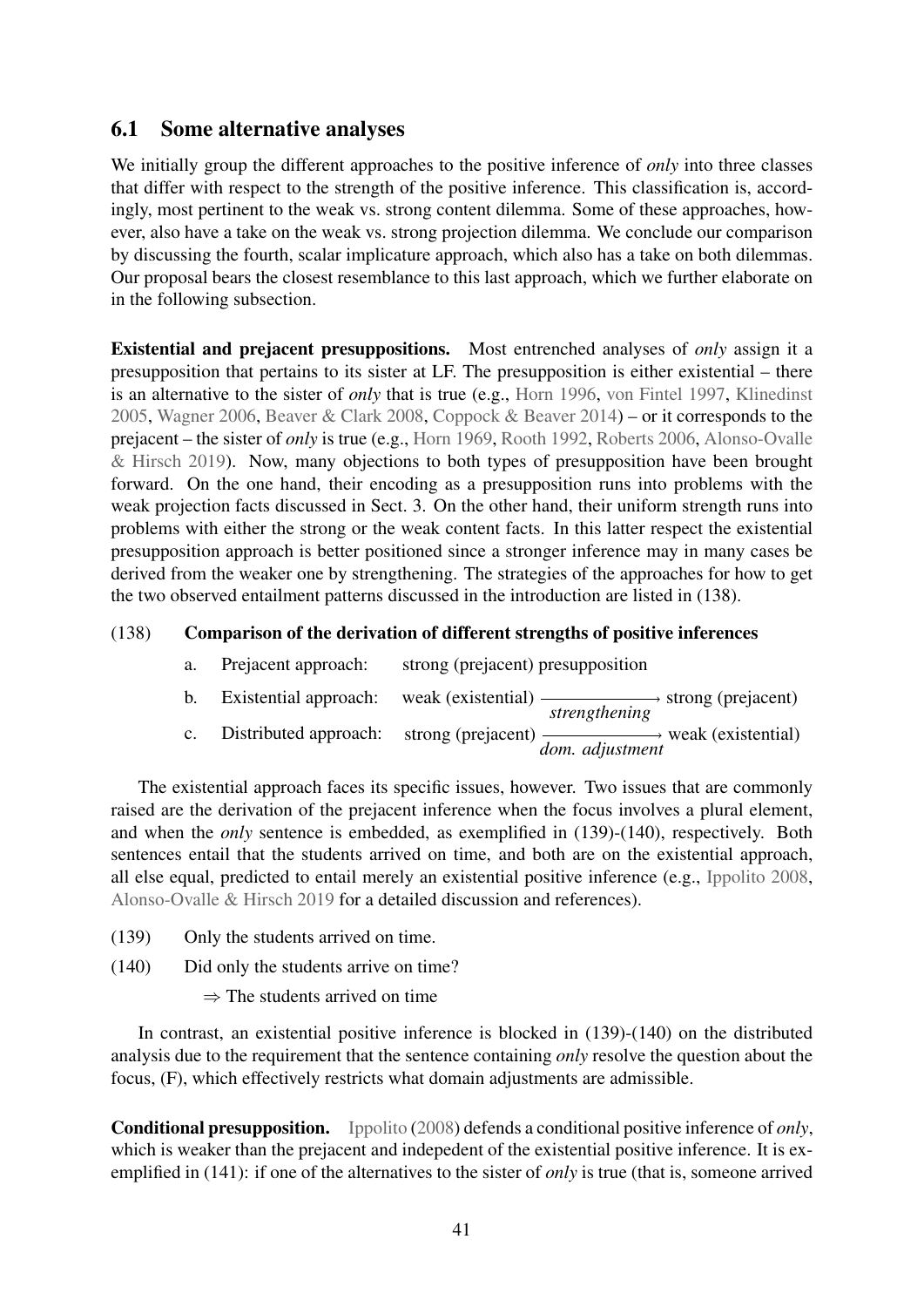on time), then the prejacent is true. [Ippolito](#page-51-5) derives the prejacent inference of (141) as a scalar implicature. Specifically, she achieves this by negating alternative *No one arrived on time*, yielding the inference that someone arrived on time, which in turn yields that Gali arrived on time given that no one else did (see Sect. [1.2](#page-4-0) for a similar derivation).

#### (141) Only Gali*<sup>F</sup>* arrived on time.

#### **Conditional presupposition:** Someone arrived on time  $\rightarrow$  Gali arrived on time

Three types of issues arise for this proposal. The first issue pertains to the theory of alternatives that the approach implicitly employs. On the one hand, the assumption that *No one arrived on time* is activated as an alternative to (141) should have as a consequence that someone arrived on time is also an alternative (it is arguably simpler than the former alternative, uses quantifiers of the same type, and should thus count as an alternative on all extant approaches to alternatives, e.g., [Rooth](#page-52-4) [1992,](#page-52-4) [Katzir](#page-51-17) [2007\)](#page-51-17). But this would result in the two alternatives being symmetric, hence neither of them being negatable/excludable (e.g., [Fox](#page-49-12) [2007,](#page-49-12) [Fox & Katzir](#page-49-13) [2011,](#page-49-13) [Katzir](#page-51-18) [2014](#page-51-18) for discussion). Accordingly, the required scalar implicature should not be generated. On the other hand, given the resemblance of *No one arrived on time* to a proposition negated on the distributed analysis (where the subtraction from the domain of *only* is empty), one may rely on an alternative corresponding to that proposition (it would have the form *only X<sup>F</sup> arrived on time*, where *only* does not range over X, which is admitted on the extant approaches to alternatives). But, as we will see in the following subsection, this strategy would remove all motivation for adopting the conditional presupposition: the positive inference could be made to follow in simple, negated, and other sentences simply as a scalar implicature.

The other two issues involve the strength of the positive inference. On the one hand, we observed that in the family-of-sentences tests, the prejacent presupposition can, and many times does, project strongly. For instance, the sentence in (142) can, and tends to, presuppose that Tali danced with Gali. The conditional presupposition of the sentence is, however, weaker: either Tali danced with no one or she danced with Gali. Since the alternative *If Tali danced with no one, she is not tired* is now weaker than (142), no stronger inference is generated by the sentence. More generally, all occurrences of *only* in downward-entailing environments that are not anti-additive will be predicted to have weaker positive inferences than the prejacent, contrary to fact.

(142) If Tali only danced with  $Gali<sub>F</sub>$ , she is not tired.

On the other hand, the positive inference is predicted to be too strong in all the cases in which merely existential positive inferences have been observed. Consider sentence [\(17\),](#page-5-2) repeated below. The sentence conveys that Gali did not graduate from Cal State but from some other university.

[\(17\)](#page-5-2) Gali didn't only get her BA from Cal State*F*.

Observed positive inference: Gali got her BA degree somewhere (not: Gali got her BA from Cal State)

Together with the assertion, the conditional presupposition of (142) necessarily yields a contextual contradiction, provided in (143): it follows as a consequence of Gali getting her BA from Cal State (presupposition together with the assertion), as well as from an institution distinct from it (assertion), which is incompatible with getting one's BA only from one institution.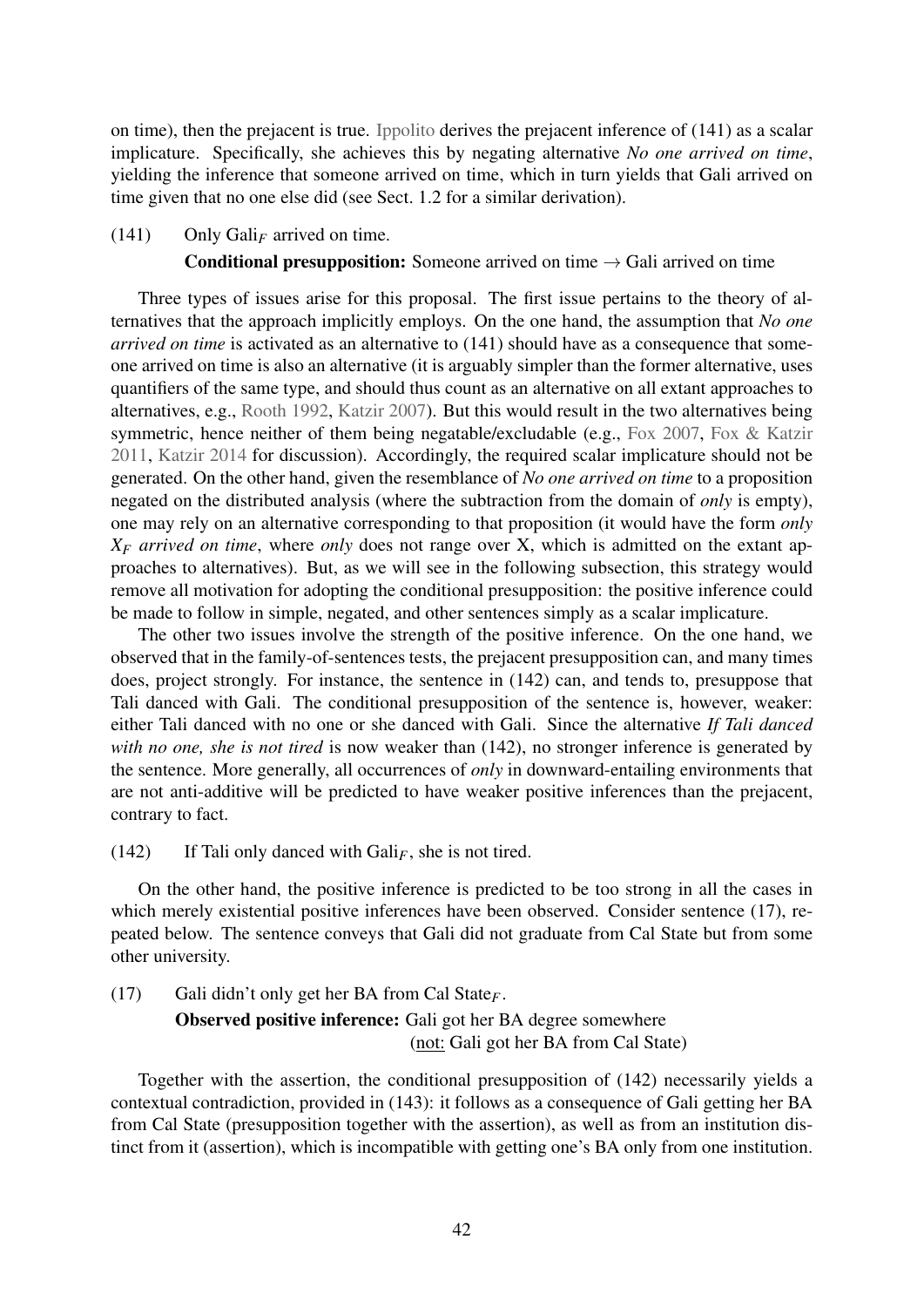#### (143) Predicted meaning of (142):

- (pr) ¬(Gali got her BA from some institution) ∨ Gali got her BA from Cal State
- (as) Gali got her BA from some institution distinct from Cal State

Scalar implicature approach. The final family of approaches derives the positive inference as a scalar implicature (esp., [Horn](#page-51-19) [1992,](#page-51-19) [McCawley](#page-52-0) [1993,](#page-52-0) [van Rooy & Schulz](#page-52-7) [2007;](#page-52-7) see also [Ippolito](#page-51-5) [2008,](#page-51-5) [Beaver & Clark](#page-48-0) [2008](#page-48-0) for discussion and criticism). All these approaches derive the positive inference as a scalar implicature by evaluating the sentence with respect to a negative quantifier alternative (cf. [Horn](#page-51-19) [1992:](#page-51-19)181ff and [van Rooy & Schulz](#page-52-7) [2007,](#page-52-7) Sect. 6; see also [Ippolito](#page-51-5) [2008\)](#page-51-5); negating this alternative yields an existential inference and, together with the assertion, the prejacent inference. This derivation faces parallel issues to those discussed for Ippolito's approach above. For example, the approaches cannot obviously capture different projection facts from various embedded *only* sentences, nor is it clear that they are compatible with the extant theories of alternatives. These issues notwithstanding, the approaches share several features with the distributed approach defended in this paper, in particular the simple meaning of *only* and the positive inferences being generated external to it.

#### (144) Main features shared by the scalar implicature and distributed analysis

- a. Subtractive meaning of *only* (negative quantification + subtraction of focus)
- b. Positive inference is generated by a mechanism external to *only*
- c. Potential sensitivity to the context of this external mechanism

These commonalities are striking. In the following subsection, we discuss an implementation of the distributed analysis that relies on a grammatical exhaustification mechanism that has been independently argued to be responsible for the generation of scalar implicatures. The implementation is immune to the objections usually levied against its scalar implicature ancestors.

# <span id="page-42-0"></span>6.2 More on the scalar implicature analysis

There are two semantic components to *only* and exceptives: subtraction and minimality. We encoded them into two separate operators, in particular, the minimality component was encoded in operator MIN. Although this apparatus sufficed for the derivation of the observed facts, a more ambitious theory may want to attribute minimality to some independently-motivated mechanism. This task has been fruitfully pursued for exceptives, where the mechanism has been identified with the exhaustivity operator *exh*, otherwise responsible for generating scalar impli-catures [\(Gajewski](#page-50-7) [2013,](#page-50-7) [Hirsch](#page-50-8) [2016,](#page-50-8) Crnič [2018\)](#page-49-5). In the following, we present an exhaustivitybased incarnation of the distributed analysis of *only*.

*Only* and subtraction. The meaning of *only* remains the same. For example, the clause prefixed by *only* in *Only Gali<sup>F</sup> arrived on time* has the following structure and interpretation:

 $(145)$  [only  $[Gali<sub>F</sub>$  arrived on time]] (partial LF)

(146)  $\lceil \text{only} \rceil \leq \lceil \lambda x \rceil$  x arrived on time],  $\lceil \text{Gali} \rceil$   $> \rceil$  = ¬∃x: x6∈{Gali} ∧ x arrived on time

Exhaustivity and alternatives. The exhaustivity operator delivers the minimality inference. And given that the minimality inference must be a presupposition, the exhaustivity operator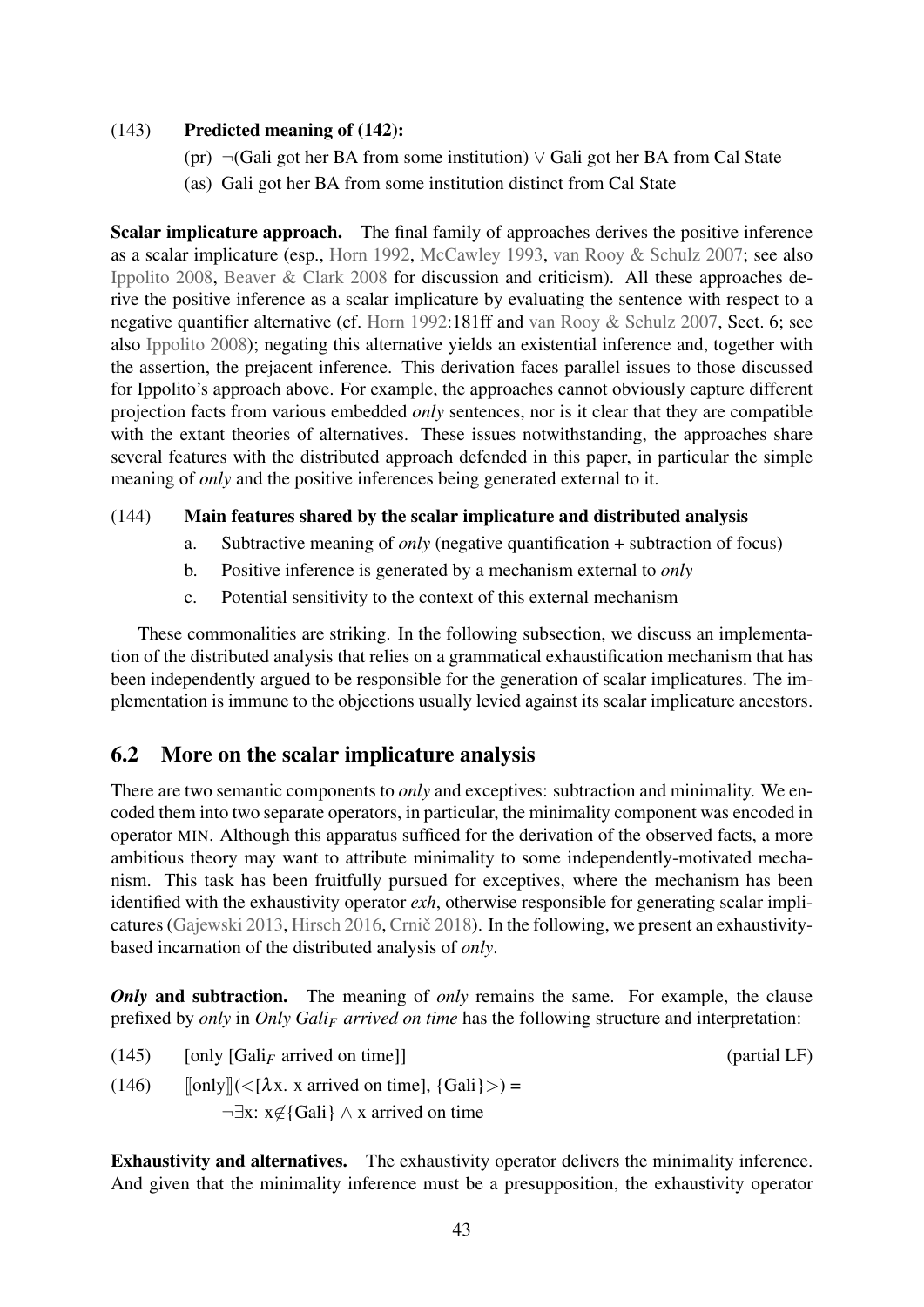should be presuppositional. [Bassi et al.](#page-48-15) [\(2021\)](#page-48-15) argue extensively for precisely such a formulation of the operator, and insofar the proposal here is successful, it provides further support for their treatment. The operator is defined in  $(E_C)$ : it leaves the asserted meaning of its complement unchanged, and presupposes the negation of all relevant, excludable alternatives, which are defined in (147). (For reasons of convenience, we depart from the standard characterizations of *exh* in employing a semantic characterization of alternatives, in line with our assumptions above. See [Fox & Katzir](#page-49-13) [2011](#page-49-13) for arguments for the necessity of a syntactic characterization.)

 $(E_C)$  [[exh<sub>*C*</sub>]](<B, F>) is defined only if  $\forall X: B(X) \in Excl(\langle B, F \rangle) \cap C \rightarrow \neg B(X).$ If defined,  $[\infty h_C]$   $(**B**, **F**) = 1$  iff  $B(F)$ .

(147) Excl(<B, F>) =  $\cap$ {C | C is a maximal subset of ALT(<B, F>) such that  ${\neg B(X) \mid B, X > \in C} \cup {B(F)}$  is consistent

The full structure of a simple *only* sentence has the form along the lines of (148). The output of exhaustification depends on the alternatives that enter into its computation, which we provide in (149): *Gali* has as its alternatives all referential DPs, both singular and plural. These pick out all the individuals, which we continue to represent with sets containing them (again, we assume that these may be reasonably restricted by the context).[18](#page-43-0)

 $(148)$  [  $\boxed{\text{exh}_C}$   $\boxed{\text{only}}$   $\boxed{\text{Gali}_F$  arrived on time]]]

(149) 
$$
ALT() = { | X \in \mathcal{P}(D) }
$$

We are now in a position to reproduce the results obtained in the preceding sections.

Weak projection and scope. A simple sentence like (150) may be assigned two structures. The first structure is one in which *exh* is adjacent to *only* at LF, as provided in (151). We continue to call this the non-split parse of the sentence.

- <span id="page-43-3"></span><span id="page-43-2"></span>(150) Only Gali*<sup>F</sup>* arrived on time.
- (151)  $[askc] [exh] [only] [Gali<sub>F</sub> arrived on time]]]$  (non-split parse)

The meaning of the structure is computed on the basis of the representation in (152). The output of the computation depends on which of the alternatives that enter the computation are excludable and, moreover, which of them are relevant (thus, in C). (Since ASSERT does not play a significant role on this parse, we leave it out from our representations.)

(152)  $[\exp(-\lambda X, -\exists x: x \notin X \land x \text{ arrived on time}], \{Gali\}>)$ 

The set of excludable alternatives is built on every set that does not contain Gali, namely, all of these can be jointly negated while it holds that no one distinct from Gali arrived on time.<sup>[19](#page-43-1)</sup>

(153) Excl(<[ $\lambda$ X. ¬ $\exists$ x:  $x \notin X \wedge x$  arrived on time], {Gali} >) =

<span id="page-43-0"></span><sup>&</sup>lt;sup>18</sup>The assumption that plural DPs are alternatives to singular DPs is natural also on [Katzir'](#page-51-17)s [\(2007\)](#page-51-17) theory of alternatives, at least if proper names are full DPs like [*DP* [THE [*NumP* SG [*NP* Gali]]]] (see, e.g., [Elbourne](#page-49-15) [2005,](#page-49-15) [Matushansky](#page-52-21) [2008,](#page-52-21) [Fara](#page-49-16) [2015\)](#page-49-16).

<span id="page-43-1"></span><sup>&</sup>lt;sup>19</sup>One concern that may arise pertains to the alternative built on the empty set, that is, in the case of  $X = \emptyset$ (there are presumably no expressions that pick out the empty set). The same meaning can, however, be obtained if instead of the empty set one considers some individual that is not in the contextually determined set D. In this case, the subtraction of the individual from D, due to *only*, will be as vacuous as when one subtracts the empty set.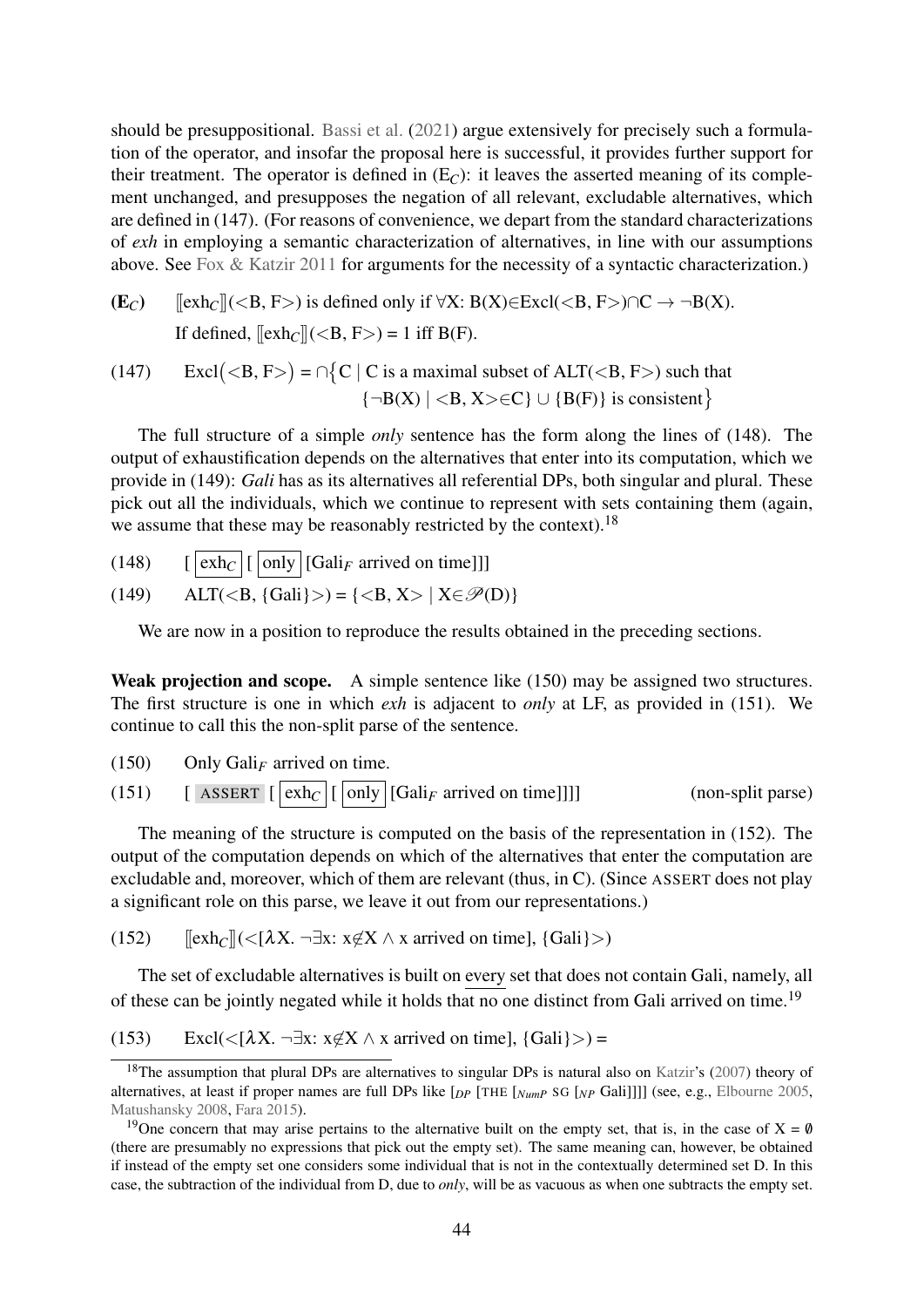$\{<[\lambda X, \neg \exists x: x\not\in X \land x \text{ arrived on time}], Y>\; | Y \in \mathcal{P}(D \setminus \{Gali\})\}\$ 

The asserted meaning of the structure in [\(151\)](#page-43-2) is that no one distinct from Gali arrived, (154as). On the assumption of no contextual restriction (that is, all the alternatives to the structured meaning argument of  $exh<sub>C</sub>$  are relevant), we obtain the presupposition in (154pr): it corresponds to a conjunction of propositions that someone from some set of individuals that includes Gali arrived on time. This presupposition is equivalent to the positive inference that Gali arrived on time, as stated in (155): namely, one of the conjuncts is that someone in the set containing just Gali arrived on time, and this conjunct entails all others. This corresponds to the reading of [\(150\)](#page-43-3) that we began the paper with, the default reading of the sentence.

(154) Meaning of [\(151\)](#page-43-2) (no restriction on C): (pr)  $\forall Y: Y \in \mathscr{P}(D \setminus \{Gali\}) \rightarrow \exists x: x \notin Y \land x$  arrived on time (as)  $\neg \exists x: x \notin$ {Gali}  $\land x$  arrived on time

#### (155) **Observation:** (154pr)  $\Leftrightarrow$  Gali arrived on time

The sentence in [\(150\),](#page-43-3) however, has another parse. This is provided in (156), where  $exh<sub>C</sub>$ and *only* are separated by an ASSERT operator (cf., e.g., [Chierchia](#page-48-3) [2013,](#page-48-3) [Meyer](#page-52-10) [2013,](#page-52-10) [Fox](#page-49-8) [2016,](#page-49-8) [Buccola & Haida](#page-48-6) [2019](#page-48-6) for some further examples in which *exh<sup>C</sup>* takes scope above ASSERT).

(156) [ exh*<sup>C</sup>* [ ASSERT [ only [Gali*<sup>F</sup>* arrived on time]]]] (split parse)

The excludable alternatives are again those based on the substitution of the focus with any set of individuals not containing the focus. Accordingly, if all these alternatives are relevant, we obtain the meaning in (157). The assertion is that the speaker knows that no one distinct from Gali arrived on time, (157as). The presupposition of the structure is that for every set not containing Gali, the speaker does not believe that no one who is not in that set arrived on time, as provided in (157pr); that is, for every set that includes Gali, the speaker takes it to be possible that someone in that set arrived on time. This is equivalent to the speaker taking it to be possible that Gali arrived on time. We thus derive the suspendability of the positive inference of [\(150\)](#page-43-3) with a modalized continuation like *Perhaps she did not arrive on time either*, but not with a non-modalized continuation like *She did not arrive on time either*.

#### (157) Meaning of (156) (unrestricted C):

- (pr)  $\forall Y: Y \in \mathcal{P}(D \setminus \{Gali\}) \rightarrow \Diamond_{sp}(\exists x: x \notin Y \land x \text{ arrived on time})$
- (as)  $\Box_{sp}(\neg \exists x: x \notin \{\text{Gali}\}\land x \text{ arrived on time})$

(158) **Observation:** (157pr)  $\Leftrightarrow \Diamond_{sp}$  (Gali arrived on time)

The derivation of the weak projection with *exh* thus parallels the one with MIN in Sect. [3.](#page-16-0)

Weak content and relevance. We derived the weak, existential positive inference of sentences like (159) by adjusting the domain of MIN. The same logic extends to the derivation with  $exh<sub>C</sub>$ : if none of the alternatives except the one that yields vacuous subtraction are relevant (corresponding to *only*  $X_F$  *arrived on time*, where *only* does not range over X), (159) is predicted to have the presupposition in (160pr) – Gali got her BA from some institution.

(159) a. Gali only got her BA from Cal State*F*.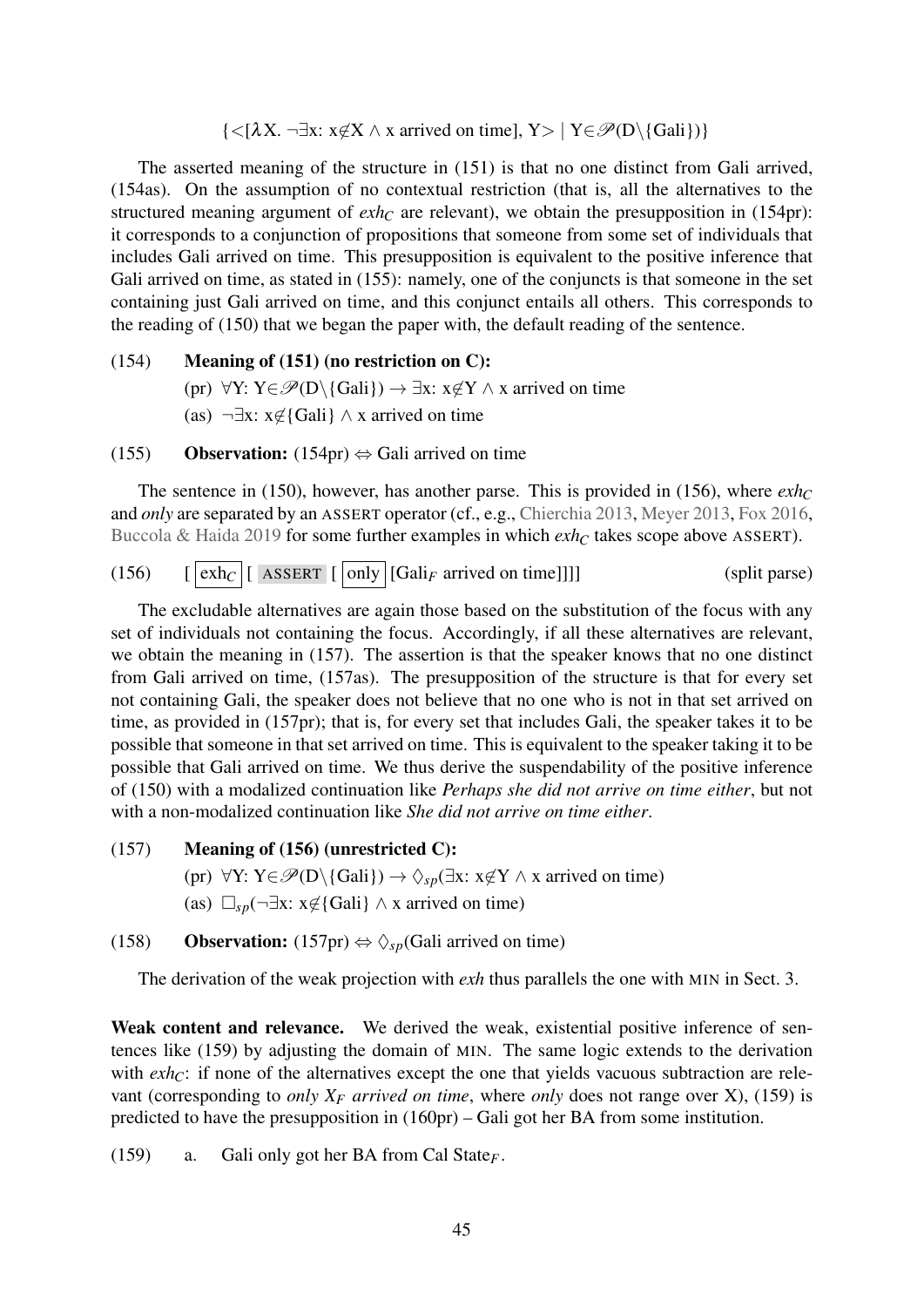b.  $\left[ |\exp| [(\text{only} | [\text{Gali got her BA from Cal State_F}]]] \right]$ 

#### (160) Meaning of (159) (C = { $\emptyset$ }):

(pr)  $\exists x: x \in D \land$  Gali got her BA from x

(as)  $\neg \exists x: x \notin \{CS\} \land$  Gali got her BA from x

The constraints on relevance and pruning of alternatives that prevent overgeneration, say, that prevent one from obtaining existential positive inferences across all occurrences of *only*, can be taken wholesale from Sect.  $5$  – these are constraints  $(F)$  and  $(B)$  – and they, accordingly, condition the strength of positive inferences in the same way (see, e.g., [Fox & Katzir](#page-49-13) [2011,](#page-49-13) [Katzir](#page-51-18) [2014,](#page-51-18) Crnič et al. [2015,](#page-49-17) [Bar-Lev](#page-48-11) [2018,](#page-48-11) [Trinh](#page-53-8) [2019](#page-53-8) for a more extensive discussion).

Moreover, the constraint in (F) may even shed light on why exhaustification is necessary in *only* sentences (as well as in exceptive sentences) – it applies in order to resolve the question about the focus. While this at most gestures towards a possible account, if it can be worked out, it would allow one to avoid the otherwise common stipulation that obligatory occurrences of *exh<sub>C</sub>* are called upon due to the presence of uninterpretable features on the elements they appear to be twinned with (e.g., [Gajewski](#page-50-7) [2013](#page-50-7) on exceptives, [Chierchia](#page-48-3) [2013](#page-48-3) on certain NPIs).

## 6.3 Summary

The approaches that encode the positive inference as a presupposition of *only* have issues with accounting for the weak projection facts discussed in Sect. [3.](#page-16-0) They also face issues in accounting for the content of positive inferences discussed in Sects. [4](#page-19-0) and [5:](#page-28-0) they either predict presuppositions of *only* that are sometimes too weak (approaches that adopt the existential or conditional presupposition) or too strong (approaches that adopt the prejacent presupposition). While the existential (or conditional) presupposition can be strengthened to fit some of the observed inferences, this seems to require construction-specific assumptions about the strengthening mechanism.

Nevertheless, the proposal put forward in this paper can be viewed as a resuscitation of the scalar implicature approaches. This is possible if one makes three assumptions argued for in recent years: the terminologically counterintuitive assumption (i) that scalar implicatures must be presupposed [\(Bassi et al.](#page-48-15) [2021\)](#page-48-15), (ii) that they must be derivable in embedded positions (e.g., [Chierchia](#page-48-16) [2004,](#page-48-16) [Fox](#page-49-12) [2007,](#page-49-12) [Chierchia et al.](#page-48-17) [2011,](#page-48-17) among many others), and (iii) that they can be computed above an ASSERT operator (e.g., [Chierchia](#page-48-3) [2013,](#page-48-3) [Meyer](#page-52-10) [2013,](#page-52-10) [Fox](#page-49-8) [2016\)](#page-49-8). Our characterization in the preceding sections was shown not only to allow for an implementation with *exh*, but to do so straightforwardly. We remain agnostic as to which of the two implementations of the distributed analysis discussed in this paper is to be preferred (but see Crnic̆ [2018](#page-49-5) for an argument from ellipsis and parallelism that may distinguish between them).

# <span id="page-45-0"></span>7 Outlook

A new path between the horns of Horn's dillemas was shown to emerge once we analyze *only* sentences as instances of exceptive sentences [\(von Fintel & Iatridou](#page-49-0) [2007\)](#page-49-0), and analyze the latter as involving two separable components – a minimality and a subtraction component [\(Gajew](#page-50-1)[ski](#page-50-1) [2008\)](#page-50-1). The separation of these two components at LF can lead to weak projection behavior; without such a separation, strong projection behavior obtains. Furthermore, the import of the minimality component, which gives rise to the positive inference, can be affected by the context: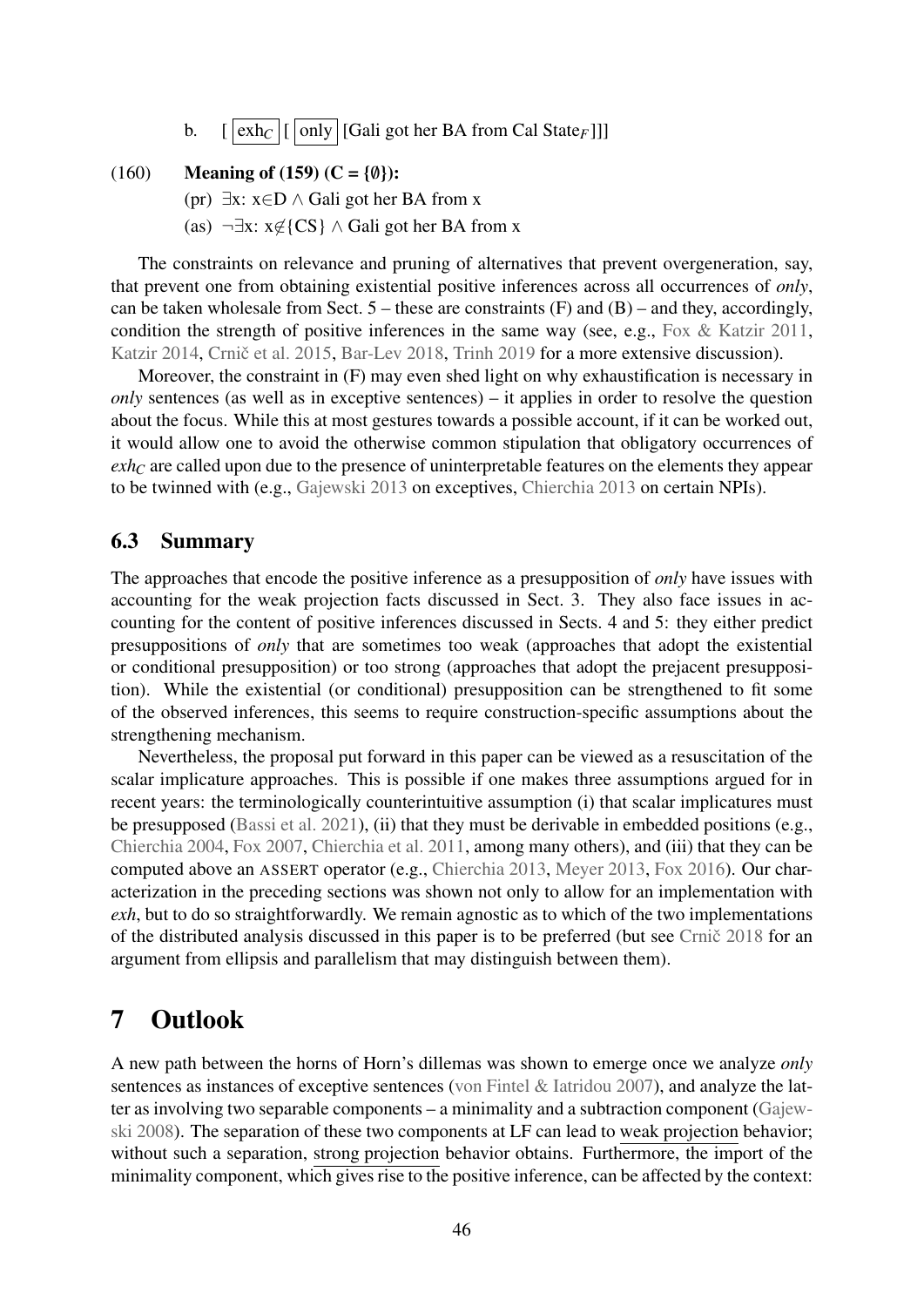unconstrained, it gives rise to a positive inference that corresponds to the prejacent; appropriately constrained, it can give rise to weaker content – an existential positive inference. Finally, we showed in the preceding section that our formalization in terms of minimality can be seen as a matter of convenience, and that an implementation on which the import of minimality is derived as a scalar implicature is possible.

We left a host of issues involving *only* aside in the belief that they are orthogonal to the core problem discussed in the paper – the nature of the positive inference. We hope to remedy this deficiency elsewhere. But there is one family of issues that we side-stepped and that is definitely not orthogonal to our concerns in this paper: all the examples in which the parallel between *only* and exceptives breaks down, and that thus run counter to the expectations raised by our proposal. We discuss two such discrepancies below, which we suggest are interconnected.

Negative polarity items. *Only* sentences and their exceptive counterparts differ in their ability to license different classes of NPIs. While there is no difference between these two types of sentences when it comes to NPIs like *any*, as exemplified in (161), they differ when it comes to NPIs like *in weeks*, as exemplified in (162) (e.g., [Gajewski](#page-50-1) [2008,](#page-50-1) [2011\)](#page-50-17).

- (161) a. Only Gali read any book.
	- b. No one but Gali read any book.
- (162) a. \*Only Gali arrived in weeks.
	- b. No one but Gali arrived in weeks.

Given that we assigned these sentences effectively the same structures and interpretations, the unacceptability of the NPI in (162a) is unexpected. The LFs of the sentences in (162) are provided in (163), in which the XP constituents are both downward-entailing (in fact, antiadditive) with respect to the NPIs (that is, replacing *in weeks* with a stronger expression, say, *in days*, yields a weaker meaning of the XP). Moreover, our definitions of *only* and *no one but Gali* make them out to be anti-additive operators.<sup>[20](#page-46-0)</sup>

(163) a. 
$$
\left[\frac{\text{MIN}_C}{\text{MIN}_C}\right]
$$
  $\left[\text{Cov}_C\right]$   $\left[\text{Cov}_C\right]$   $\left[\text{Cov}_C\right]$   $\left[\text{Cov}_C\right]$   $\left[\text{Cov}_C\right]$   $\left[\text{Cov}_C\right]$   $\left[\text{Cov}_C\right]$   $\left[\text{Cov}_C\right]$   $\left[\text{Cov}_C\right]$   $\left[\text{Cov}_C\right]$   $\left[\text{Cov}_C\right]$   $\left[\text{Cov}_C\right]$   $\left[\text{Cov}_C\right]$   $\left[\text{Cov}_C\right]$   $\left[\text{Cov}_C\right]$   $\left[\text{Cov}_C\right]$   $\left[\text{Cov}_C\right]$   $\left[\text{Cov}_C\right]$   $\left[\text{Cov}_C\right]$   $\left[\text{Cov}_C\right]$   $\left[\text{Cov}_C\right]$   $\left[\text{Cov}_C\right]$   $\left[\text{Cov}_C\right]$   $\left[\text{Cov}_C\right]$   $\left[\text{Cov}_C\right]$   $\left[\text{Cov}_C\right]$   $\left[\text{Cov}_C\right]$   $\left[\text{Cov}_C\right]$   $\left[\text{Cov}_C\right]$   $\left[\text{Cov}_C\right]$   $\left[\text{Cov}_C\right]$   $\left[\text{Cov}_C\right]$   $\left[\text{Cov}_C\right]$   $\left[\text{Cov}_C\right]$   $\left[\text{Cov}_C\right]$   $\left[\text{Cov}_C\right]$   $\left[\text{Cov}_C\right]$   $\left[\text{Cov}_C\right]$   $\left[\text{Cov}_C\right]$   $\left[\text{Cov}_C\right]$   $\left[\text{Cov}_C\right]$   $\left[\text{Cov}_C\right]$   $\left[\text{Cov}_C\right]$   $\left[\text{Cov}_C\right]$   $\left[\text{Cov}_C\right]$   $\left[\text{Cov}_C\right]$ 

There is, however, at least one further difference between *only* and exceptive sentences that may shed light on the asymmetry in (162): the so-called mirativity inference of *only*.

Mirativity. In addition to their positive inferences, *only* sentences tend to give rise to the socalled mirative inferences, which can be roughly described as requiring the sister of *only* to be ranked low on the relevant scale of alternatives (e.g., [Jacobs](#page-51-8) [1983,](#page-51-8) [Klinedinst](#page-51-4) [2005,](#page-51-4) [Beaver](#page-48-0)

<span id="page-46-0"></span><sup>20</sup>[Another aspect of the distribution of NPIs that connects to our discussion of the positive inference of](#page-48-0) *only* involves their unacceptability in the focus of *only*. [Wagner](#page-53-0) [\(2006\) accounted for these facts by crucially assuming](#page-48-0) that *only* [triggers merely an existential positive inference as a presupposition. In contrast,](#page-48-0) [Xiang](#page-53-9) [\(2017\)](#page-53-9) accounts [for them on the assumption of a strong presupposition. A detailed study of how the NPI licensing works in](#page-48-0) *only* [sentences, and how it fits with the picture presented in this paper is high on our remaining to-do list. We can,](#page-48-0) [however, already say that one conclusion shared by both abovementioned paper – that the NPI data support focus](#page-48-0) [movement – can be easily incorporated into our analysis. In fact, our structured meaning representations, in which](#page-48-0) we follow [Gajewski](#page-50-1) [\(2008\), at least implicitly assume focus movement.](#page-48-0)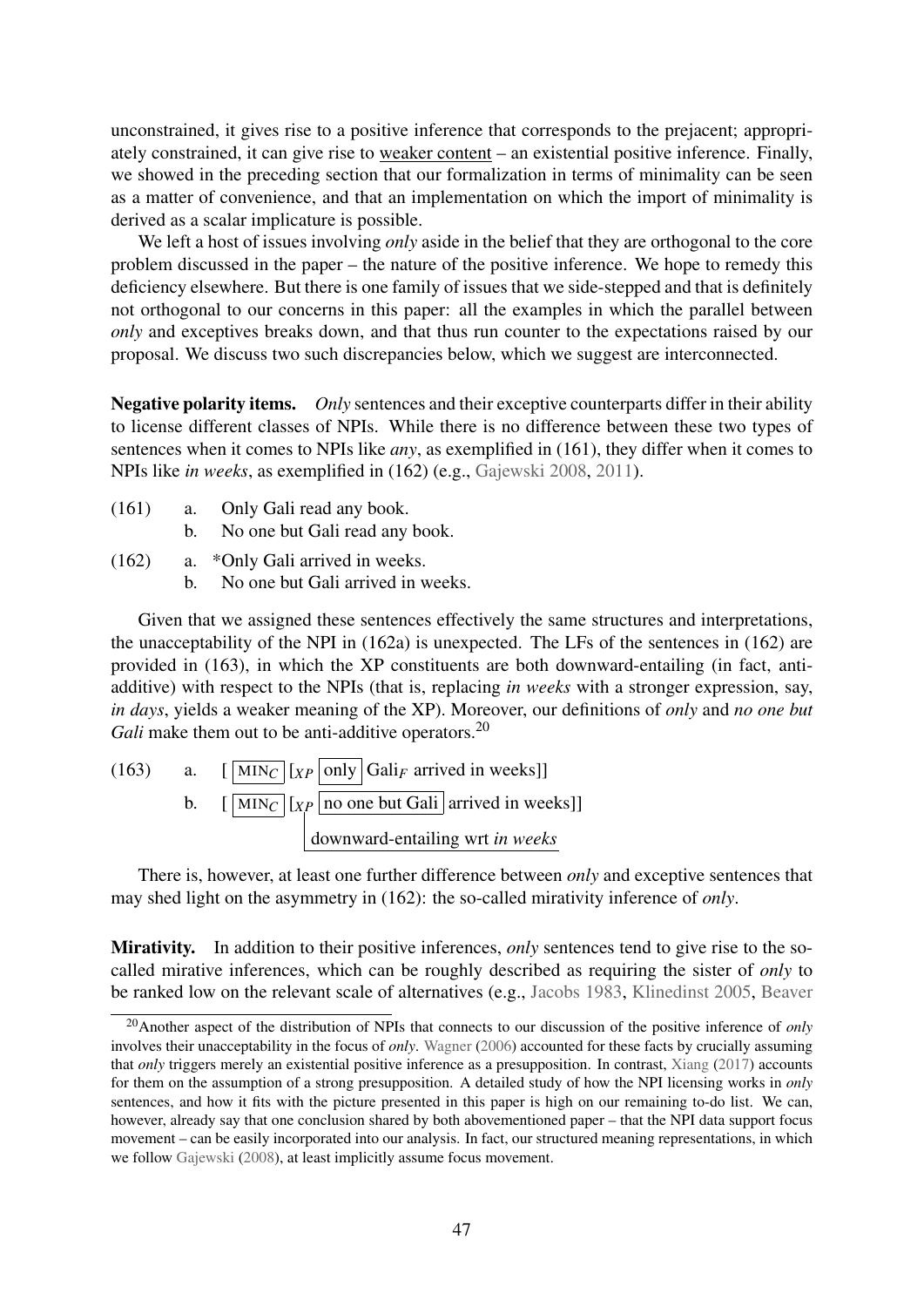[& Clark](#page-48-0) [2008,](#page-48-0) [Grosz](#page-50-6) [2012,](#page-50-6) [Coppock & Beaver](#page-48-1) [2014\)](#page-48-1). This does not hold for exceptives. An illustration of this is provided in (164) (cf. [Klinedinst](#page-51-4) [2005,](#page-51-4) p.12; see also [Beaver & Clark](#page-48-0) [2008\)](#page-48-0): the *only* sentence in (164) cannot be followed up by a continuation that conveys that the prejacent of *only* is ranked high on a scale; in contrast, the exceptive sentence can be followed up by a continuation that conveys that the main predicate holding of the exceptives is high on a scale.

- (164) a. #The meeting was only attended by those ten $_F$ , a surprisingly high turnout.
	- b. The meeting was attended by no one but those ten, a surprisingly high turnout.

If the mirativity inference is encoded as a presupposition (or perhaps a conventional implicature) of *only*, as many of the above-cited authors assumed, we obtain a way of distinguishing between the *only* and exceptive sentences in relation to their ability to license NPIs: adding the mirativity presupposition changes *only* into a Strawson downward-entailing operator, that is, an operator that is not a strictly downward-entailing anymore. As such, it may have a different licensing profile than the negative quantifier modified by an exceptive, which remains strictly downward-entailing (cf. [Gajewski](#page-50-17) [2011,](#page-50-17) [Chierchia](#page-48-3) [2013\)](#page-48-3). Whether such a modification of the proposed analysis of *only* is adequate, or whether mirativity emerges from some other factors that cannot be said to intervene with the licensing of some NPIs, should be investigated further.

Intervention. Although the centerpiece of the distributed analysis of *only* and exceptive sentences is the minimality component taking scope that is distinct from that of the subtraction component, we did not investigate it rigorously – we only looked at cases where a modal or an ASSERT operator intervene between the two. All else equal, we expect that one should find other quantifiers intervening between the two, say, universal nominal quantifiers. Some informal inquiries revealed that the behavior of speakers does not seem to be uniform in this respect, and some related discrepancies have been reported in the literature previously (cf. [Beaver & Clark](#page-48-0) [2008,](#page-48-0) [Gajewski](#page-50-1) [2008\)](#page-50-1). If indeed the list of operators that may intervene between the minimality and the subtraction components is restricted, and if they vary between the *only* and exceptive sentences, this would need to be understood (cf. [Gajewski](#page-50-1) [2008](#page-50-1) for related discussion). This calls for a more ambitious project than we were able to undertake here.

# References

- <span id="page-47-3"></span>Abenina-Adar, Maayan & Yael Sharvit. 2021. On the presuppositional strength of interrogative clauses. *Natural Language Semantics* 29(1). 47–90.
- <span id="page-47-2"></span>Alonso-Ovalle, L. & P. Menéndez-Benito. 2010. Modal indefinites. *Natural Language Semantics* 18(1). 1–31.
- <span id="page-47-1"></span>Alonso-Ovalle, Luis & Aron Hirsch. 2019. Keep 'only' strong, McGill University. Forthcoming in *Semantics and Pragmatics.* [http://people.linguistics.mcgill.ca/~luis.](http://people.linguistics.mcgill.ca/~luis.alonso-ovalle/papers/AOHirsch.pdf) [alonso-ovalle/papers/AOHirsch.pdf](http://people.linguistics.mcgill.ca/~luis.alonso-ovalle/papers/AOHirsch.pdf).

<span id="page-47-4"></span>Anvari, Amir. 2018. Logical integrity. In *Semantics and linguistic theory*, vol. 28, 711–726.

<span id="page-47-0"></span>Atlas, Jay David. 1993. The importance of being 'only': Testing the neo-gricean versus neoentailment paradigms. *Journal of Semantics* 10(4). 301–318.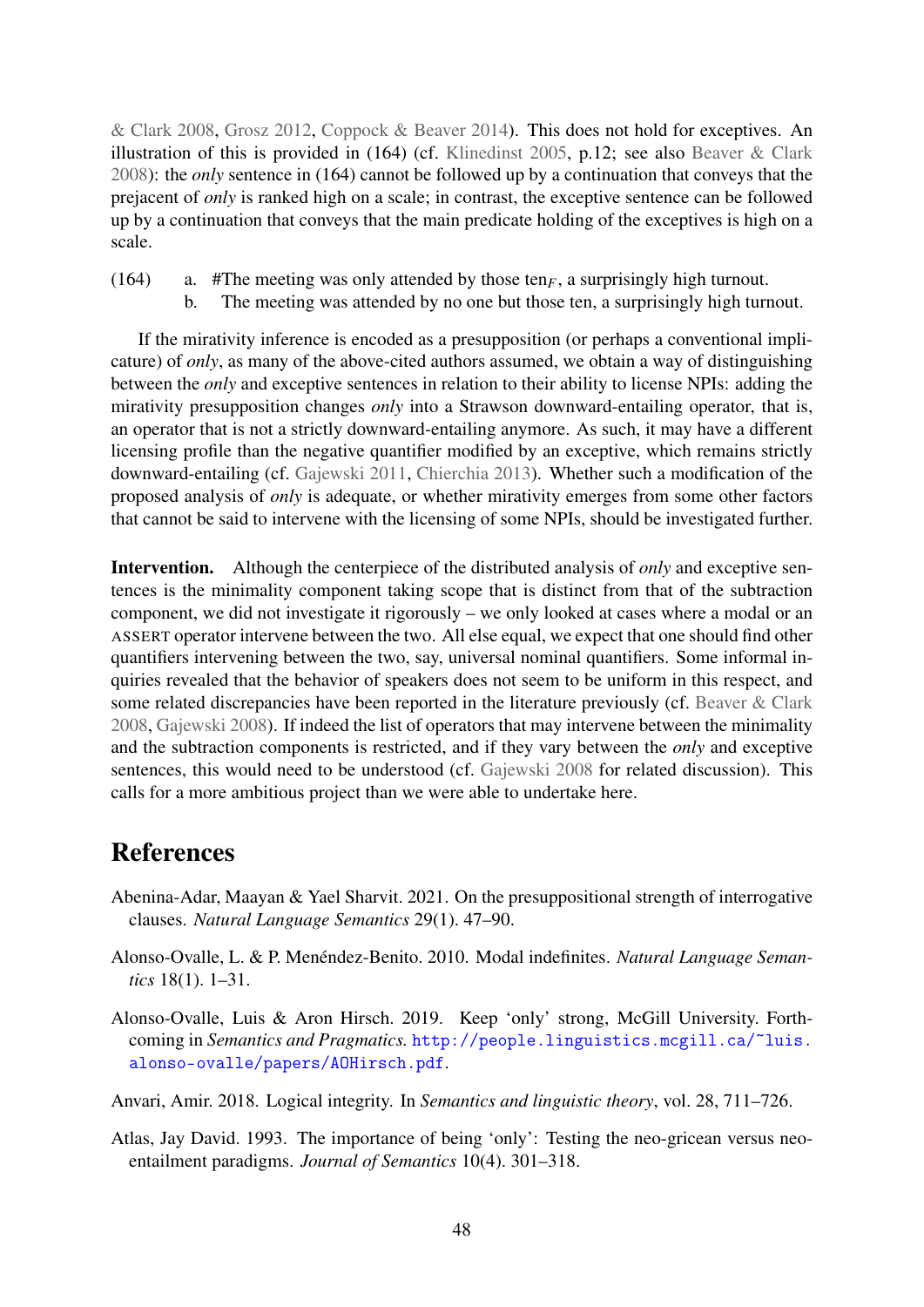- <span id="page-48-8"></span>Bade, Nadine & Konstantin Sachs. 2019. Exh passes on alternatives: A comment on fox and spector (2018). *Natural Language Semantics* 27(1). 19–45.
- <span id="page-48-11"></span>Bar-Lev, Moshe. 2018. *Free choice, homogeneity, and innocent inclusion*: The Hebrew University of Jerusalem dissertation. [https://semanticsarchive.net/Archive/2JiYWEyM/](https://semanticsarchive.net/Archive/2JiYWEyM/Bar-Lev%202018%20diss.pdf) [Bar-Lev%202018%20diss.pdf](https://semanticsarchive.net/Archive/2JiYWEyM/Bar-Lev%202018%20diss.pdf).
- <span id="page-48-12"></span>Bar-Lev, Moshe. 2021. An implicature account of homogeneity and non-maximality. *Linguistics and Philosophy* 44(5). 1045–1097.
- <span id="page-48-14"></span>Barwise, Jon & Robin Cooper. 1981. Generalized quantifiers and natural language. *Linguistics and philosophy* 4(2). 159–219.
- <span id="page-48-15"></span>Bassi, Itai, Guillermo Del Pinal & Uli Sauerland. 2021. Presuppositional exhaustification. *Semantics and Pragmatics* 14. 11. <https://semprag.org/article/view/sp.14.11>.
- <span id="page-48-2"></span>Beaver, David. 2001. *Presupposition and assertion in dynamic semantics*. CSLI publications.
- <span id="page-48-0"></span>Beaver, David & Brady Z. Clark. 2008. *Sense and sensitivity: How focus determines meaning*. Blackwell.
- <span id="page-48-10"></span>Beaver, David & Emiel Krahmer. 2001. A partial account of presupposition projection. *Journal of Logic, Language and Information* 10(2). 147.
- <span id="page-48-9"></span>Beaver, David & Henk Zeevat. 2007. Accommodation. In *The oxford handbook of linguistic interfaces*, 503–536. Oxford University Press.
- <span id="page-48-7"></span>Beck, Sigrid. 2009. Multiple focus. *Journal of Semantics* 26. 159–184.
- <span id="page-48-5"></span>Beck, Sigrid. 2016. Discourse related readings of scalar particles. In *Semantics and linguistic theory*, vol. 26, 142–165.
- <span id="page-48-6"></span>Buccola, Brian & Andreas Haida. 2019. Obligatory irrelevance and the computation of ignorance inferences. *Journal of Semantics* 36(4). 583–616.
- <span id="page-48-13"></span>Büring, Daniel. 2003. On d-trees, beans, and b-accents. *Linguistics and philosophy* 26(5). 511–545.
- <span id="page-48-16"></span>Chierchia, Gennaro. 2004. Scalar implicatures, polarity phenomena, and the syntax/pragmatics interface. In Adriana Belletti (ed.), *Structures and beyond*, 39–103. Oxford University Press.
- <span id="page-48-3"></span>Chierchia, Gennaro. 2013. *Logic in grammar*. Oxford: Oxford University Press.
- <span id="page-48-17"></span>Chierchia, Gennaro, Danny Fox & Benjamin Spector. 2011. The grammatical view of scalar implicatures and the relationship between semantics and pragmatics. In Paul Portner, Claudia Maienborn & Klaus von Heusinger (eds.), *Handbook of semantics*, Mouton de Gruyter.
- <span id="page-48-4"></span>Cohen, Ariel & Manfred Krifka. 2014. Superlative quantifiers and meta-speech acts. *Linguistics and philosophy* 37(1). 41–90.
- <span id="page-48-1"></span>Coppock, Elizabeth & David Beaver. 2014. Principles of the exclusive muddle. *Journal of Semantics* 31(3). 371–432.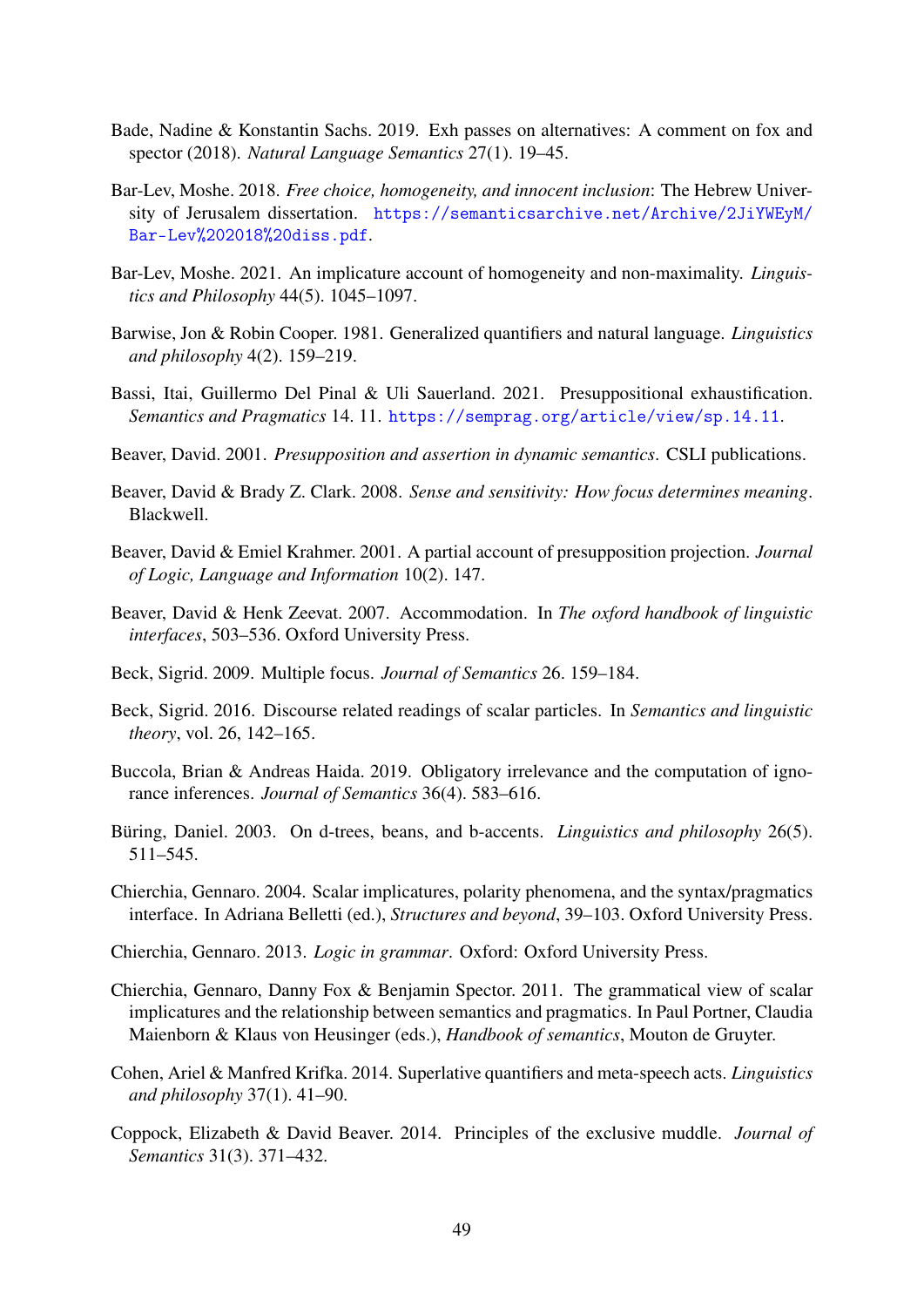- <span id="page-49-10"></span>Cremers, Alexandre & Emmanuel Chemla. 2016. A psycholinguistic study of the exhaustive readings of embedded questions. *Journal of Semantics* 33(1). 49–85.
- <span id="page-49-5"></span>Crnič, Luka. 2018. A note on connected exceptives and approximatives. *Journal of Semantics* 35(4). 741–756. <https://doi.org/10.1093/jos/ffy011>.
- <span id="page-49-6"></span>Crnič, Luka. 2021. Exceptives and exhaustification. To appear in: *Proceedings of WCCFL 39*. <http://lukacrnic.com/pdfs/wccfl39.pdf>.
- <span id="page-49-14"></span>Crnič, Luka. 2022. Number in NPI licensing. *Natural Language Semantics* 30(1). 1–46.
- <span id="page-49-17"></span>Crnič, Luka, Emmanuel Chemla & Danny Fox. 2015. Scalar implicatures of embedded disjunction. *Natural Language Semantics* 23(4). 271–305.
- <span id="page-49-15"></span>Elbourne, Paul D. 2005. *Situations and individuals*, vol. 90. MIT press Cambridge, MA.
- <span id="page-49-7"></span>Faller, Martina. 2002. *Semantics and pragmatics of evidentials in cuzco quechua*: Stanford University dissertation.
- <span id="page-49-16"></span>Fara, Delia Graff. 2015. Names are predicates. *Philosophical Review* 124(1). 59–117.
- <span id="page-49-4"></span>von Fintel, K. 1994. *Restrictions on quantifier domains*: University of Massachusetts dissertation.
- <span id="page-49-3"></span>von Fintel, Kai. 1993. Exceptive constructions. *Natural Language Semantics* 1(2). 123–148.
- <span id="page-49-1"></span>von Fintel, Kai. 1997. Bare plurals, bare conditionals, and only. *Journal of Semantics* 14(1). 1–56.
- <span id="page-49-2"></span>von Fintel, Kai. 1999. NPI licensing, Strawson entailment, and context dependency. *Journal of Semantics* 16(2). 97–148.
- <span id="page-49-11"></span>von Fintel, Kai. 2008. What is presupposition accommodation, again? *Philosophical perspectives* 22. 137–170.
- <span id="page-49-0"></span>von Fintel, Kai & Sabine Iatridou. 2007. Anatomy of a modal construction. *Linguistic Inquiry* 38(3). 445–483.
- <span id="page-49-12"></span>Fox, Danny. 2007. Free choice and the theory of scalar implicatures. In Uli Sauerland & Penka Stateva (eds.), *Presupposition and Implicature in Compositional Semantics*, 71–120. Palgrave Macmillan.
- <span id="page-49-8"></span>Fox, Danny. 2016. On why ignorance might be part of literal meaning: Commentary on Marie-Christine Meyer. Handout of a talk delivered at MIT Workshop on Exhaustivity, Cambridge, MA. <https://sites.google.com/site/exhaustivity2016/>.
- <span id="page-49-9"></span>Fox, Danny. 2020. Pointwise exhaustification and the semantics of question embedding. Manuscript, MIT. [https://semanticsarchive.net/Archive/jc5NmIxN/Question%](https://semanticsarchive.net/Archive/jc5NmIxN/Question%20Embedding) [20Embedding](https://semanticsarchive.net/Archive/jc5NmIxN/Question%20Embedding).
- <span id="page-49-13"></span>Fox, Danny & Roni Katzir. 2011. On the characterization of alternatives. *Natural Language Semantics* 19(1). 87–107.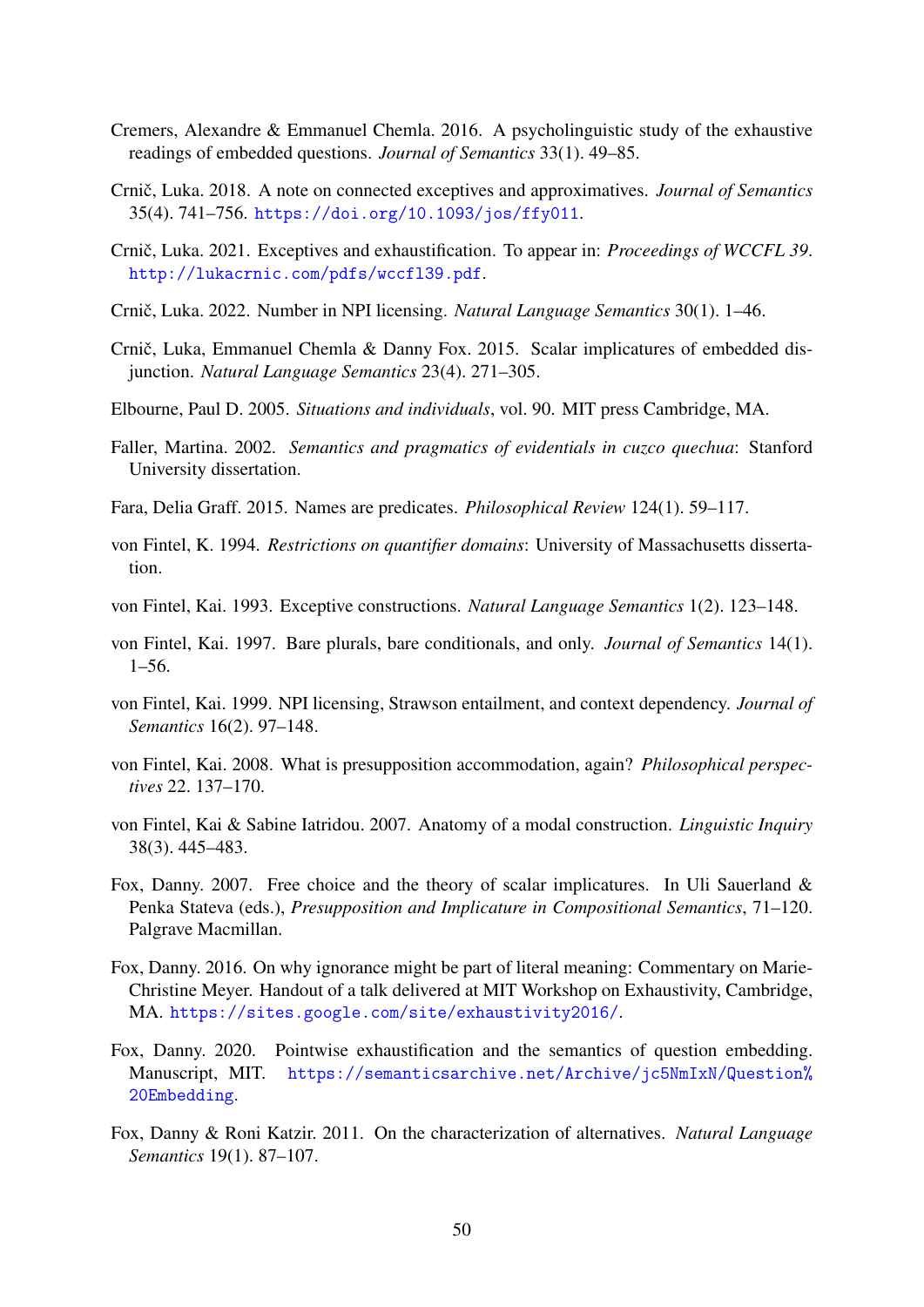- <span id="page-50-1"></span>Gajewski, Jon. 2008. NPI any and connected exceptive phrases. *Natural Language Semantics* 16(1). 69–110.
- <span id="page-50-9"></span>Gajewski, Jon. 2009. L-triviality and grammar. Handout of a talk delivered at the UConn Logic Group. [https://jon-gajewski.uconn.edu/wp-content/uploads/](https://jon-gajewski.uconn.edu/wp-content/uploads/sites/1784/2016/08/Logic.pdf) [sites/1784/2016/08/Logic.pdf](https://jon-gajewski.uconn.edu/wp-content/uploads/sites/1784/2016/08/Logic.pdf).
- <span id="page-50-17"></span>Gajewski, Jon. 2011. Licensing strong NPIs. *Natural Language Semantics* 1–40.
- <span id="page-50-7"></span>Gajewski, Jon. 2013. An analogy between a connected exceptive phrase and polarity items. In *Beyond any and ever*, vol. 262, 183–212. Walter de Gruyter.
- <span id="page-50-15"></span>Gajewski, Jon & Yael Sharvit. 2012. In defense of the grammatical approach to local implicatures. *Natural language semantics* 20(1). 31–57.
- <span id="page-50-11"></span>Geach, Peter. 1962. *Reference and generality*. Cornell University Press.
- <span id="page-50-3"></span>Geurts, B & RA van der Sandt. 2004. Interpreting focus. *Theoretical Linguistics* 30. 1–44.
- <span id="page-50-10"></span>Greenberg, Yael. 2018. A revised, gradability-based semantics for even. *Natural Language Semantics* 26(1). 51–83.
- <span id="page-50-2"></span>Groenendijk, Jeroen & Martin Stokhof. 1984. *Studies on the semantics of questions and the pragmatics of answers*: University of Amsterdam dissertation.
- <span id="page-50-6"></span>Grosz, Patrick Georg. 2012. *On the grammar of optative constructions*, vol. 193. John Benjamins Publishing.
- <span id="page-50-13"></span>Guerzoni, Elena. 2004. Even-NPIs in yes/no questions. *Natural Language Semantics* 12(4). 319–343.
- <span id="page-50-14"></span>Heim, Irene. 1983. On the projection problem for presuppositions. In Michael Barlow, Dan Flickinger & Micheal Wescoat (eds.), *Proceedings of WCCFL 2*, 114–125. Cascadilla Press Somerville, MA.
- <span id="page-50-16"></span>Heim, Irene. 1987. Where does the definiteness restriction apply? evidence from the definiteness of variables. In Eric Reuland & Alice ter Meulen (eds.), *The representation of (in) definiteness*, vol. 14, Cambridge, MA: MIT Press.
- <span id="page-50-4"></span>Heim, Irene. 1990. Presupposition projection. In *Reader for the nijmegen workshop on presupposition, lexical meaning, and discourse processes*, University of Nijmegen Nijmegen.
- <span id="page-50-5"></span>Heim, Irene. 1992. Presupposition projection and the semantics of attitude verbs. *Journal of Semantics* 9(3). 183.
- <span id="page-50-8"></span>Hirsch, Aron. 2016. An unexceptional semantics for expressions of exception. In *University of pennsylvania working papers in linguistics*, vol. 22 1, [https://repository.upenn.edu/](https://repository.upenn.edu/pwpl/vol22/iss1/16/) [pwpl/vol22/iss1/16/](https://repository.upenn.edu/pwpl/vol22/iss1/16/).
- <span id="page-50-12"></span>Hirsch, Aron. 2017. *An inflexible semantics for cross-categorial operators*: Massachusetts Institute of Technology dissertation.
- <span id="page-50-0"></span>Horn, Larry R. 1969. A presuppositional theory of 'only' and 'even'. In *Proceedings of Chicago Linguistics Society 5*, .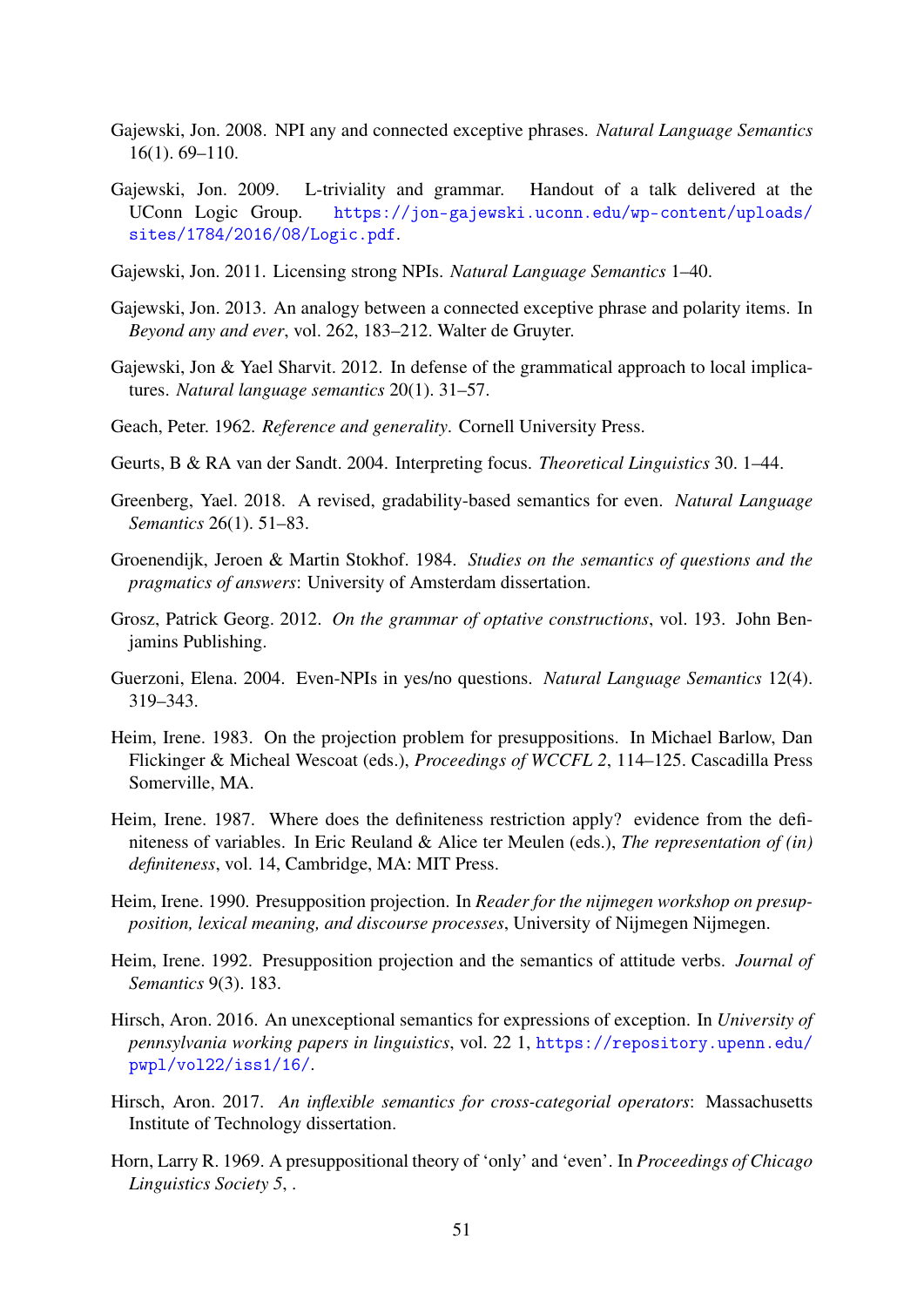- <span id="page-51-0"></span>Horn, Larry R. 1972. *On the semantic properties of logical operators in English*: UCLA dissertation.
- <span id="page-51-6"></span>Horn, Larry R. 1989. *A natural history of negation*. University of Chicago Press.
- <span id="page-51-19"></span>Horn, Larry R. 1992. The said and the unsaid. In Chris Barker & David Dowty (eds.), *Proceedings of SALT 2*, .
- <span id="page-51-1"></span>Horn, Larry R. 1996. Exclusive company: Only and the dynamics of vertical inference. *Journal of Semantics* 13(1). 1–40. doi:10.1093/jos/13.1.1.
- <span id="page-51-2"></span>Horn, Larry R. 2002. Assertoric inertia and NPI licensing. In *Proceedings of Chicago Linguistics Society 38*, .
- <span id="page-51-5"></span>Ippolito, Michela. 2008. On the meaning of only. *Journal of Semantics* 25(1). 45–91.
- <span id="page-51-8"></span>Jacobs, Joachim. 1983. *Fokus und Skalen*. Niemayer.
- <span id="page-51-7"></span>Kadmon, Nirit. 2001. *Formal pragmatics: Semantics, pragmatics, preposition, and focus*. Wiley-Blackwell.
- <span id="page-51-12"></span>Karttunen, Lauri. 1974. Presupposition and linguistic context. *Theoretical Linguistics* 1. 181– 94.
- <span id="page-51-11"></span>Karttunen, Lauri. 1977. Syntax and semantics of questions. *Linguistics and philosophy* 1(1). 3–44.
- <span id="page-51-17"></span>Katzir, Roni. 2007. Structurally defined alternatives. *Linguistics and Philosophy* 30. 669–690.
- <span id="page-51-18"></span>Katzir, Roni. 2014. On the roles of markedness and contradiction in the use of alternatives. In Salvatore Pistoa-Reda (ed.), *Pragmatics, semantics and the case of scalar implicatures*, 40–71. Springer.
- <span id="page-51-14"></span>Katzir, Roni & Raj Singh. 2015. Economy of structure and information: Oddness, questions, and answers. In *Proceedings of sinn und bedeutung*, vol. 19, 322–339.
- <span id="page-51-4"></span>Klinedinst, Nathan. 2005. Scales and 'only'. Unpublished ms. UCLA.
- <span id="page-51-10"></span>Krifka, Manfred. 1992. A compositional semantics for multiple focus constructions. In *Informationsstruktur und grammatik*, 17–53. Springer.
- <span id="page-51-3"></span>Krifka, Manfred. 1993. Focus and presupposition in dynamic interpretation. *Journal of semantics* 10(4). 269–300.
- <span id="page-51-9"></span>Krifka, Manfred. 2014. Embedding illocutionary acts. In *Recursion: Complexity in cognition*, 59–87. Springer.
- <span id="page-51-13"></span>Lewis, David. 1988. Relevant implication. *Theoria* 54(3). 161–174.
- <span id="page-51-15"></span>Magri, Giorgio. 2009. A theory of individual level predicates based on blind mandatory scalar implicatures. *Natural Language Semantics* 17. 245–297.
- <span id="page-51-16"></span>Marty, Paul & Jacopo Romoli. 2021. Presupposed free choice and the theory of scalar implicatures. *Linguistics and Philosophy* 1–62.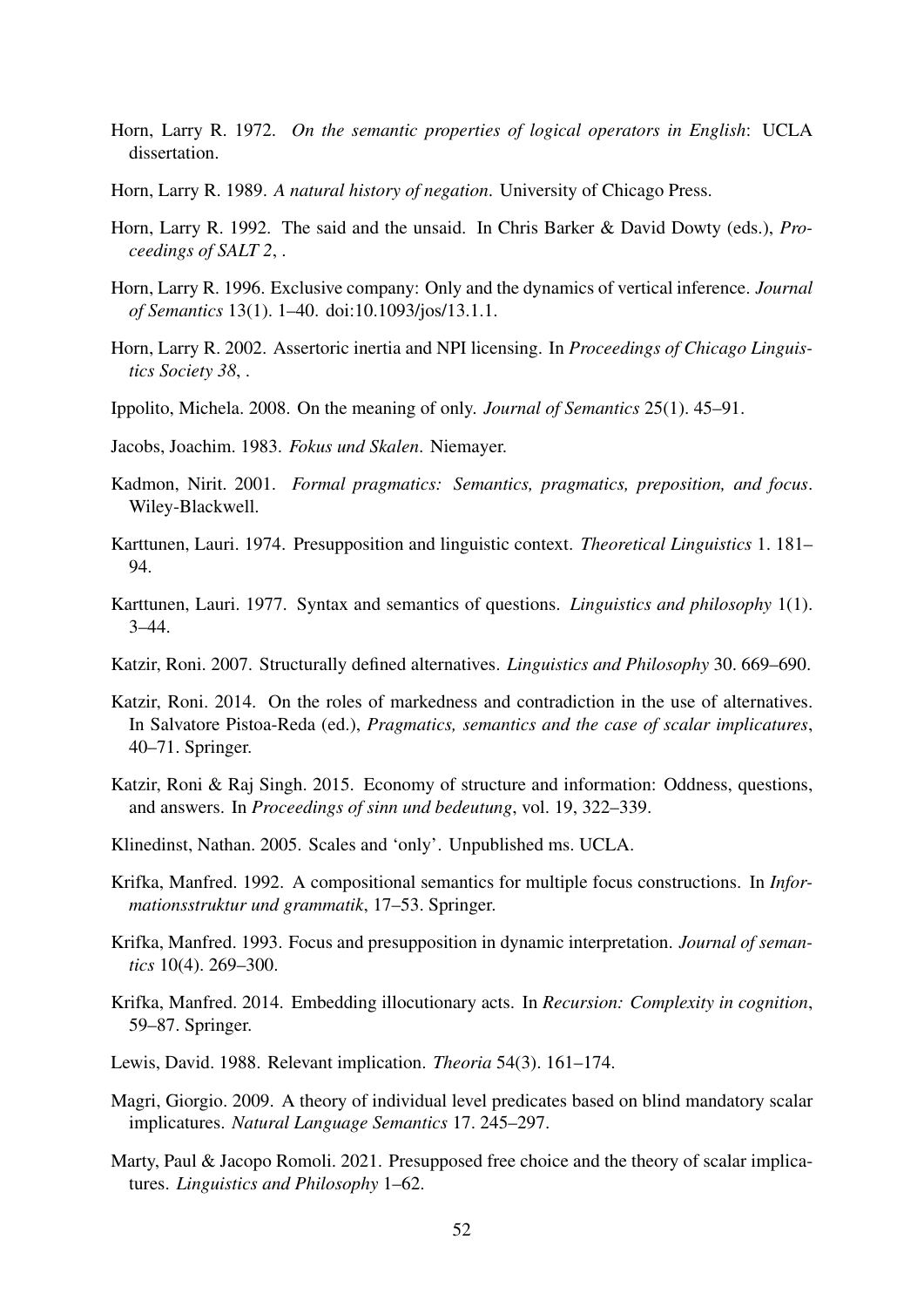- <span id="page-52-21"></span>Matushansky, Ora. 2008. On the linguistic complexity of proper names. *Linguistics and philosophy* 31(5). 573–627.
- <span id="page-52-18"></span>Mayr, Clemens & Jacopo Romoli. 2016. A puzzle for theories of redundancy: Exhaustification, incrementality, and the notion of local context. *Semantics and Pragmatics* 9. 7–1.
- <span id="page-52-0"></span>McCawley, James D. 1993. *Everything that linguists have always wanted to know about logic... but were ashamed to ask*. University of Chicago Press.
- <span id="page-52-10"></span>Meyer, Marie-Christine. 2013. *Ignorance and grammar*: MIT dissertation.
- <span id="page-52-9"></span>Mittwoch, Anita. 1977. How to refer to one's own words: speech-act modifying adverbials and the performative analysis. *Journal of linguistics* 13(2). 177–189.
- <span id="page-52-15"></span>Nouwen, Rick. 2007. On appositives and dynamic binding. *Research on language and computation* 5(1). 87–102.
- <span id="page-52-8"></span>Penka, Doris. 2011. *Negative indefinites* 32. Oxford University Press Mexico SA De CV.
- <span id="page-52-14"></span>Potts, Christopher. 2004. *The logic of conventional implicatures*, vol. 7. OUP Oxford.
- <span id="page-52-13"></span>Prince, Ellen F. 1978. A comparison of wh-clefts and it-clefts in discourse. *Language* 883–906.
- <span id="page-52-11"></span>Repp, Sophie. 2009. *Negation in gapping*, vol. 22. Oxford University Press.
- <span id="page-52-19"></span>Roberts, Craige. 1996. Information structure in discourse: Toward a unified theory of formal pragmatics. *Ohio State University Working Papers in Linguistics* 49. 91–136.
- <span id="page-52-5"></span>Roberts, Craige. 2006. Only, presupposition and implicature. Ms., The Ohio State University.
- <span id="page-52-6"></span>Roberts, Craige. 2011. Only: A case study in projective meaning. *The Baltic International Yearbook of Cognition, Logic and Communication* 6. 1–59.
- <span id="page-52-4"></span>Rooth, M. 1992. A theory of focus interpretation. *Natural Language Semantics* 1(1). 75–116.
- <span id="page-52-3"></span>Rooth, Mats. 1985. *Association with focus*: University of Massachusetts, Amherst, PhD dissertation.
- <span id="page-52-7"></span>van Rooy, Robert & Katrin Schulz. 2007. *Only*: Meaning and Implicatures. In Maria Aloni, Alistair Butler & Paul Dekker (eds.), *Questions and Answers*, Elsevier.
- <span id="page-52-16"></span>Schlenker, Philippe. 2013. Supplements without bidimensionalism. *Linguistic Inquiry* 1–70.
- <span id="page-52-12"></span>Soames, Scott. 1989. Presupposition. In *Handbook of philosophical logic*, 553–616. Springer.
- <span id="page-52-20"></span>Spector, Benjamin & Yasutada Sudo. 2017. Presupposed ignorance and exhaustification: how scalar implicatures and presuppositions interact. *Linguistics and Philosophy* 40(5). 473–517.
- <span id="page-52-17"></span>Stalnaker, Robert C. 1978. Assertion. In *Pragmatics*, 315–332. Brill.
- <span id="page-52-1"></span>von Stechow, Arnim. 1991a. Current issues in the theory of focus. In *Semantik: Ein internationales Hanbuch*, 804–825. De Gruyter Mouton.
- <span id="page-52-2"></span>von Stechow, Arnim. 1991b. Focusing and backgrounding operators. In *Discourse particles*, 37–84. Benjamins Amsterdam.